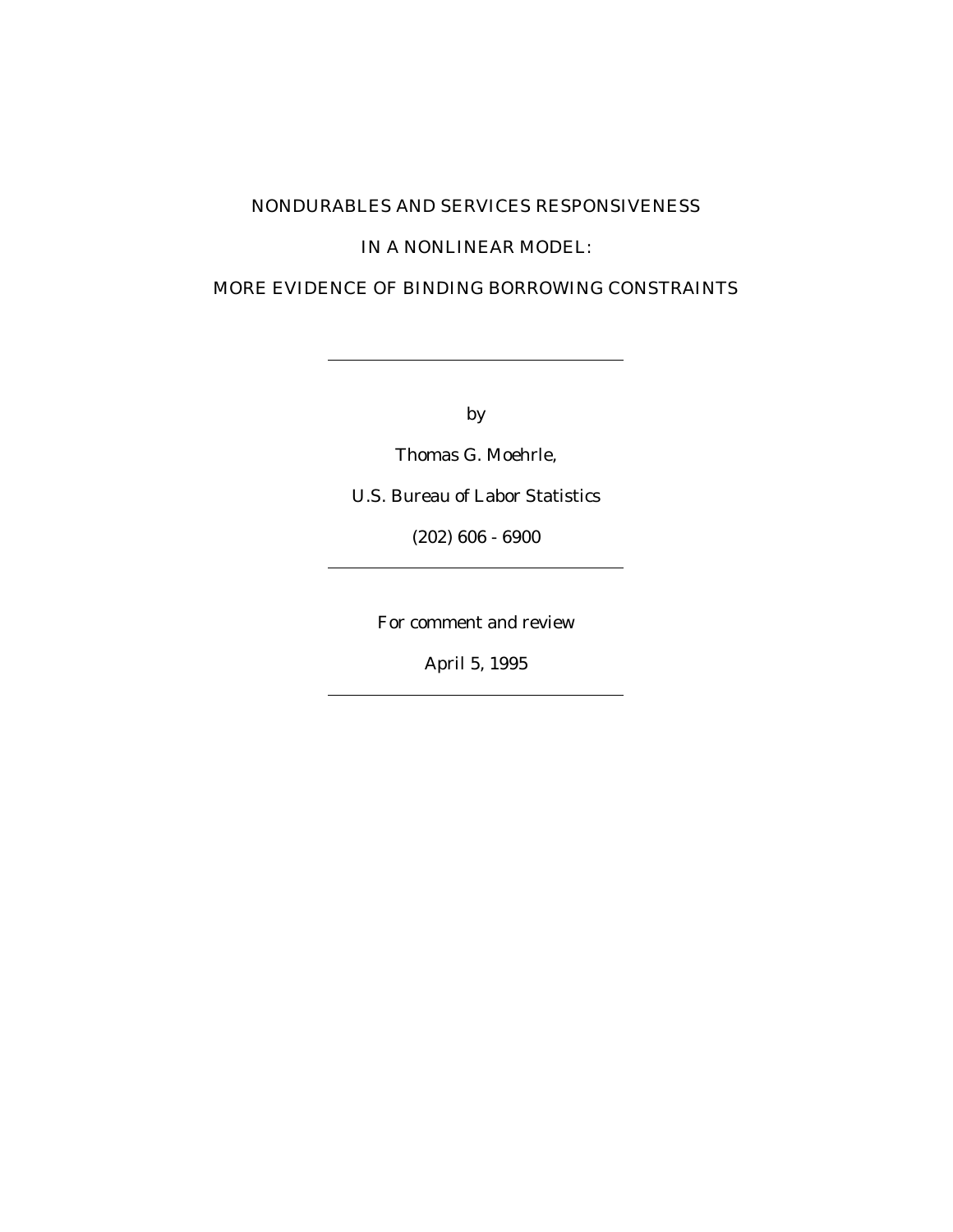#### **ABSTRACT**

Recent empirical analyses using the Euler Equation approach have repeatedly rejected the stochastic implications of the Rational Expectations-Life Cycle Hypothesis. Several authors have argued that empirical results using aggregated data are inconclusive because of aggregation bias. Statistical conclusions from panel studies using food expenditure proxies are suspect as well. This study reexamines the stochastic implications of the hypothesis using a broader expenditure definition constructed from the Consumer Expenditure Survey. The study constructs sample orthogonality conditions from the underlying nonlinear Euler equations, and thereby relaxes the linear assumptions applied in previous studies. If the error structure of the model is conditionally heteroscedastic, it is shown that linearizing can produce bias and inconsistent estimation. For this study, hypothesis tests and parameter estimates are attained using the numerical solution of the generalized method of moments minimization problem. The hypothesis-testing methodology is flexible in that it tests the "pure" Rational Expectations Hypothesis against a borrowing constraint hypothesis through a split sample technique. Various test results from this study consistently show that borrowing constraints do affect consumption growth of financially strapped households. These conclusions are not as sharp when using food expenditure data alone, however.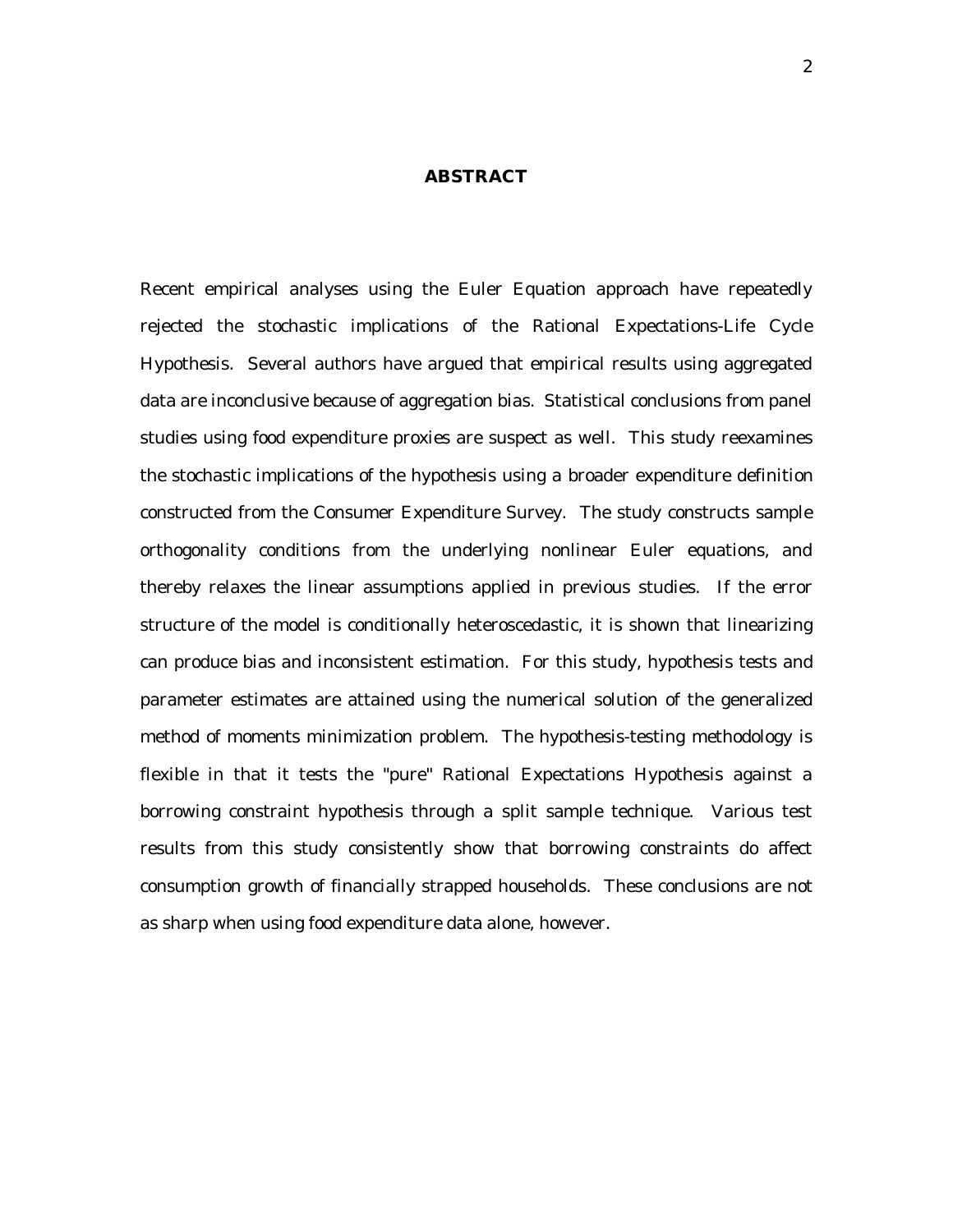### **I. INTRODUCTION**

In recent years economists have tested numerous propositions concerning intertemporal consumer behavior using cross-sectional and panel data sets. Many of these tests are based on direct estimation of the first-order conditions, or Euler equations, of the consumer's optimization problem. One common practice used to simplify this estimation has been linearization of the Euler equations. This procedure induces two econometric problems that have yet to be addressed. First, the linear approximation of the underlying nonlinearity may be so poor as to substantively distort inferences. The second problem is less obvious, but potentially more harmful. I show in the paper that any conditional heteroscedasticity of the error in the original, nonlinear, Euler equation is transformed by the linearization process into a correlation between the regressors and the error of the resulting linear equation. This induces bias and inconsistency in the least squares and related methods that have been used to estimate the linearized models. I address these two problems by directly estimating the original, nonlinear Euler equation using the numerical solution of the relevant generalized method of moments (GMM) minimization problem.

An additional concern addressed in this paper is the choice of the consumption proxy. Cross-sectional and panel data sets of households provide limited information on consumption, and thereby force researchers to settle on an approximation of actual consumption. The Panel Survey of Income Dynamics (PSID) has been a widely used survey. This annual household survey tracks families over multiple years, collecting a wealth of information including household characteristics, income, and food expenditure data. Because the expenditure section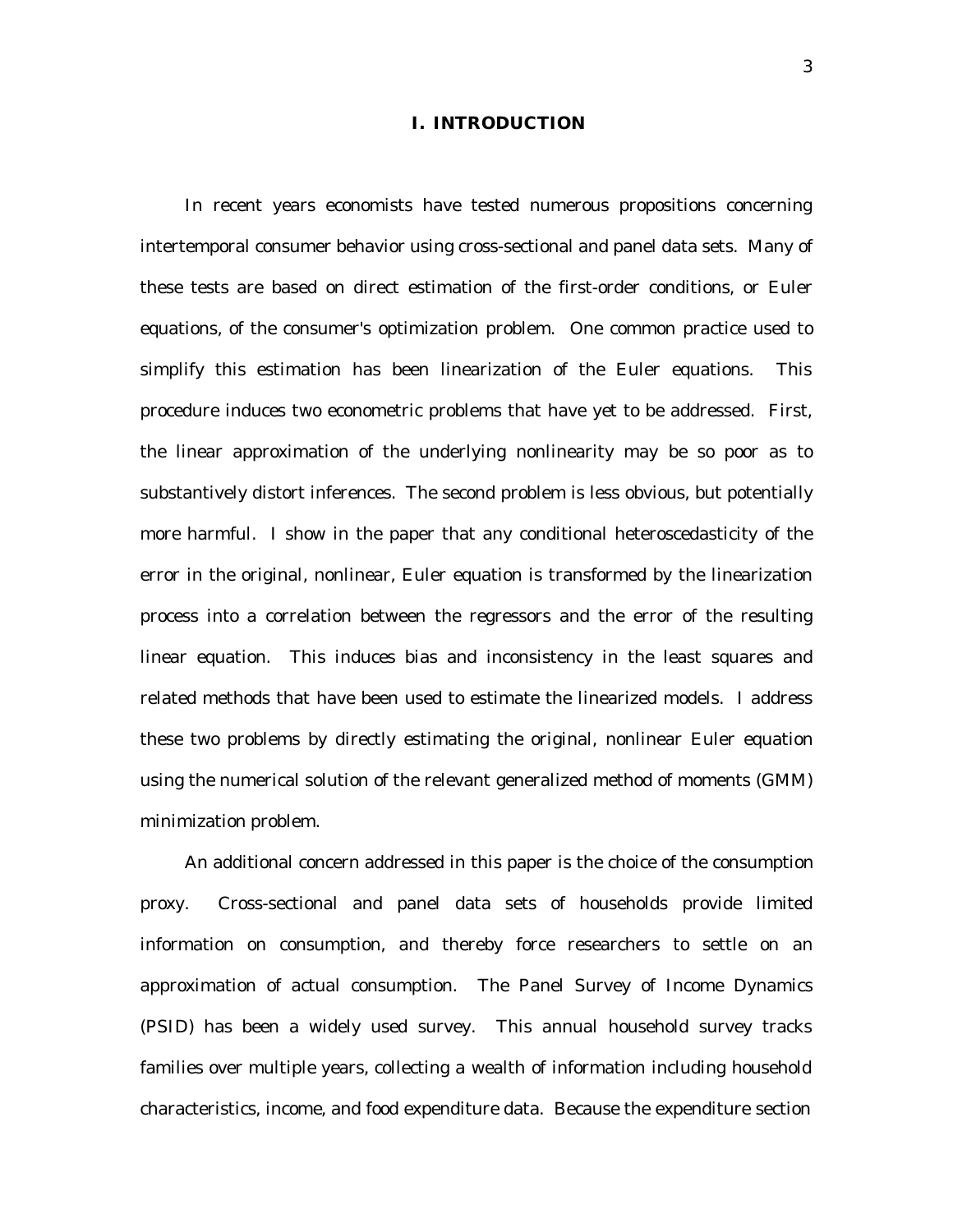of the PSID is limited to food spending estimates, intertemporal analyses that use these data are forced to assume that the utility function is separable between food consumption and all other consumption items. If the separability assumption is valid, the econometric tests of the intertemporal theory can proceed. To this point, no clear evidence has been given to justify this separability assumption.<sup>1</sup> To shed some light on the validity of food expenditures as a consumption proxy, this study uses data from the Consumer Expenditure Survey (CES) that allows a more comprehensive measure of consumption by including expenditures on nondurables and services. Results using this more comprehensive measurement are compared to the food expenditure proxy estimates. The comparisons presented here are mixed, but in general do not support the argument that food is an appropriate consumption proxy within intertemporal models.

The theory of intertemporal optimization of consumers' lifetime well-being has been the generally accepted explanation of consumers' intertemporal saving and consumption decisions. According to the theory, consumers will determine their current levels of consumption based on expected lifetime wealth, while current income, apart from the new information it brings, is inconsequential. Alternative consumption models such as the Keynesian-myopic model, which sets current consumption equal to a proportion of current income, have been strongly refuted over the years. Still, intertemporal models have been questioned in light of the repeated failures of empirical studies to confirm some of the fundamental liquidity restrictions of the hypothesis. Namely, liquidity variables including past levels of

<sup>&</sup>lt;sup>1</sup> The most compelling argument is that of the limitations to human caloric intake reflected by the Engel relationship between food expenditures and income.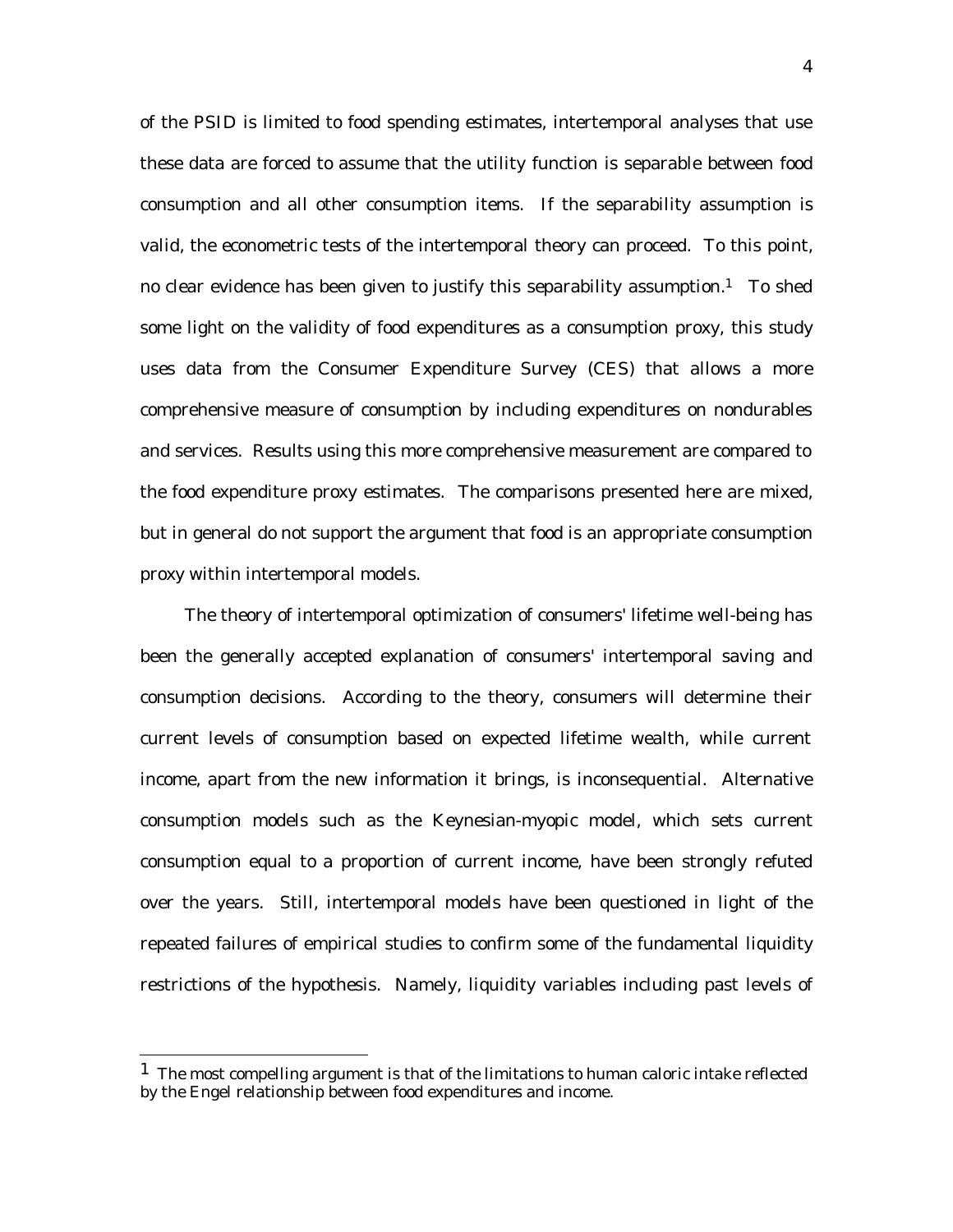income have not been found to be orthogonal to the expectations error of the stochastic Euler equations. Frequently, borrowing constraints are blamed for the orthogonal test failures, particularly in aggregate data studies.

The studies by Zeldes (1989) and Runkle (1991) are of interest here. The two studies, using PSID data, have explicitly tested the intertemporal model under the condition that borrowing constraints may be binding for a subset of the population. Zeldes uses a linearlized versions of the Euler equations and a two-stage least squares estimator, and finds evidence of borrowing constraint behavior. In contrast, Runkle (1991), who also fits PSID data to a linearlized model but uses a GMM estimator, finds no evidence that a fraction of the population is constrained. He explains that the failure of aggregate data studies to confirm the stochastic properties of the intertemporal model is the fault of aggregation bias and not of borrowing constraints. He further contends that micro data studies that have not econometrically accounted for the potential measurement error in consumption data have estimated the wrong covariance matrix, and therefore have made incorrect statistical inferences.

I reexamine the stochastic implications of a nonlinear Rational Expectations-Life Cycle Hypothesis (RE-LCH) model while addressing the econometric concern of serial correlation resulting from measurement error. The econometric tests of the pure RE-LCH are performed by splitting the sample of families in two groups: an unconstrained and a borrowing constrained subsample. Families are sub-setted conditional on their financial health. If the pure RE-LCH is to be accepted, stochastic implications of the hypothesis should hold for each subsample as well as the full sample of families. The nonlinear Euler equation results, while using the comprehensive consumption proxy, concur with Zeldes' findings that a fraction of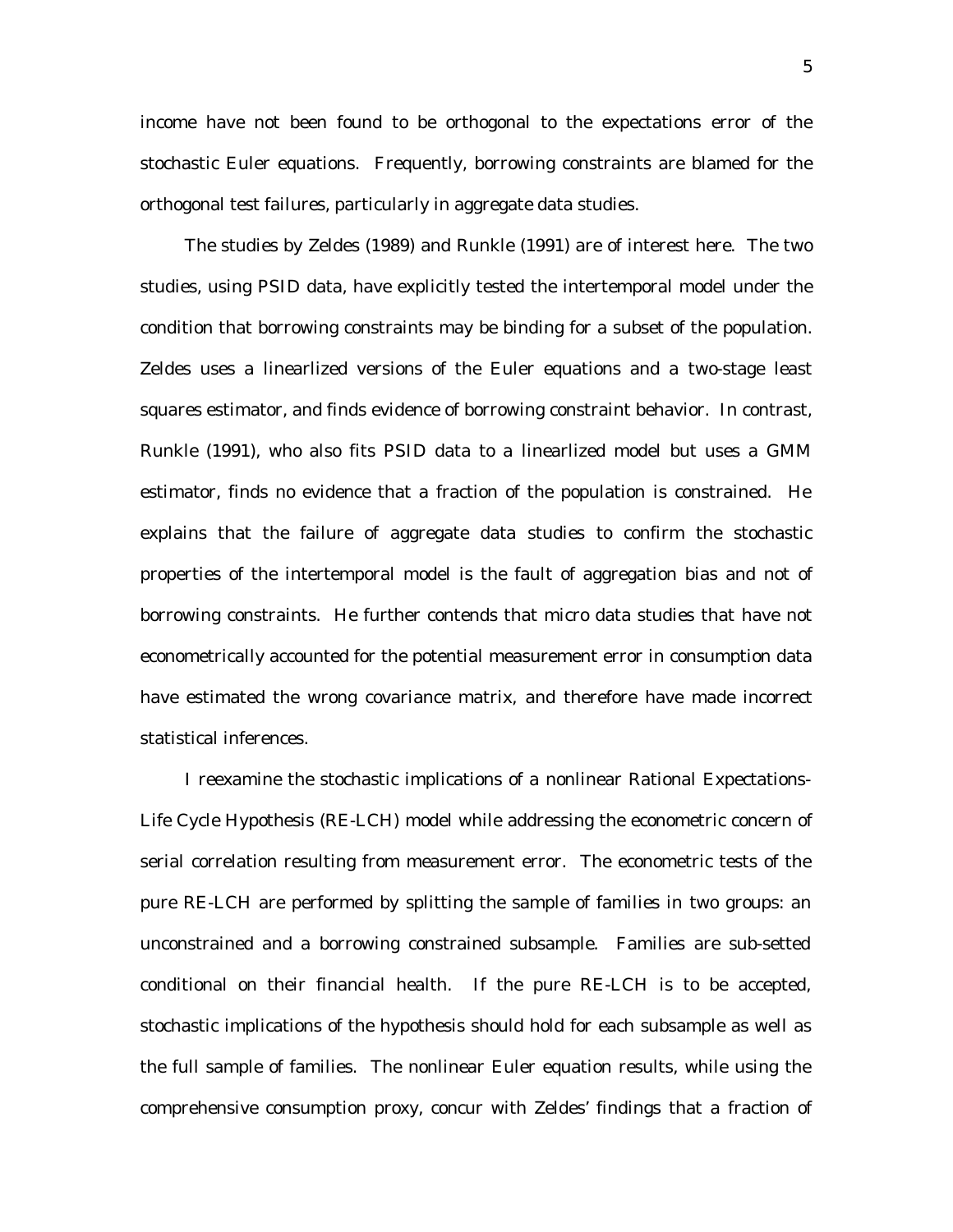sampled consumer units are borrowing constrained, and thus the pure RE-LCH can not be unconditionally accepted for the population. The parameter estimates from this study, however, are more sharply estimated then those shown in the Zeldes study. Additionally, the nonlinear fit allows direct estimation of the subjective rate of time preference, which, along with the standard orthogonality tests of the stochastic implications, provide a more convincing argument that binding borrowing constraints are present among a substantial fraction of American consumer units. Here, the higher rates of time preference estimated from the financially strapped units reflect the wedge driven between the intertemporal consumer equilibrium condition. The model is also estimated using the food expenditure proxy and the results compared. Evidence is offered to suggest that the food proxy is a relatively noisy series that prevents sharp parameter estimates and conclusive results from the orthogonality tests.

The paper is organized as follows. The life-cycle model with constraints are discussed in section II, econometric issues are addressed in section III, the data are described in section IV, empirical results are presented in section V, and the paper is concluded in section VI.

#### **II. THE RATIONAL EXPECTATIONS-LIFE CYCLE MODEL**

The "pure" RE-LCH describes the intertemporal consumption decisions of agents with multiple period planning horizons. It is "pure" in the sense that all the underlying assumptions of the standard intertemporal model remain valid,<sup>2</sup> including the intrinsic assumption that capital markets which facilitate

 <sup>2</sup> King (1983) provides a comprehensive survey of the intertemporal theory.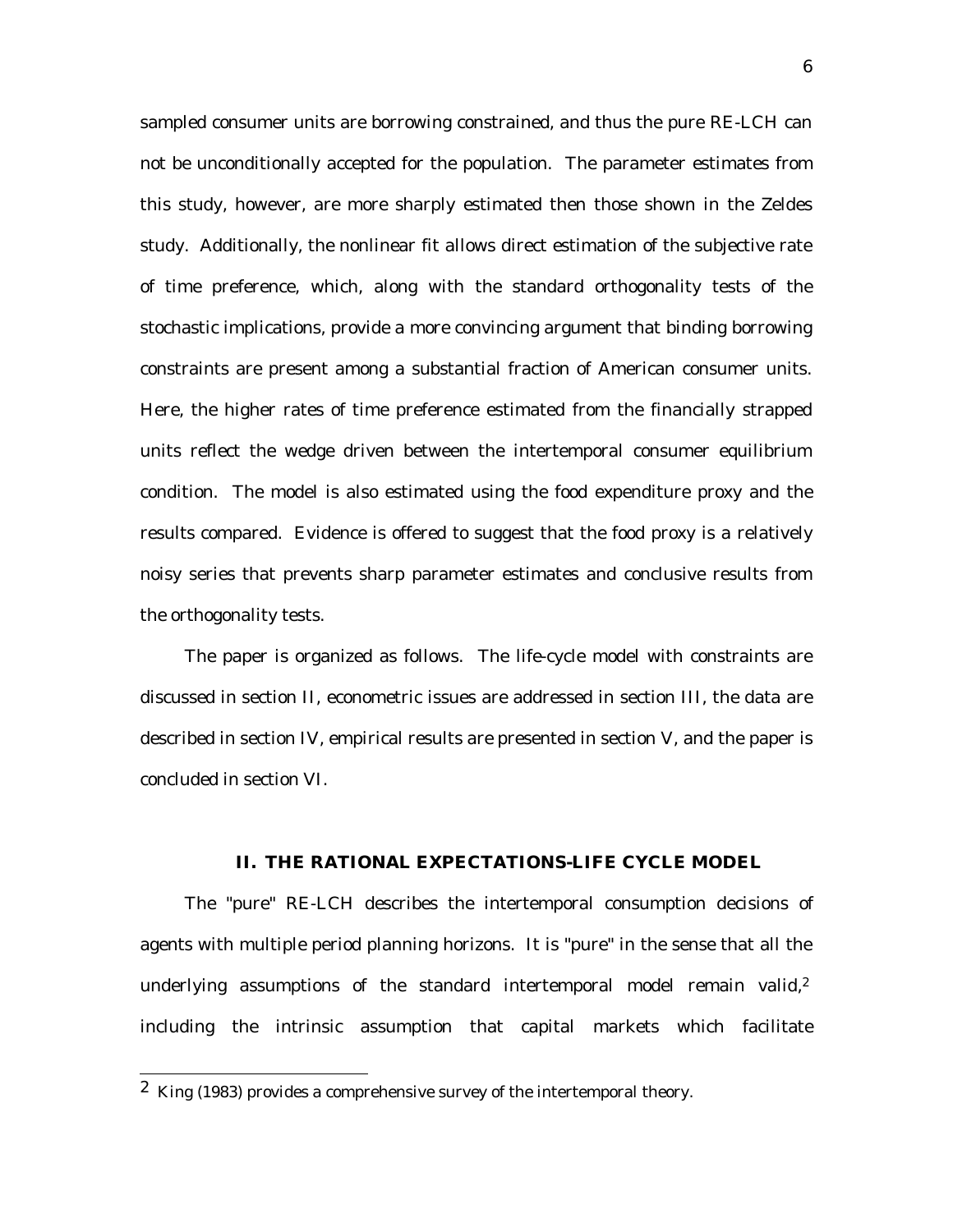intertemporal trade are perfectly competitive. If it is not valid to make these strong market assumptions, it is important to examine the stochastic implications of the hypothesis with the perfectly competitive market assumption relaxed.

By splitting the sampled families into two subsamples conditional on the likelihood of facing a binding borrowing constraint, a distinction can be made of whether prior rejections of the pure RE-LCH are caused by the explicit assumption that claim markets are perfectly competitive, when indeed they may not be, or whether other model assumptions—underlying or auxiliary—are the cause for rejection.3

### **Life Cycle Model with Complete Capital Markets:**

Assuming that the utility function is time separable, the standard intertemporal optimization problem for each consumer is to maximize:

$$
U_{i,t} = E_{i,t} \sum_{t=0}^{T} \beta_i^t U(C_{i,t}, \eta_{i,t})
$$
 (1)

subject to the sequence of wealth constraints:

$$
A_{i,t+k} = (1+r_{i,t+k-1})A_{i,t+k-1} + (Y_{i,t+k} - C_{i,t+k}),
$$
\n(2)

along with the deprivation assumption placed on consumption, and the terminal condition placed on end-of-life assets:4

$$
C_{i,t+k} \text{ and } A_{i,T} \ge 0, \text{ for } k = 0, ..., T - t
$$
 (3)

 $3$  For instance, Runkle (1991) contends that the auxiliary assumption that preferences are homogeneous is invalid, and therefore have resulted in aggregation bias.

 $4$  The deprivation assumption is implicitly applied if it is assumed that the marginal utility at zero consumption is infinite  $\mathbb{Q}U\mathbb{Q}G \sim \mathbf{I}$ . The constraint on end-of-life assets negates any intergenerational resource allocation. Since this is a period-to-period analysis, this need not be a concern here.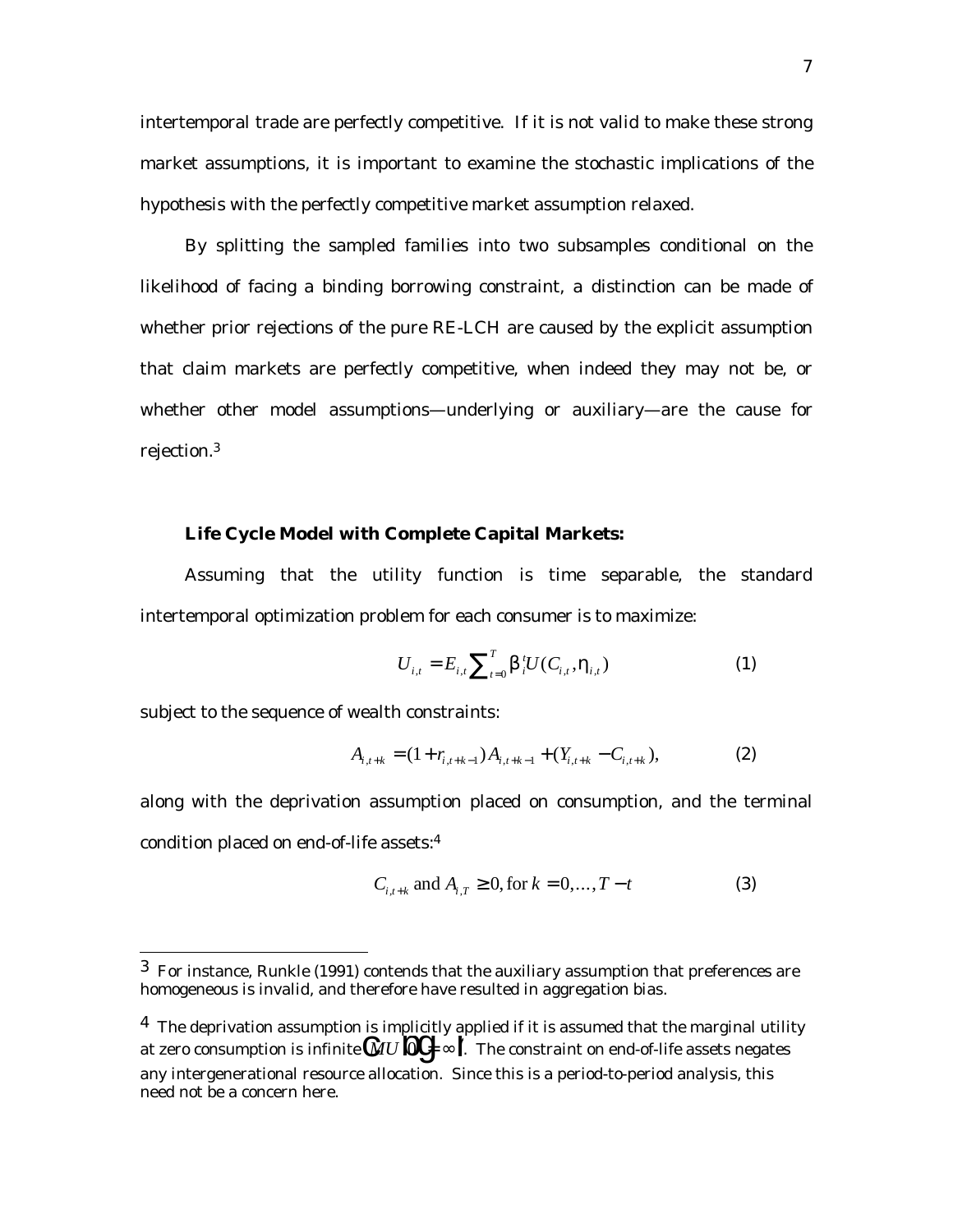where

|  | $E_t$ = mathematical expectation conditional on $I_{i,t}$                      |
|--|--------------------------------------------------------------------------------|
|  | $I_{i,t}$ = information available to consumer unit <i>i</i> at time <i>t</i> , |
|  | $\beta_i$ = <i>i</i> th consumer unit's discount rate, or $(1/(1+\delta_i))$ , |
|  | $\delta_i$ = <i>i</i> th consumer unit's subjective rate of time preference,   |
|  | $T =$ Expected economic lifetime                                               |
|  | $U(t)$ = instantaneous utility function (strictly concave),                    |
|  | $C_{i,t}$ = <i>i</i> th consumer unit's consumption in period <i>t</i> ,       |
|  | $\eta_{i,t}$ = <i>i</i> th consumer unit's specific preference shocks,         |
|  | $Y_{i,t}$ = <i>i</i> th consumer unit's income in period <i>t</i> ,            |
|  |                                                                                |

 $A_{i,t}$  = *i*th consumer unit's nonhuman wealth in period *t*, and

*ri,t* = *i*th consumer unit's one-period *ex post* real after-tax rate of return.

It is further assumed that the instantaneous utility function is additively separable in consumption and leisure. The preference shock vector appearing in the utility function may contain observed and unobserved factors that shift the instantaneous utility function. Seasonality or changes in the demographic characteristics of the consumer units are examples of factors that can shift the function.

It can be shown that the maximization of (1) subject to (2) gives the following set of standard stochastic first-order conditions:

$$
\frac{MU_{i,t+1}}{MU_{i,t}} \beta_i (1 + r_{i,t}) - 1 = e_{i,t+1}
$$
 (4)

where  $e_{i,t+1}$  represents the expectational or forecast error with the property  $E(e_{i,t+1}|I_t) = 0$ , and *MU* is the first derivative of *U*. The forecast error results from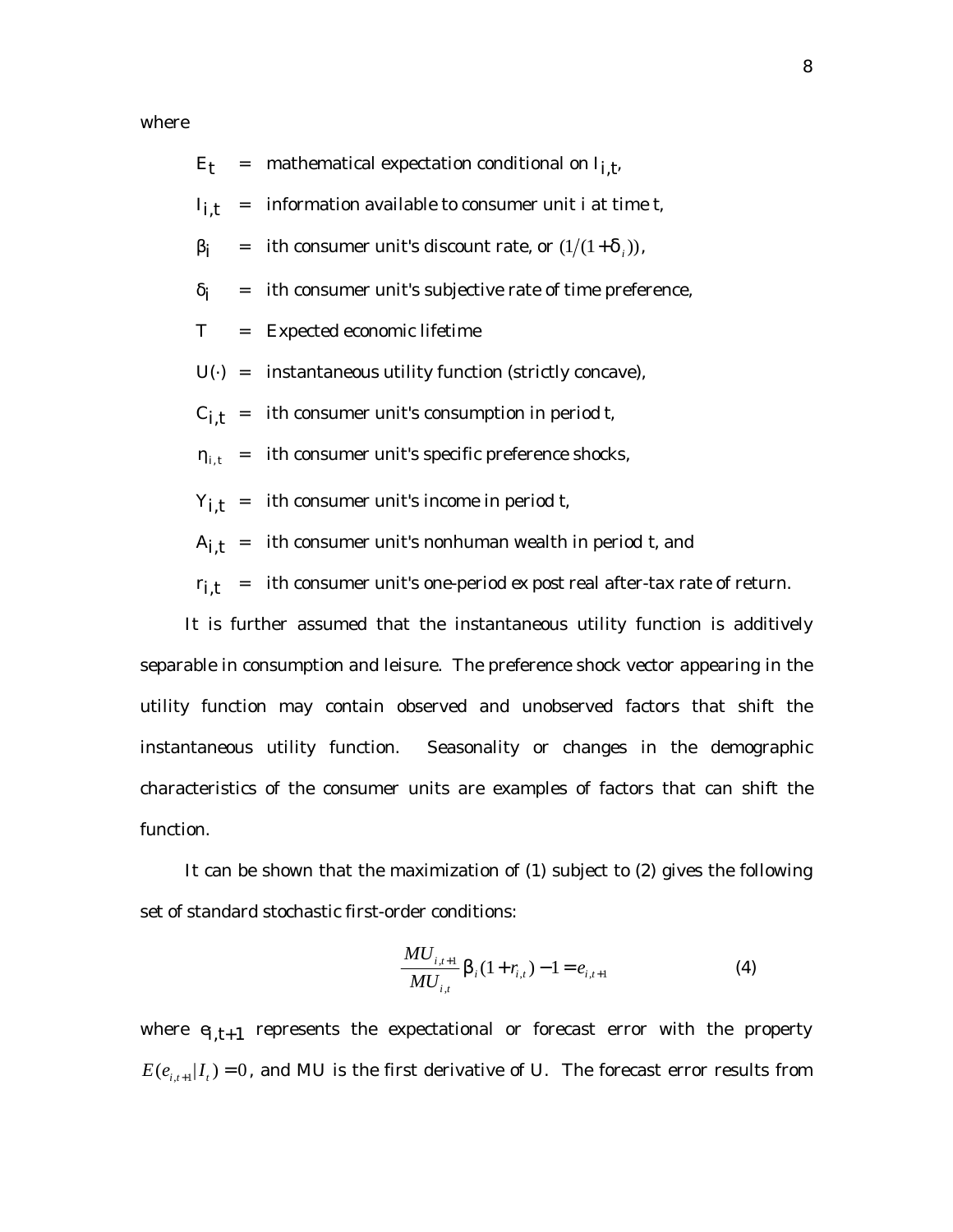new information received between the periods *t* and *t+1* about labor income, the real after-tax rate of return, and preference shocks.

#### **Life Cycle Model with Incomplete Capital Markets:**

Once the perfect competitive market assumption is relaxed, a distinction must be made between Keynesian-myopic behavior and life-cycle behavior under borrowing constraints. Although the two behaviors are theoretically different, observationally each will predict a strong response in consumption resulting from a change in current income.<sup>5</sup> To empirically distinguish the two behaviors, the sample is split between likely and unlikely borrowing constrained families, and the intertemporal model fitted and tested for each subsample. If anything is to be salvaged from the RE-LCH, it should be shown that an identifiable fraction of the population unconditionally obeys the dictates of the intertemporal theory. If this fraction consists entirely of identifiable, nonborrowing constrained consumers, it will in itself provide strong evidence that prior rejections are the result of these constraints and not Keynesian-myopic behavior.

The perfect competitive capital market assumption is relaxed by introducing an exogenous borrowing constraint. Specifically, I assume a quantity constraint in the form:

$$
A_{i,t} \ge B_{i,t} \tag{5}
$$

where  $A_{i,t}$  represents an individual's liquid asset holdings at time *t*, and  $B_{i,t}$  is an *a priori* floor set on the level of liquid assets necessary before the borrowing constraint

 $5$  See Zeldes (1989) for discussion about differences between testing hypotheses of the Keynesian model and the life-cycle models with binding borrowing constraints.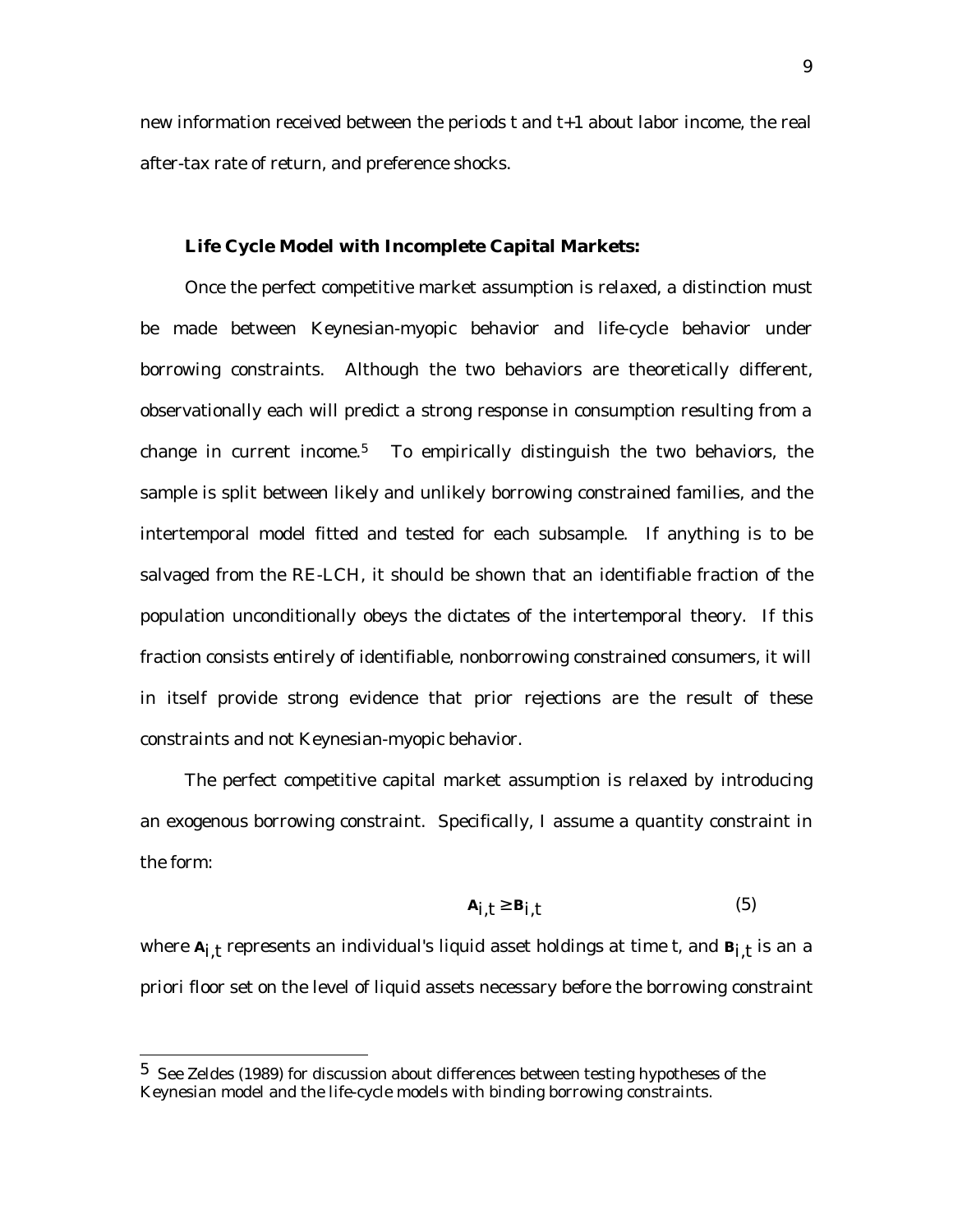binds. It is reasonable to argue that  $B_{i,t}$  should be set to zero to trigger the constraint. This would seem particularly true if consumers face rising interest schedules that differentiate borrowing rates from saving rates. Whenever current income falls short of the planned level of consumption, an optimizing consumer will prefer disinvesting all liquid assets and consuming the proceeds before contracting for borrowed funds. $6$  However, for the split-sample test it is not imperative to exactly identify when the constraint is triggered. What is necessary is a criterion that will identify *potential* borrowing constrained units so as to purge them from the full sample of families under investigation. Consequently, we can allow  $B_{i,t}$  to take on positive values, while identifying borrowing constrained units who, at any particular time in the sampled period, may hold some liquid balances for transactions.

Including the additional exogenous borrowing constraint into the standard intertemporal optimization problem of (1), the following set of augmented stochastic Euler equations can be written:

$$
\frac{MU_{i,t+1}\beta_i(1+r_{i,t})}{MU_{i,t}}(1+\lambda_{i,t})-1=e'_{i,t+1},
$$
\n(6)

 $6$  Although the constraint is assumed exogenous in this study, an endogenous constraint would seem more appropriate. The exogenous constraint implies that consumers have no power in which to influence lending institutions on how much they can borrow, or at what rate they are charged. In the long-run, this assumption is difficult to justify when many loan approvals are contingent on an individual's credit and earnings history. Perhaps the most appropriate method to enter an endogenous constraint is through a variable rate of interest that is a function of a consumer's debt to asset ratio and loan default history. However, such information is not available from the data source I use. The Survey of Consumer Finance of the Federal Reserve Board is a rich source of data on household debt and assets that provide such information. Unfortunately, the SCF does not collect consumption information. In the short-run, however, consumers have little if any affect on their financial health, and thus the assumption of an exogenous constraint would seem reasonable.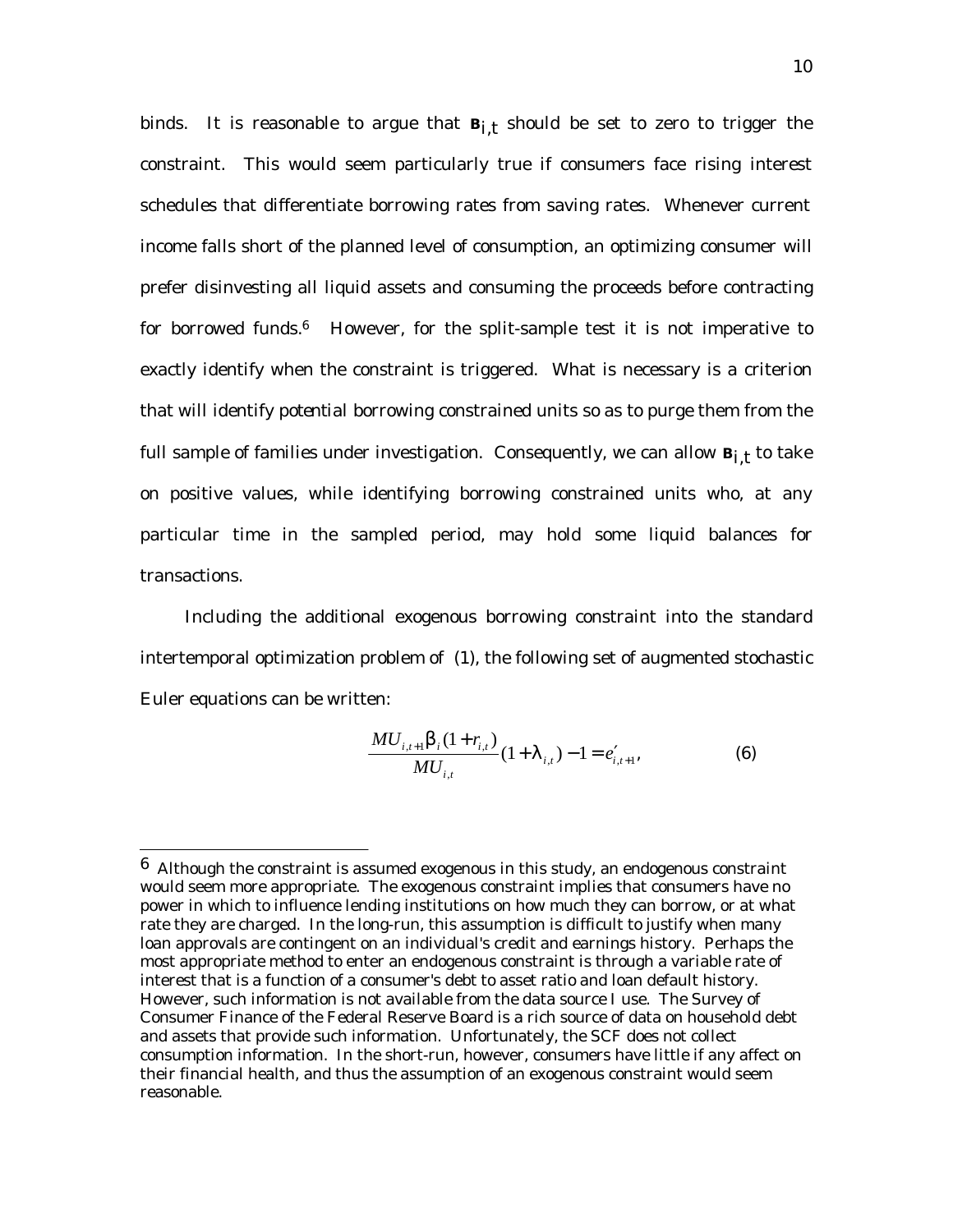where  $\lambda_{i,t}$  represents the lagrangian multiplier associated with the borrowing constraint. This quantity constraint is similar to those imposed by Zeldes (1989), Runkle (1991), and Whited (1992). The multiplier has the standard economic interpretation. If the constraint in period *t* is binding  $(\lambda_i, >0)$ , then its value represents the increase in lifetime utility given a one dollar decrease in the current borrowing constraint.

#### **III. ECONOMETRIC ISSUES**

### **Econometric Specification:**

To make the problem tractable, it is necessary to impose a preference specification on equations (4) and (6). It is assumed that preferences can be modeled by the constant relative risk aversion utility function:

$$
\frac{C_{i,t}^{1-\alpha} \exp(\eta_{i,t})}{1-\alpha} \tag{7}
$$

where  $\alpha$  is the Arrow-Pratt parameter of relative risk aversion assumed equal across the sample.7 The specification is flexible enough to permit observable and unobservable household-specific preference shift variables to enter the Euler equations through the vector  $\eta_{i,t}$ .<sup>8</sup> Allowing the subjective rate of time preference to vary across households and incorporating the preference specification into (4) and (6), the standard nonborrowing constrained Euler equations become

 $7$  The constant relative risk aversion utility function has been widely used in similar studies including those by Mankiw (1981), Hansen and Singleton (1982), Shapiro (1984), Zeldes (1989) and Runkle (1991).

<sup>8</sup> In this particular specification, I follow the leads of Hayashi (1985c) and Zeldes (1989).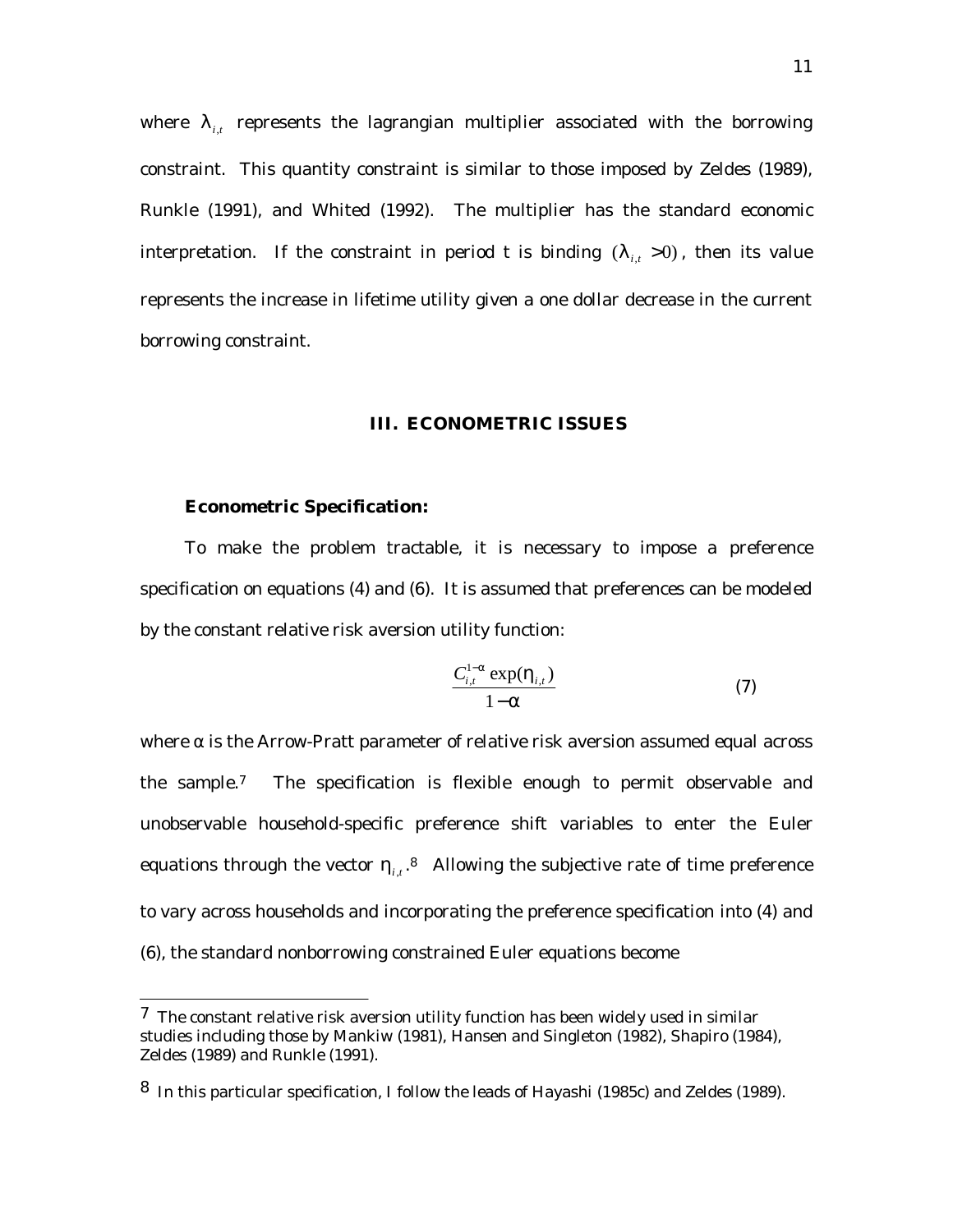$$
\prod_{i,t+1}^{T} \prod_{i=1}^{T} \beta_i (1 + r_{i,t}) \exp(\eta_{i,t+1} - \eta_{i,t}) - 1 = e_{i,t+1},
$$
\n(8)

and the borrowing constrained Euler equations become

$$
\prod_{i,t+1}^{T} \prod_{i=1}^{T} \beta_i (1 + r_{i,t}) \exp(\eta_{i,t+1} - \eta_{i,t}) (1 - \lambda_{i,t}) - 1 = e'_{i,t+1}
$$
 (9)

The variables of the preference shift vector  $\eta_{i,t}$  may include both observable and unobservable variables that can vary across families and time. The observable variables include the age of the reference person<sup>9</sup> (*AGER*) and the size of the family (*FS*). The unobserved factors include a family component that is fixed across time  $(FC_j)$ , an aggregate component  $(AC_j)$  that is constant across families but varies across time, and a white noise component  $(u_{i,t})$  that is orthogonal to the other unobserved factors.  $u_{i,t}$  is assumed to have the properties:

$$
E[u_{i,t}] = 0
$$
  
\n
$$
E[u_{i,t}, u_{j,s}] = \sigma_u^2 \text{ if } i = j, t = s
$$
  
\n
$$
= 0 \text{ otherwise.}
$$
 (10)

The representation of  $u_{i,t}$  is broad. It will capture a shock to the utility function or will reflect white-noise measurement error in the consumption data. At this juncture, the precise cause of this white-noise term—preference shock or measurement error—is inconsequential when addressing the econometric issues of the Euler equations. After collecting these terms, the preference shift vector becomes

 $9$  The reference person is loosely defined as the head of the household. It is the first person mentioned when asked to "Start with the name of the person or one of the persons who owns or rents the home."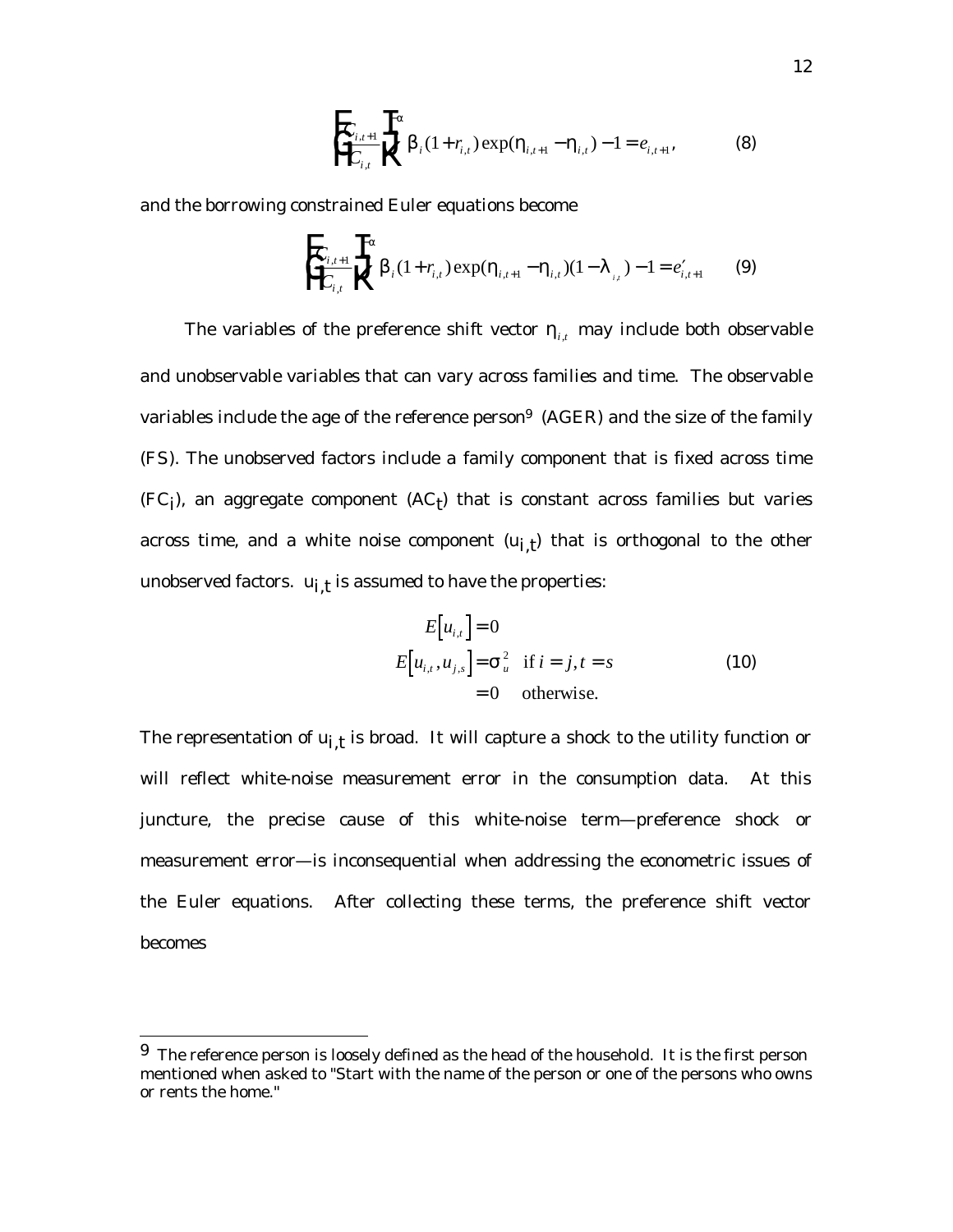$$
\eta_{ii} = a_0^{'} AGER + a_1 AGER^2 + b FS + FC_i + AC_t + u_{ii}
$$
 (11)

To account for the aggregate component  $AC<sub>t</sub>$ , quarterly time dummy variables  $(QTR<sub>t</sub>)$  are included. The most obvious aggregate variation in quarterly data that these time variables will capture is seasonality.<sup>10</sup> Notwithstanding the seasonal correlation, these time variables capture other macroeconomic changes that are unique to each quarter—but constant across the sample—that the real after-tax rate of interest fails to capture. Consequently, the inclusion of these time variables ensure that the expected value of the Euler equations' residual vector has mean zero for the short panel sample. Incorporating this information into (8) and (9), the set of equations to estimate become

$$
\begin{aligned}\n\mathbf{F}_{i,t+1} & \mathbf{F}^{\alpha} \\
\mathbf{F}_{i,t} & \mathbf{F}^{\beta} \quad (1+r_{i,t}) \\
& \exp\left(\sum_{t} d_{t} QRT_{t} + a \text{ AGER}_{i,t} + b \Delta FS_{i,t} + u_{i,t+1} - u_{i,t}\right) - 1 = e_{i,t+1} \\
\mathbf{F}_{i,t+1} & \mathbf{F}^{\alpha} \\
\mathbf{F}_{i,t} & \mathbf{F}^{\beta} \quad (1+r_{i,t})(1+\lambda_{it}) \\
& \exp\left(\sum_{t} d_{t} QRT_{t} + a \text{ AGER}_{i,t} + b \Delta FS_{i,t} + u_{i,t+1} - u_{i,t}\right) - 1 = e_{i,t+1}'\n\end{aligned} \tag{12}
$$

where ∆*FS* represents the change in family size.

By taking first differences, note that the potential family fixed time effect component  $FC_i$  cancels out. However, the unobserved white noise difference  $(u_{i,t+1} - u_{i,t})$  remains within these fitted Euler equations, and if present, produces serially correlated residuals. In addition to this specification, some authors have

 <sup>10</sup> The CES collects expenditure information from households who are asked to report expenditures for the three-month period preceding the month-of-interview. Since this three-month "collection period" may not coincide with a calendar quarter, applying estimated seasonal factors is not straightforward.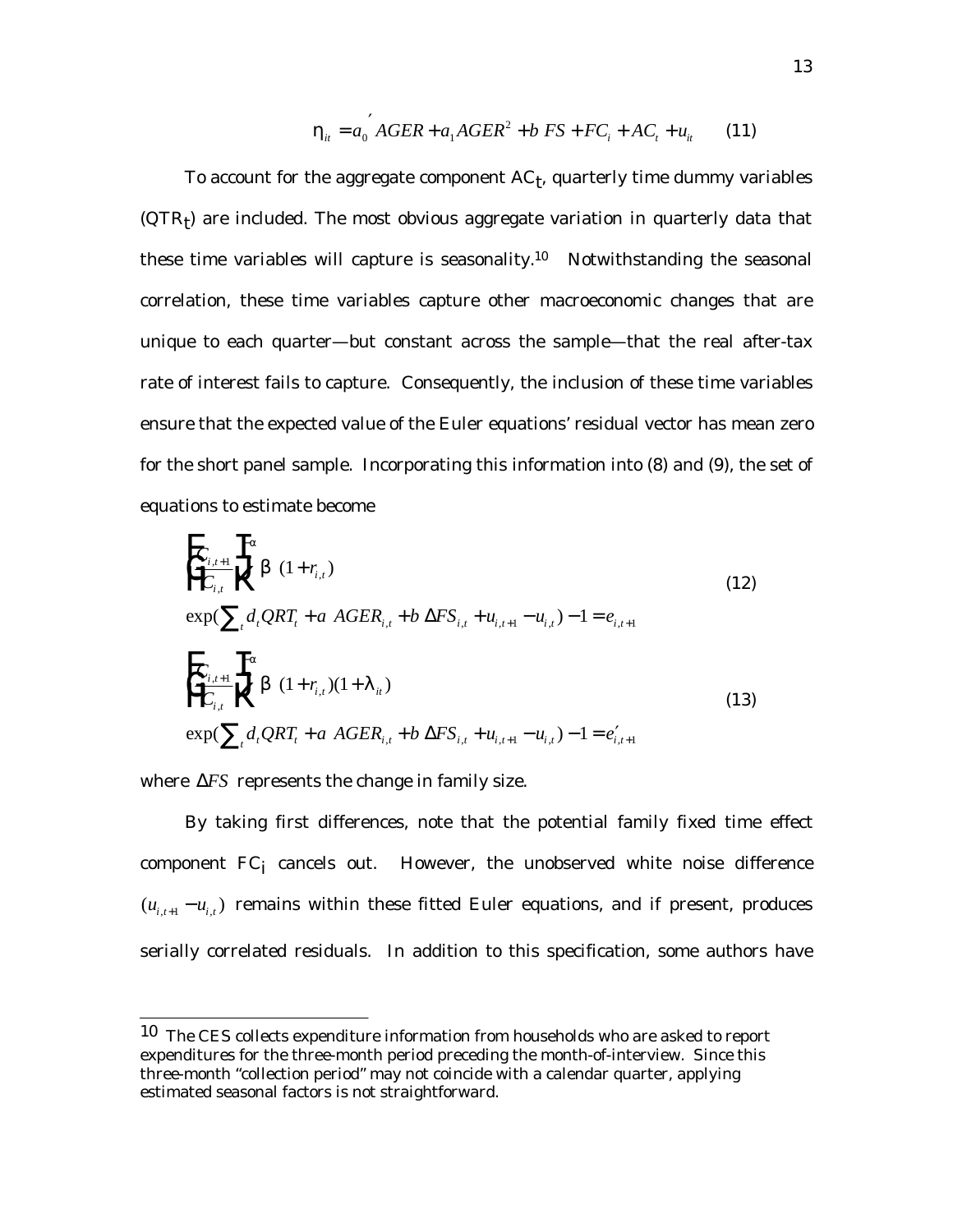suggested an additional unobserved term that captures *persistent* household-specific effects.11 A persistent household effect would include, for example, differences in the subjective rate of time preference among sampled households. In this instance, the unobserved persistent term, denote it as  $\psi_i$ , enters directly into the Euler equations. Note that  $\psi_i$  differs from  $FC_j$  in that it enters into the *change* in preferences and not the parent preference vector. As will be discussed later, no evidence of persistent household-specific effects appeared in the samples examined, and thus  $\psi_i$  is not considered in the final estimation.

### **Conditional Heteroscedastic Error in the linearlized Model:**

It may be fruitful at this point to compare the nonlinear estimation of (2) with the frequently estimated log linear form. The log linear growth equations are derived by rearranging (12), taking logs on each side of the equations, and approximating log (1+*x*) by a second-order Taylor expansion. This produces the standard log linear consumption growth equation:

$$
\ln \left( \frac{\mathbf{F}_{t+1}}{\mathbf{F}_{t}} \right) \frac{\mathbf{T}}{\mathbf{K}} a_o + \frac{1}{\alpha} \ln(1+r_t) + v_{t+1} \tag{14}
$$

 <sup>11</sup> See Runkle for the econometric issues involved when persistent household effects are present.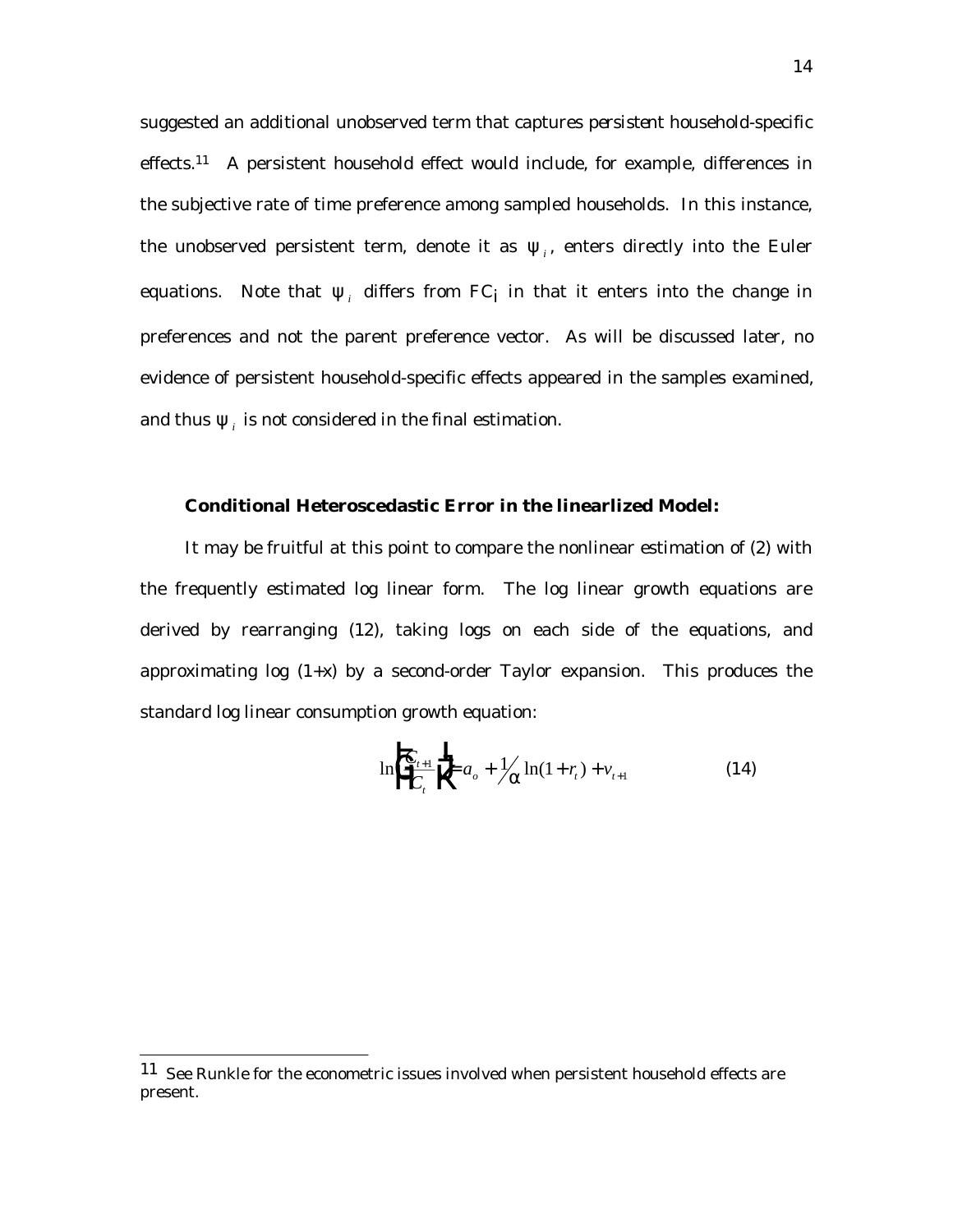where

$$
a_0 = \frac{1}{\alpha} (\ln \beta + \frac{1}{2} \sigma_e^2),
$$
  
\n
$$
v_{t+1} = \frac{1}{\alpha} (\frac{1}{2} e_{t+1}^2 - \frac{1}{2} \sigma_e^2 - e_{t+1}),
$$
  
\n
$$
E(e_{t+1} | I_t) = 0,
$$
  
\n
$$
\sigma_e^2 = E(e_{t+1}^2).
$$

Note that the log linear Euler equation's residual  $v_{i,t+1}$  becomes  $\frac{1}{2} \chi \mathbf{Q} e_{t+1}^2 - \frac{1}{2} \sigma_{e;i}^2 - e_{t+1} \mathbf{I}$ , where  $\sigma_{e;i}^2$  is the variance of the expectational error indexed for individual *i*.<sup>12</sup> Conditional heteroscedasticity will emerge if  $\sigma^2_{e,i} \neq \sigma^2_{e,j}$ , when  $i \neq j$ . Hence, linearizing the model forces the identification assumption that instrumental variables are uncorrelated with this heteroscedastic variance term residing within the residual.

How valid is this identification assumption? It is easy to argue that the level of uncertainty about consumption growth rises as the level of household wealth declines. For instance, less wealthy families who lack financial security are more uncertain about their futures than more wealthy families, and consequently we would expect the error variance to increase with the decline in wealth. Other economic and demographic variables may also play a part in the heteroscedastic variance. Families headed by younger, less established persons may indeed be more uncertain about their future than established families headed by middle aged persons, and consequently the error variance may decline as households mature. Certainly income will be correlated with the heteroscedastic variance term. Families with higher incomes will have more budgetary discretion with respect to consumption and saving decision which will result in larger error variance for higher

 <sup>12</sup> The individual indexing is dropped from the other terms to reduce notational clutter.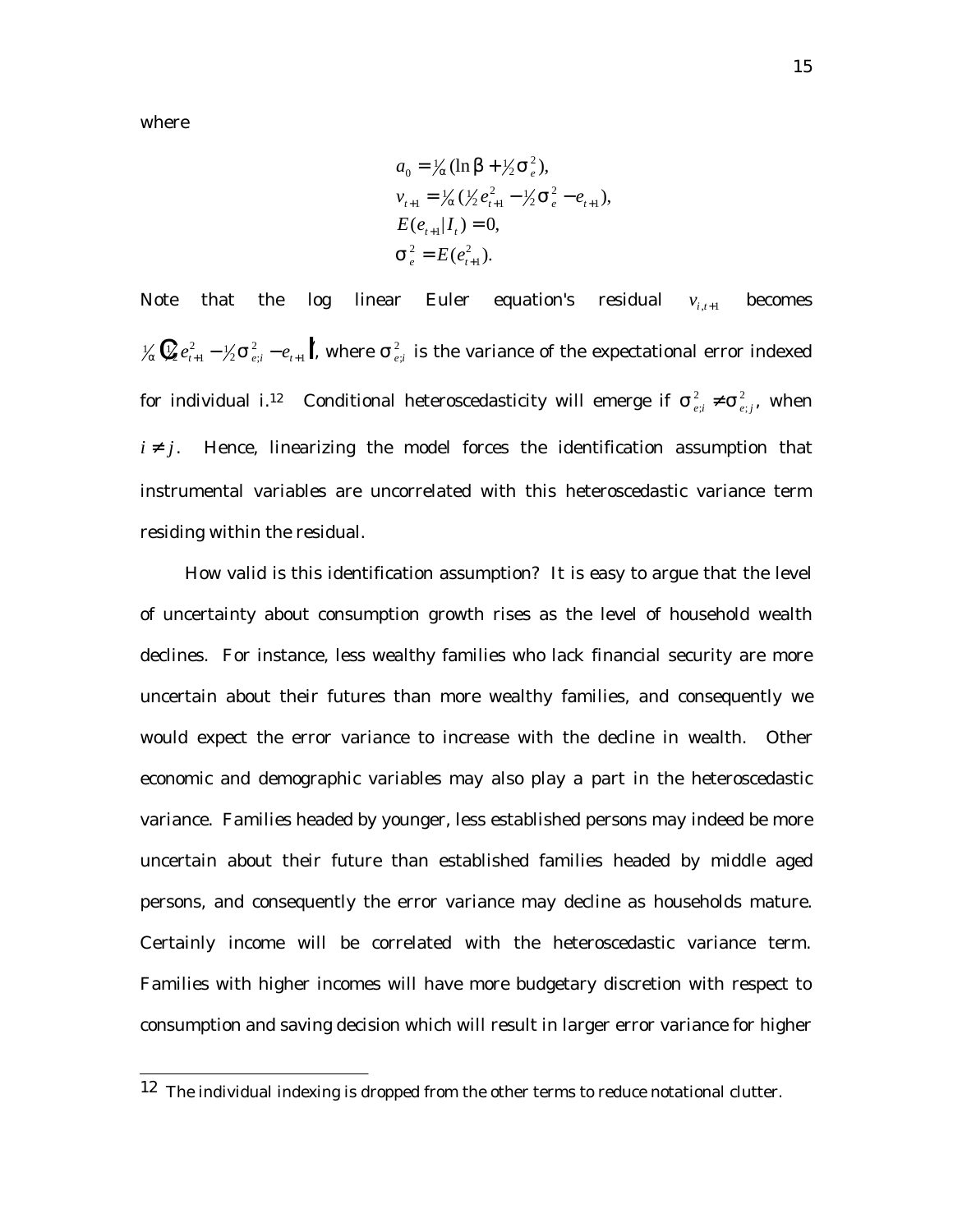income families. With these seemingly obvious correlations, it is difficult to justify that the conditional heteroscedastic variance term of the expectations error is uncorrelated with time *t* variables. In the presence of the conditional heteroscedastic variance, the parameter estimates of the linearlized models will be both biased and inconsistent. To avoid this pitfall, I abandon linear approximations, and estimate the set of nonlinear Euler equations using a GMM criterion function.

#### **Econometric Procedure and Tests:**

To estimate the nonlinear Euler equations, I use the GMM technique introduced and described in Hansen (1982) and Hansen and Singleton (1982), where the optimal weighting matrix of the GMM minimization problem follows Newey and West (1987). In short, the GMM estimator constructs sample orthogonality conditions implied by the rational expectations hypothesis:  $E[\mathbf{C}_{t+1}]\mathbf{R}_{t}$  = 0 where  $x_{it}$ is a vector of instrumental variables. These variables are a subset of the variables contained within the consumer's information set at period  $t$   $(I_t)$ . The GMM estimates of the parameters - $\alpha$  and  $\beta$  along with parameters of the preference shift vector are those that numerically minimize the weighted sum of squares:  $\mathbf{C}_{t+1} \mathbf{R}_{t} \left[\mathbf{C}_{t+1} \mathbf{R}_{t}\right]$  where  $W_{it}$  is an optimally chosen weighting matrix computed from the covariance matrix of  $\left[\mathcal{C}_{\mathcal{U}+1} \mathbf{R}_{\mu} \right]$ .<sup>13</sup>

 <sup>13</sup> Gallant (1987) provides a *SAS* illustration of the procedure.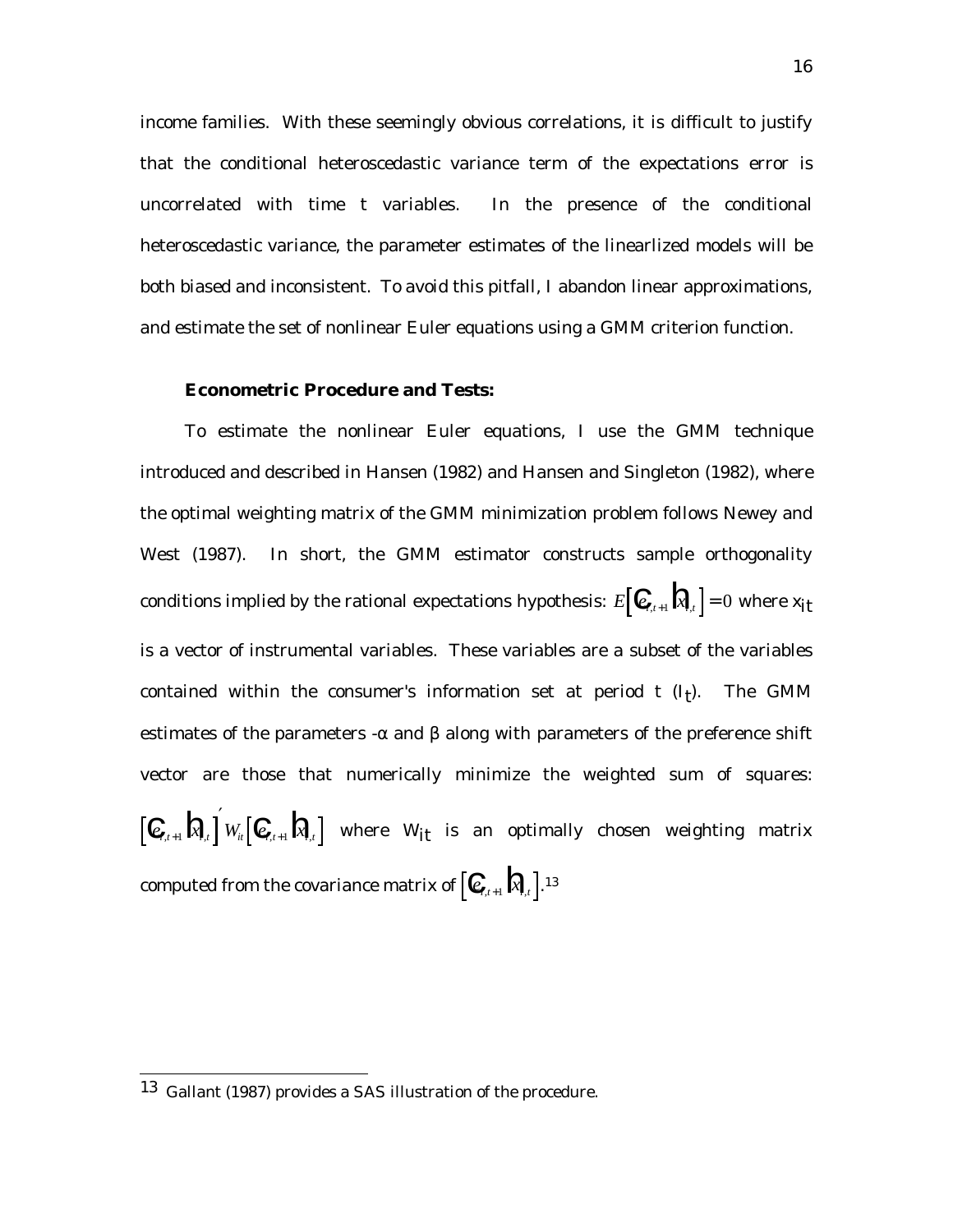#### **Econometric Tests:**

The orthogonality tests performed here are twofold. First, I test the pure RE-LCH for the full sample as well as for each subsample by fitting the Euler equations of (12) and (13). Second, a more traditional and direct test for binding borrowing constraints is conducted by determining the statistical significance of the change in lagged income in each of the samples. Each test is described below.

### *Test of the Pure RE-LCH:*

To accept the pure RE-LCH, the overidentifying restrictions must hold unconditionally for any subsample drawn from the population. The fitting of the Euler equations of (12) to the full sample and each split subsample should produce similar parameter estimates and the model restrictions placed on the data should be satisfied. The fitting of the two subsamples, conditional on liquidity holdings, distinguishes whether a rejection of the hypothesis is the fault of borrowing constraints or by other model assumptions. If the model assumptions remain intact along with the auxiliary assumptions for the unconstrained subsample but the perfectly competitive financial market assumption is invalid for the borrowing constrained subsample, we would expect economically plausible parameter estimates and an overall acceptance of the model restrictions for the former, while rejecting for the latter. In contrast, a rejection of the hypothesis for *any* subsample drawn would suggest Keynesian-myopic behavior, and the intertemporal theory of consumption behavior would be unconditionally refuted. There are two steps in the hypothesis test. First, the rational-expectations model is fit to data from the subsample of financially healthy families—the unconstrained group. If the model is accepted for this subsample, then it is reasonable to apply the same auxiliary model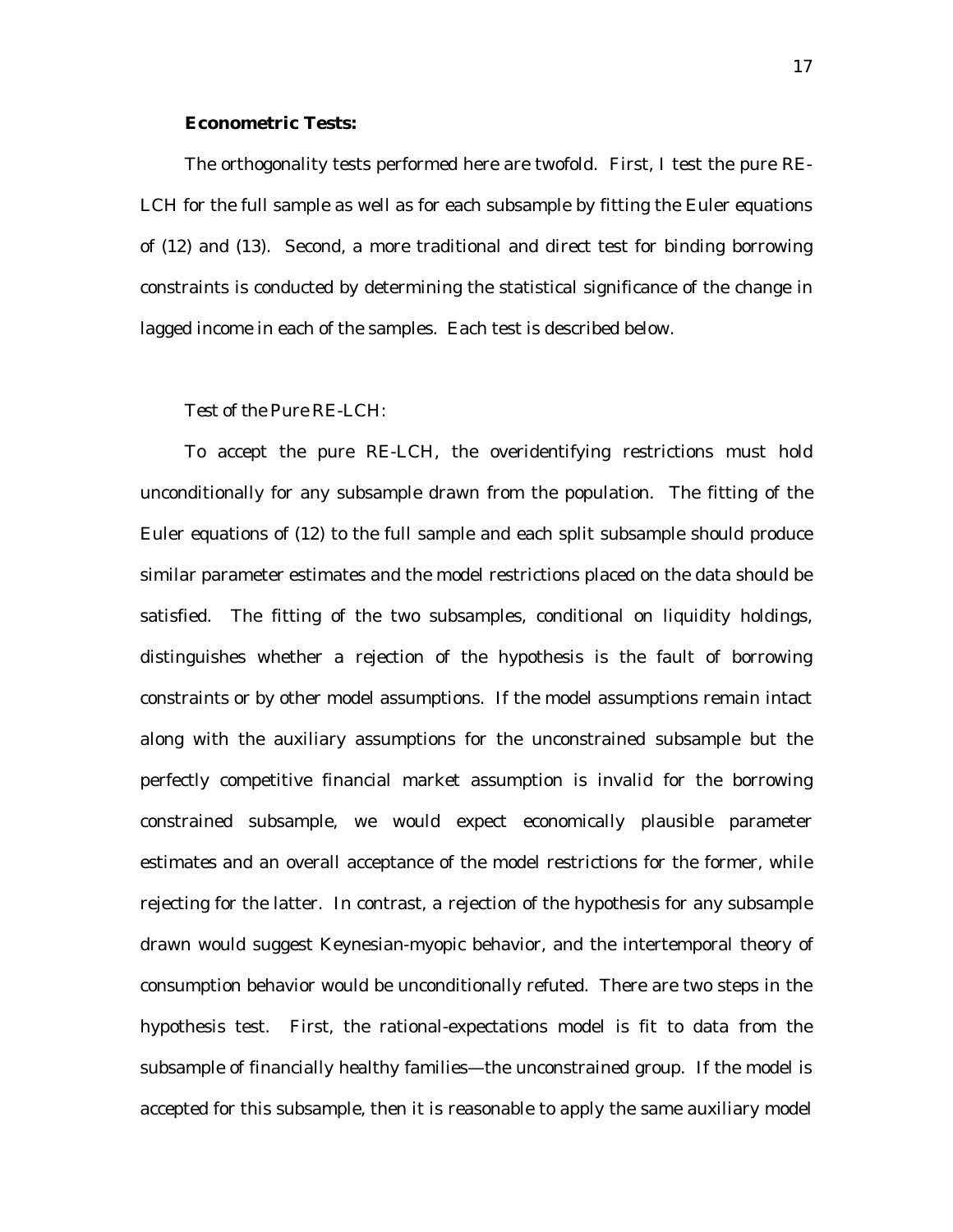assumptions to any defined sample of the population including the subsample of borrowing constrained units, and perform the hypothesis tests. A rejection of the model for the borrowing constrained subsample provides strong evidence that binding constraints are present and affect intertemporal choice.

#### *Test of the Borrowing Constraint Hypothesis:*

If borrowing constraints are binding, the correctly specified Euler equations include the positive lagrangian multiplier  $\lambda_{i,t}$  associated with the constraint as presented in (13). Although the CES data do not permit explicit modeling of  $\lambda_{i,t}$ , the data do allow an indirect test for the presence of the positive  $\lambda_{i,t}$ . If the borrowing constraint is binding,  $\lambda_{i,t}$  is strictly positive and negatively correlated with household financial variables dated in period *t*. It follows then that the composite residual term in  $e_{i,t+1}^{'}$  (13) will be correlated with lagged financial variables if the constraint binds. It is straightforward to use the orthogonality test between the Euler residuals and the instrumental variables that include household financial, or liquidity, information. That is, any liquidity variable dated in period *t* or earlier that relaxes the consumer unit's borrowing constraint will in turn not be orthogonal to the multiplier  $\lambda$  residing within the composite error term. Consequently, liquidity variables that place additional restrictions on the sample data will not be statistically validated if a borrowing constraint is binding.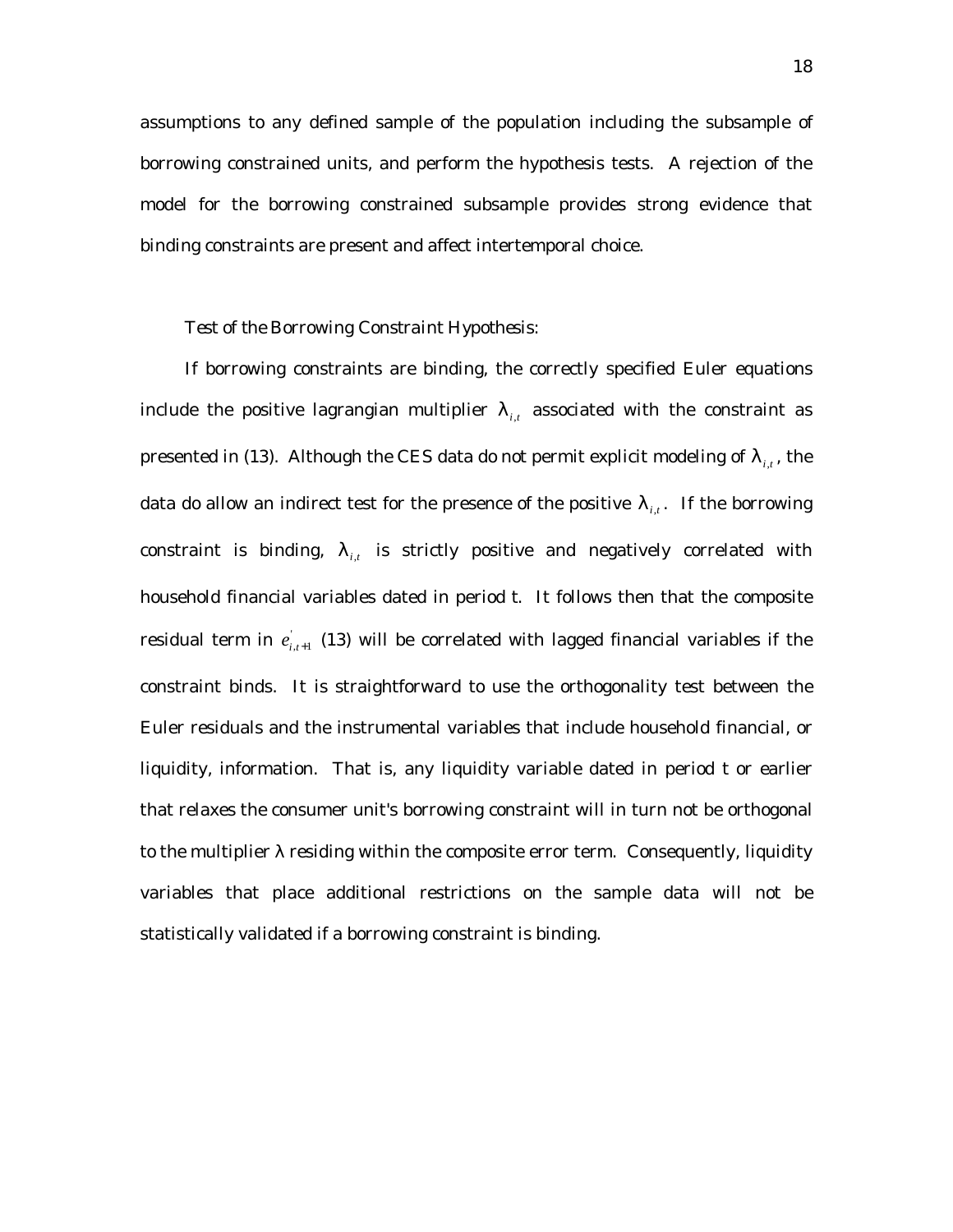### **IV. DATA DESCRIPTION AND SAMPLE SPLITTING CRITRIA**

The data are drawn from the quarterly Interview portion of the 1990-91 CES.14 The Interview survey collects data from detailed expenditure questions on approximately 60 to 70 percent of total household expenditures and the remaining expenditures are collected using global type questions. Because these data are collected over a three-month period instead of the 12 month PSID method, measurement error resulting from recall is comparatively low.<sup>15</sup> The Interview survey also collects household characteristic, income, and asset and liability information. Unlike the three-month expenditure collection method, however, income data collection requires recall of the prior 12 month period. These questions are detailed and exhaustive in that they collect all sources of income, whether they are received on a regular basis, such as wages and salaries, or an irregular basis, such as proceeds from sale of assets or lottery winnings.

Most data on asset and liabilities are collected in the last interview. The majority of these questions target the account balances as of the prior month of the interview, while some alternative questions collect changes in these account balances over the prior year. Although the asset and liability questions are detailed, they are not collected frequently enough over the interview period to provide data for quality panel data analysis of asset-holding behavior.<sup>16</sup> The lack of asset and

 <sup>14</sup> For a complete description of the Consumer Expenditure Survey, see "BLS Handbook of Methods," Chapter 18.

<sup>&</sup>lt;sup>15</sup> PSID data attained annual estimates by extrapolating from a weekly average food expenditure estimate. Hence, any recall error is magnified.

 $16$  An additional shortfall is that unrealized capital gains are not collected nor are values of assets that were acquired before the 12 month period preceding the interview. One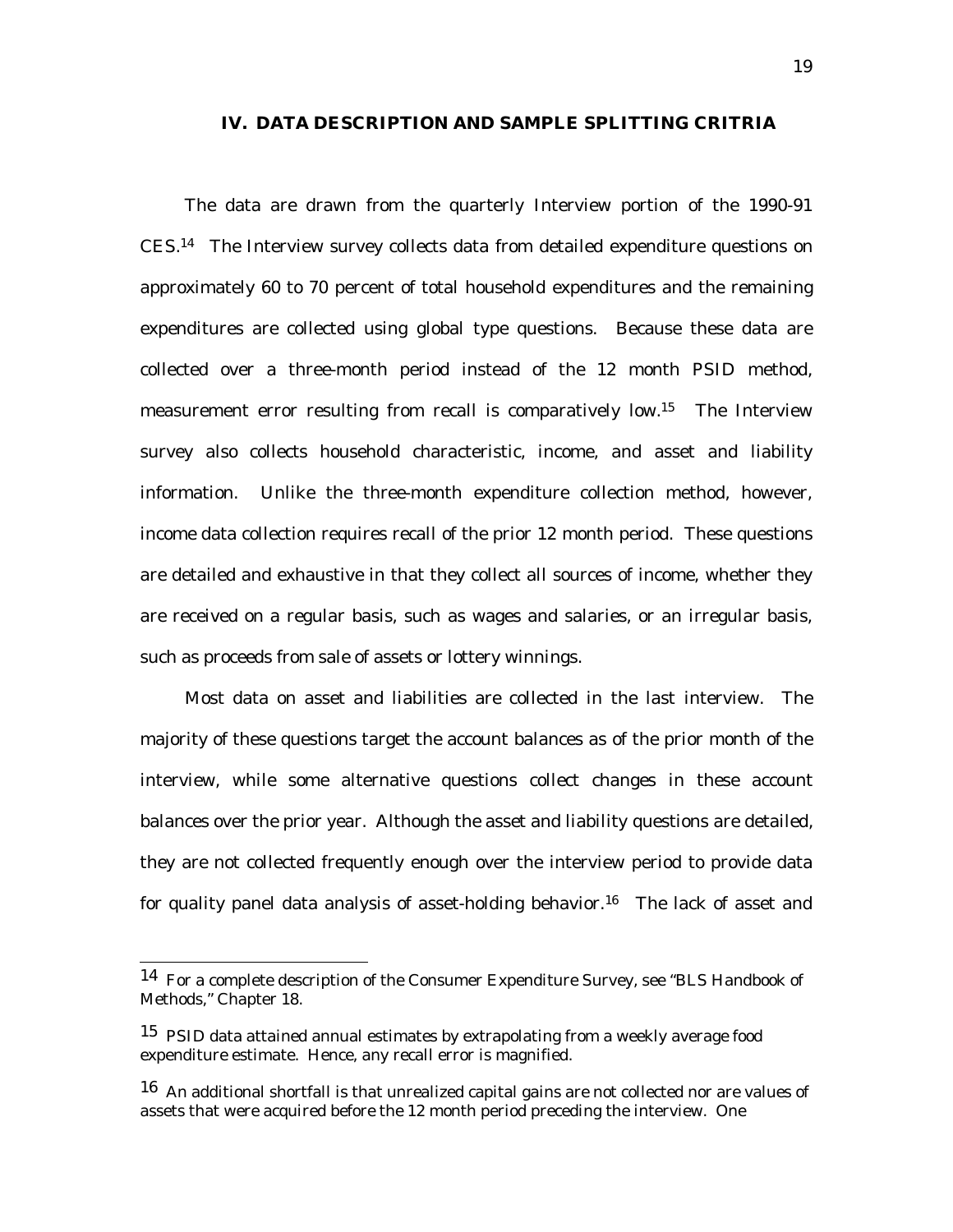liability information tracked over the complete four quarters represents the greatest shortfall of the CES data for life-cycle analyses. For this study, asset levels are solely used as a measure to select families for split-sample analysis. There is a caveat. Because these questions determine asset levels in the last of the four quarters of interview, using these data will risk violating the orthogonality conditions implied by the rational expectations hypothesis. For consistent parameter estimates, I assume that the asset levels of the unconstrained group are relatively stable over the interviewed periods, and known by the consumer unit for that period. This assumption allows me to use these data to split the sample.

### **Sample Selection:**

-

The Interview portion of the CES provides as many as four quarterly interviews per participating consumer unit. Two waves of families are selected for this study. The first eligible wave consists of families who participated in their first quarterly interview in the first calendar quarter of 1990, and completed their fourth and final quarterly interview in the last quarter of 1990. The second wave experienced their first quarterly interview in the second calendar quarter of 1990 and their last interview in the first quarter of 1991. Placing these two waves together cover the consumption periods from last quarter 1989 through last quarter 1990. Families are selected for analysis if they participated in four complete quarterly interviews during this time frame.

Additional restrictions are also applied. Excluded are families headed by individuals under the age of 25, as well as units who did not provide complete

exception are the values of real-estate properties. Respondents are asked to approximate that value each property would sell for on "today's market."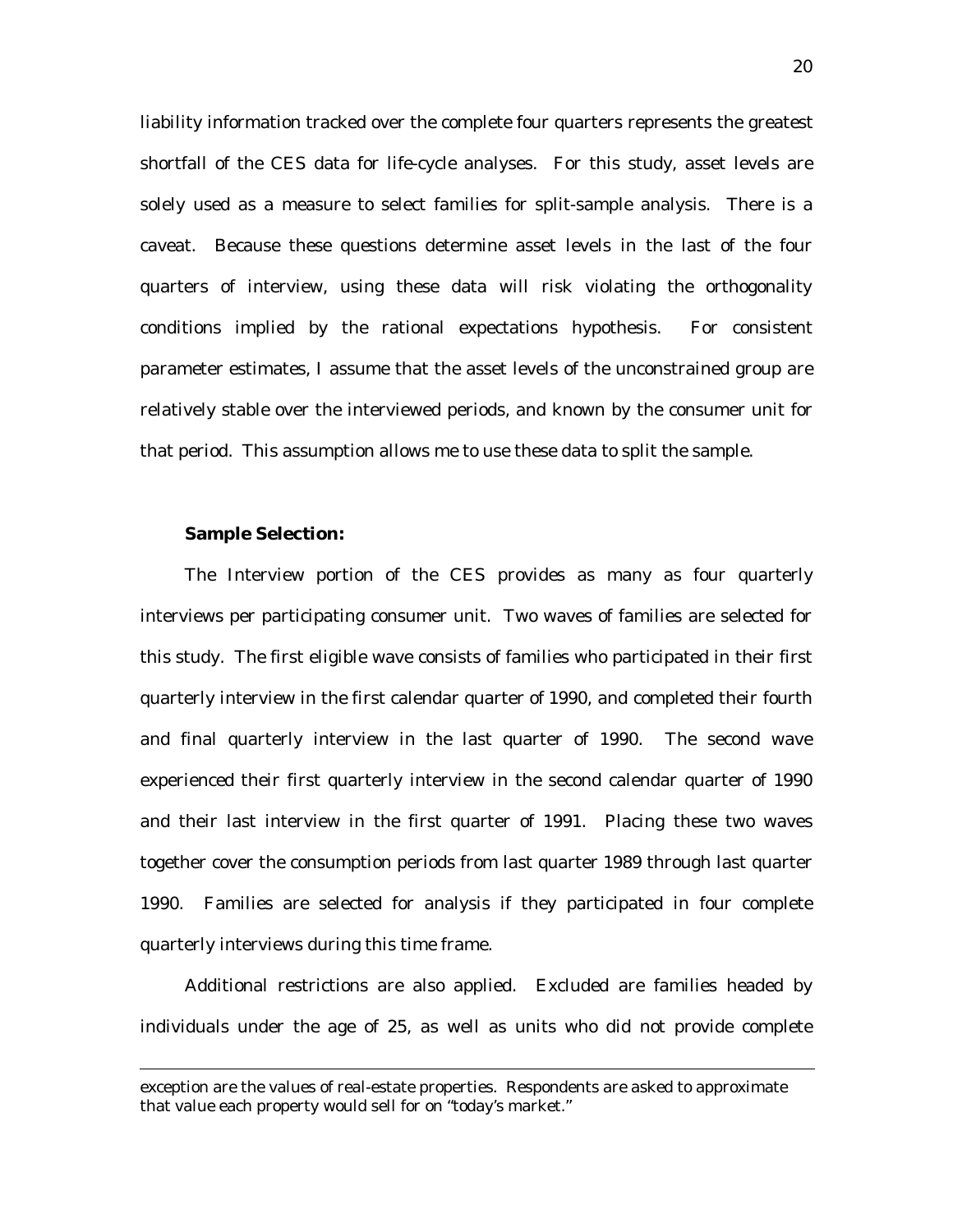reports of their incomes. The under 25 age group are excluded since these consumer units are characterized by sporadic reporting of income and expenditures. The sporadic reporting in part may be explained by parental support for these young households. The exclusion of incomplete income reporters is self-evident. If the goal is to test the sensitivity of consumption to changes in income, a full measure of consumer unit income is necessary.17

This initial selection provides a sample of 1,518 unique families. To reduce the effect of expenditure and income reporting error, an additional 226 units who had consumer unit members self-employed are excluded.18 I conjecture here that the line between consumption and business expenses becomes more blurred for the selfemployed, and thus reducing the accuracy of expenditure reports. Four additional units are deleted in the sample because of nonpositive expenditures.<sup>19</sup> This left a full sample size of 1,288 unique families, each providing three quarterly expenditure growth records.

### **Sample Splitting Criteria:**

-

In order to perform the split-sample tests, the full sample of 1,288 families must be subdivided into the unconstrained and the borrowing constrained groups.

<sup>17</sup> Incomplete reporting of income is determined by criteria set by the Bureau of Labor Statistics when processing income data. An example of an incomplete income reporter is one who reports receiving wage or salary income but who does not report the income amounts. Currently, BLS does not make any income imputations on missing data.

<sup>&</sup>lt;sup>18</sup> A consumer unit is identified as self-employed if any of its members received selfemployed income during the interview period.

<sup>19</sup> Because medical expenditures are measured as net out-of-pocket costs, a consumer unit may have zero, or negative expenditures because medical expense reimbursements exceed all other expenditures.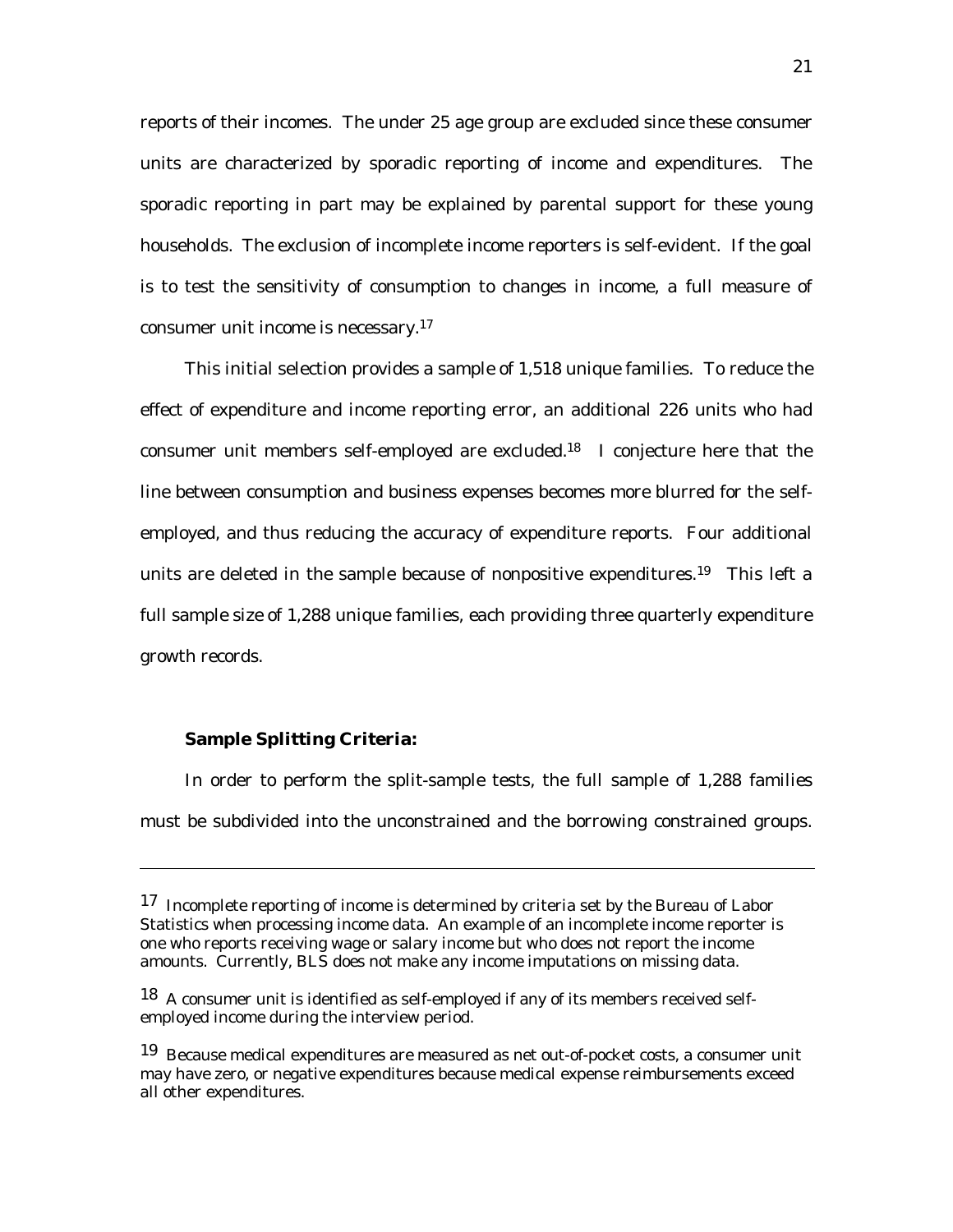To split the samples, I use the ratio of liquid assets to normal income. This criterion is chosen because it closely characterizes borrowing constrained units described within the life-cycle hypothesis. Liquid assets are defined as the sum of checking and savings account balances, U.S. government savings bonds, and the estimated market value of marketable securities.<sup>20</sup> I define normal income as that part of income that is received on a regular basis. This includes wage and salary, interest and rent, pension, unemployment compensation and other such income sources. If a consumer unit has liquid assets equal to two months worth of annual income, the consumer unit is selected for the unconstrained subsample. In the empirical analysis, I allow minimal asset holdings to ensure that only those consumers who are selected for the nonborrowing constrained group are indeed unconstrained. This follows since some consumers, constrained or not, hold some liquid assets to make efficient day-to-day transactions. By this criterion, there are 430 families in the unconstrained group and 850 families in the constrained group.<sup>21</sup>

### **Proxy for Consumption:**

The preferred consumption argument within the Euler equation would contain expenditures on nondurables and services, as well as the service flow received from the stock of durables. Although the CES provides expenditure reports on practically

 <sup>20</sup> Marketable securities include stocks, non-government bonds, mutual funds and other such securities. This liquidity information is collected at the last interview. The respondents are asked to give accounts and market values as of the last day of the previous month of interview.

<sup>21</sup> This suggest that as much as two-thirds the sample is constrained. This sample proportion of two-thirds constrained is close to what Zeldes finds in his PSID sample. Although the sample proportions are only suggestive, they are in large disagreement with the proportional estimates of 20 percent found by Hall and Mishkin (1982).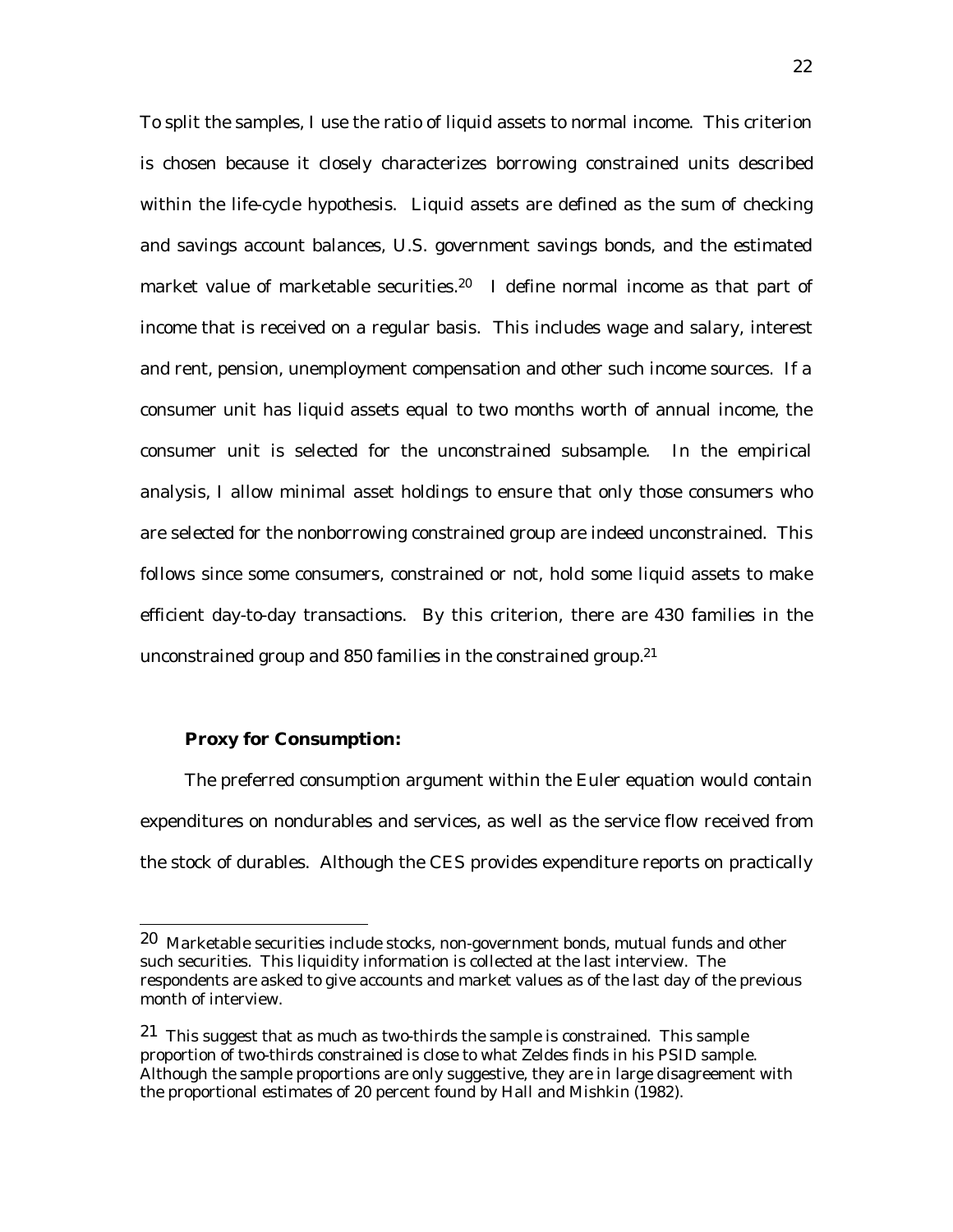all consumer items, it does not provide the array of information necessary to compute service flow values received from the stock of durables. Here it is assumed that durable consumption is separable, within the utility function specified in (1), from nondurables and services.<sup>22</sup> In this paper, comparisons are made using a comprehensive measure that includes nondurables and services and one that captures total food and beverage expenditures. Results from these two different proxies are used to gauge the effectiveness of the food proxy, that has been used in many micro studies, to mirror changes in total consumption. A complete description of the consumption proxy variables and other variables of the estimation are provided in the data appendix.

#### **Instrumental Variables of the Sample Orthogonality Conditions:**

The GMM criterion function of the rational expectations model requires a vector of instrumental variables. These variables should be carefully selected so as to capture a subset of the CU's information set that it uses to predict consumption. Liquidity variables, such as income, will be among the list of valid instrumental variables if and only if consumer units are unconstrained from optimally borrowing. To test liquidity responsiveness, two sets of estimates are performed using two alternative instrumental variables lists. The first list—call it the *standard instrumental variables list*—includes non-liquidity variables. These variables include the number of weeks worked and hours per week worked for the reference person and spouse, the age of the reference person and spouse, the number of persons in the consumer unit, the change in the number of persons in the consumer

 <sup>22</sup> This follows the lead of Hall (1978), Mankiw (1981), Flavin (1985) and others.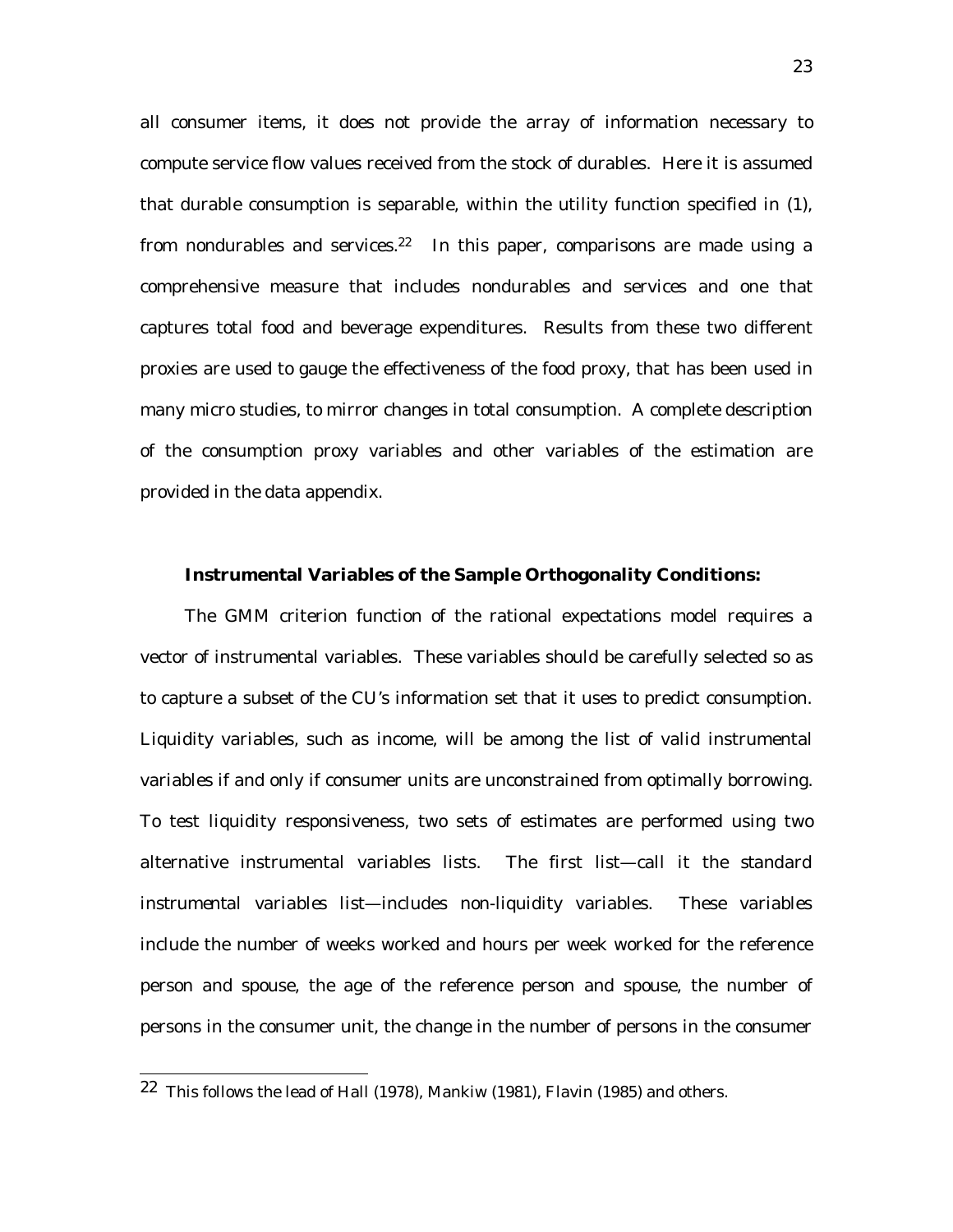unit, quarterly time dummies, and real after-tax rate of returns lagged one, two and three periods.<sup>23</sup> The employment status data and the family composition data are lagged one period to avoid violating the implied orthogonality conditions. These variables are relatively well measured and are similar to the set used in both the Zeldes and Runkle studies. Note that because the *ex post* rate of return is not known when forecasts are made, it may be correlated with the forecast error. Hence, lagged values of this variable are used as a substitute in the instrumental variables list. Recall that I am using the *ex post* real after-tax rate of return, and thus the real market rate of return must be adjusted by family-varying marginal tax rates. Because these marginal tax rates are not provided from the data source, they have been computed from information on income and household composition characteristics. See the data appendix for a description of this computation.

To test the significance of liquidity variables, I augment this standard instrumental variables list by the change in lagged income.<sup>24</sup> Call this list the *augmented instrumental variable list*. Income measured here is from all sources normal and transitory.<sup>25</sup> For this study, transitory income includes lottery winnings, income from sale of assets, tax refunds and alike. I call these transitory because they are irregularly received income components. This comprehensive measure is used to capture any liquidity effects that may relax a binding borrowing

 <sup>23</sup> Because the reference person is not necessarily the head of the household, it is important to use information about the spouse when using CES data.

 $24$  This follows Flavin's (1985) liquidity constraint test where she used unemployment within her aggregate data study as well as the orthogonal tests of Hall (1978) and those who followed.

 $25$  As a BLS employee, I have been provided the non-censored data. Because of confidentiality restrictions, the public-use micro data are censured, or what BLS calls topcoped. The topcoding rules apply to some expenditures and all income data.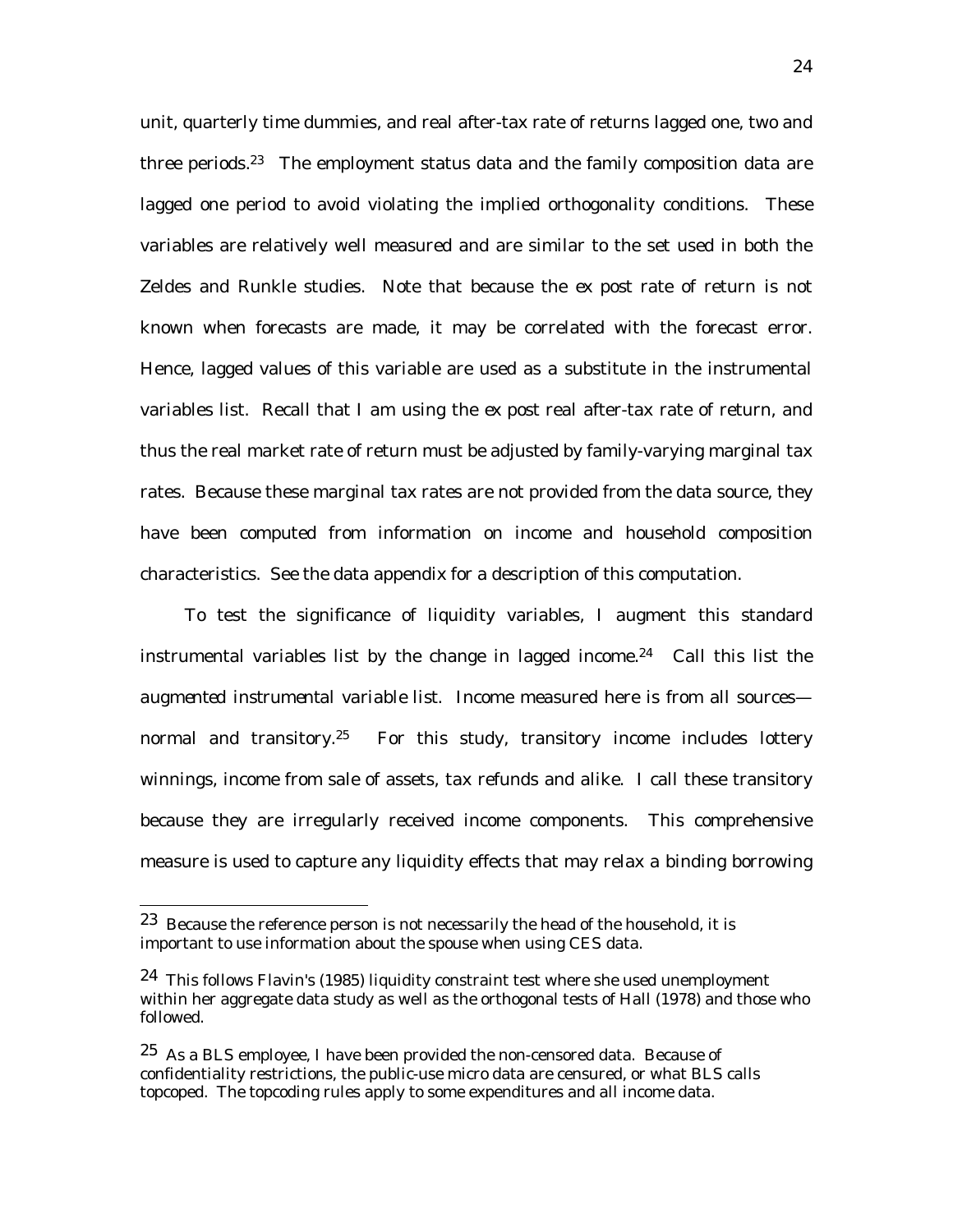constraint. There is one caveat to the income measurement. Income for a participating consumer unit is measured twice: once at the first quarterly interview and again at the fourth quarterly interview. At both of these interviews, the respondent is asked about all sources of income received for the 12 month period preceding the interview. Because there is this partial overlap in income and expenditure collection, the orthogonality condition can not be strictly guaranteed here. That is, income received over the recent months of interview could contain new information about lifetime wealth that induces a change in the level of consumption. However, I regard any new information embedded in income to be known at the beginning of the collection period. This strong assumption permits the construction of the sample orthogonality conditions to proceed. Based on the orthogonal tests from the unconstrained sample, I find no evidence to invalidate this assumption.

### **V. EMPIRICAL RESULTS**

We know from Section *III* that the presence of either unobserved preference shift shocks or measurement error can produce serially correlated errors. Presented in Table 1 are the autocorrelations of residuals  $\hat{e}_{i,t}$  computed from the Euler equations fitted to the full sample. Here the only statistically significant autocorrelation is the first autocorrelation, which in turn supports the earlier assumption that the Euler equations' errors follow an MA(1) process.<sup>26</sup> Additionally, this MA(1) process supports the assumption that persistent householdspecific effects are not present within these data. If persistent effects are present

<sup>&</sup>lt;sup>26</sup> The autocorrelations were computed from the unconstrained subsample, and the MA(1) process was accepted for this sample as well.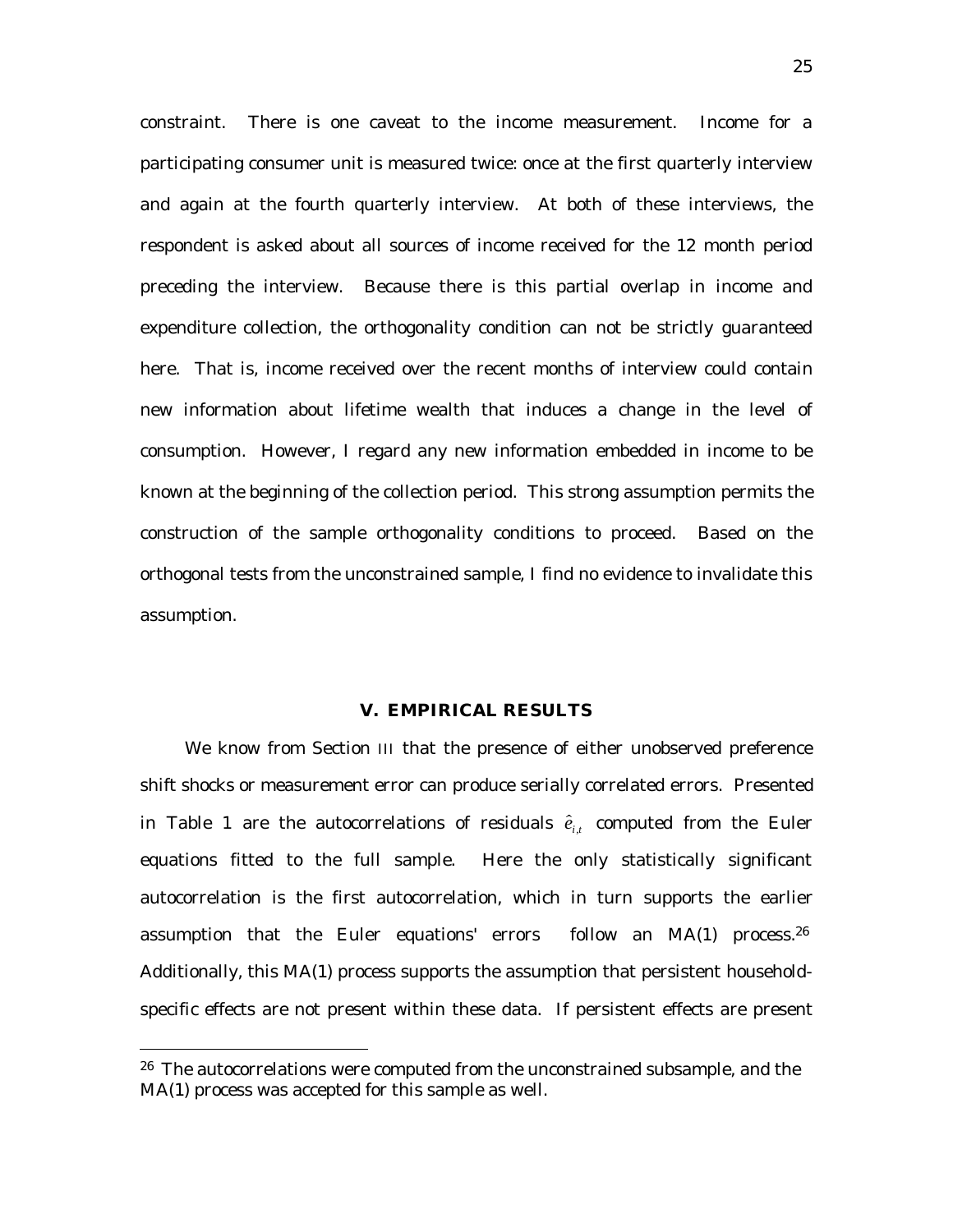but not captured by the model, the serial correlation of the residuals would extend across several periods, and not completely dampen after just one. With this finding, the weighting matrix  $W_{it}$  of the GMM criterion function is constructed with an MA(1) error process.

Tables 2 through 4 present the GMM results from the full sample as well as the unconstrained and borrowing constrained subsamples. In these tables, the GMM results are shown for the two consumption proxies considered: nondurables and services (CNDS), and food and beverages (CFD). For each of these proxies, GMM estimates are computed from the standard and the augmented (liquidity) instrumental variables lists. Each column contains the chi-square test statistic, and beneath these test statistics, the corresponding  $p$ -value is shown.<sup>27</sup> It is this test statistic which is used to judge the acceptability of the overidentifying restrictions of the model.

### **Model Fit for the Pure RE-LCH:**

-

To test the pure RE-LCH conditional on the liquid asset holdings, equation (12) is fitted to the unconstrained subsample using CNDS. Although this is a conditional test of the hypothesis, I use this subsample first to confirm the auxiliary and underlying assumptions of the rational expectations model. Given this model is accepted, I can apply the same model to sample data where binding constraints are suspected. I show the unconstrained GMM results for the CNDS proxy in the first column of Table 3. The model results from the standard instrumental variables list are accepted based on both the satisfaction of the overidentifying restrictions and the plausibility of the parameter estimates. With the chi square of 3.4, the

<sup>&</sup>lt;sup>27</sup> The  $\bm{p}$ -value is the computed probability that a  $\bm{X}_{df}^2$  random variable is greater than the computed test statistic under the hypothesis that the overidentifying restrictions hold.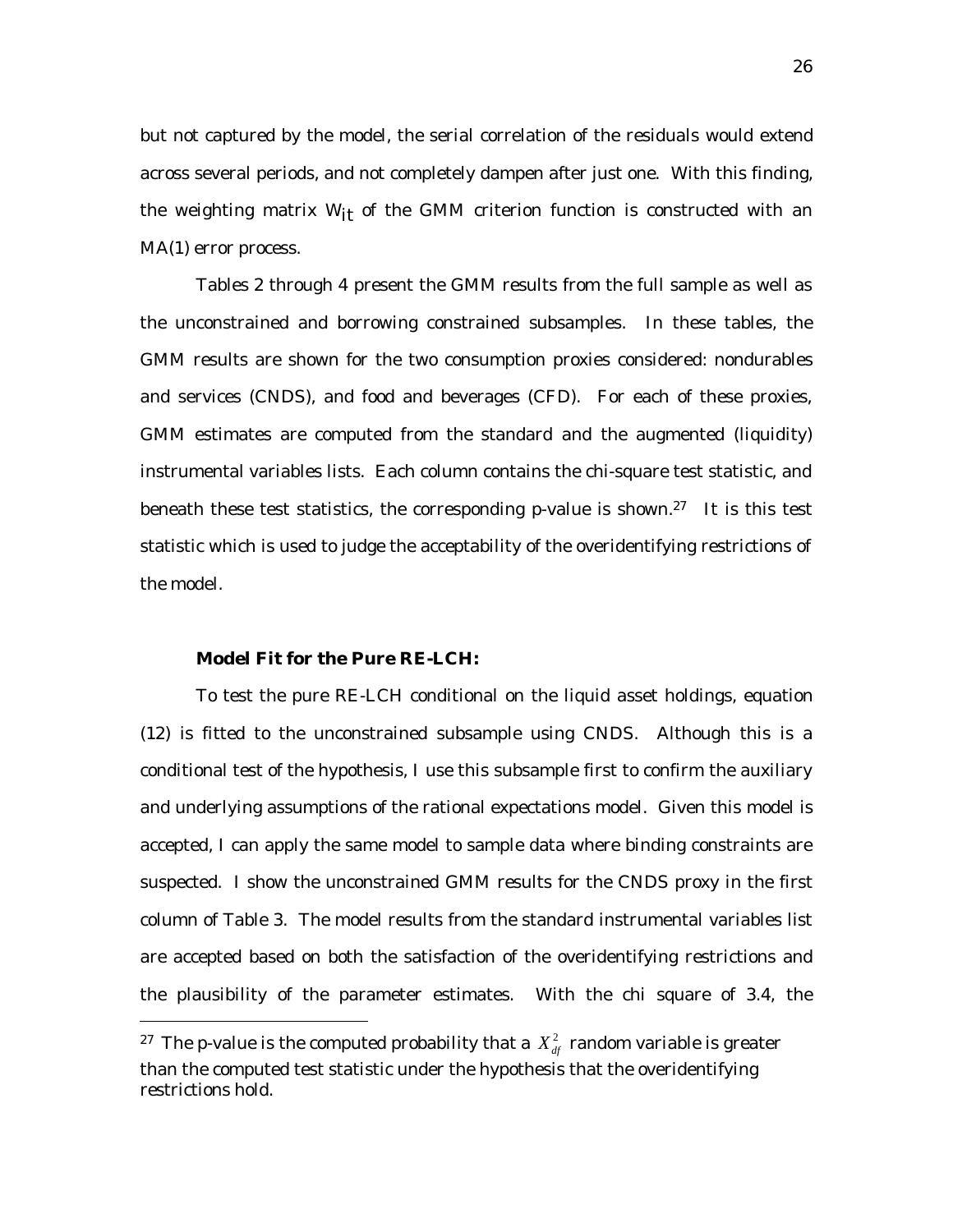overidentifying restrictions are accepted at the 1, 5 and 10 percent levels of significance. Moreover, the preference parameter  $\beta$  is estimated at 0.9807 which implies a subjective rate of time preference of just under 2 percent. Based on the average annual return for three-month T-bills in 1990, the real rate of return equaled just over 2 percent. Confidence is placed in this estimate if it is reasonably within the neighborhood of the real rate of return. The preference parameter  $-\alpha$  is estimated at -0.1741, which translates to an Arrow-Pratt estimate of 0.17. This estimate is close to but less than the parameter estimate found by Hansen and Singleton (1982), and its value implies the standard risk aversion and concavity of the utility function. I compare this with the results from Hansen and Singleton since they too fit a similar nonlinear model. The Arrow-Pratt parameter estimates of this study are lower than the range of estimates shown in the Zeldes and Runkle studies.28 Both of these preference parameters of this study are statistically significant.

With an accepted model with which to work, I proceed to test the pure RE-LCH unconditional on the sample selected. I do this by fitting the full sample of families to the Euler equations of (12) with CNDS as the proxy. The GMM results are shown in Table 2. For the standard instrumental variables list, the overidentifying restrictions are clearly rejected for this sample, although the preference parameter estimates remain plausible. The subjective rate of time preference is approximately 2.7 percent which is a slightly higher rate of time preference than the strictly unconstrained sample. If the model rejection is brought about by a subsample who are constrained, this higher rate of time preference is

<sup>&</sup>lt;sup>28</sup> The Arrow-Pratt parameter estimate ranged from -0.7 to 2.7 in the Zeldes study and 1.4 to 4.4 in the Runkle study.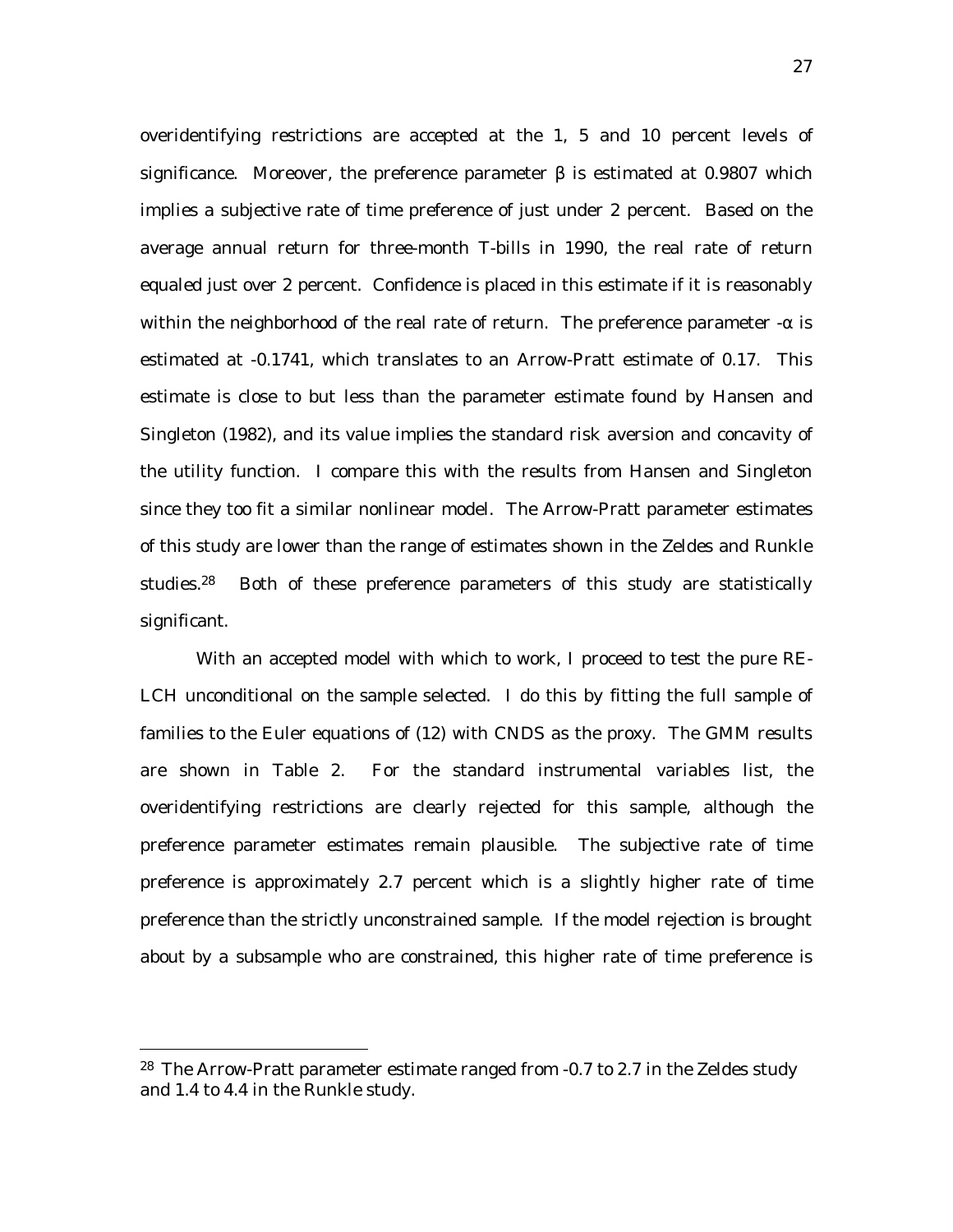expected.<sup>29</sup> The parameter - $\alpha$  is estimated with the appropriate negative sign, but the degree of risk aversion is slightly less than that found in the unconstrained sample, 0.1421 compared to 0.1741. Both preference parameter estimates are again found statistically significant.

By rejecting the pure RE-LCH for the full sample, I focus on the cause of the rejection by fitting the borrowing constrained sample to the same model. These results are presented in Table 4 and show that the overidentifying restrictions are overwhelmingly rejected by the reported chi-square of 75.3. For this fit, the preference parameter estimates are clearly implausible for the pure RE-LCH. Here, -α is estimated with the wrong sign which suggests that the utility function is not concave. However, this parameter estimate is found statistically insignificant.30 As a comparison, the parameter estimates in both the Zeldes and Runkle studies are statistically insignificant for this group as well. The estimate for  $\beta$  is statistically significant, but the subjective rate of time preference is the highest among the three estimates—just under 4 percent. This rate is substantially above the average annual market rate of return during this period, but it is not unexpected when binding constraints are present. $31$  The higher rate of time preference reflects the

 $29$  For instance, if consumers are constrained today, then the constraint forces a wedge between today's and tomorrow's level of marginal utility. Hence, an optimizing, but constrained, life-cycle saver will discount future consumption more substantially.

 $30\,$  For the model fit of the borrowing constrained group (selected by the ratio "total wealth to income"), Zeldes finds similar results. His Arrow-Pratt estimate is -0.68, though statistically insignificant.

<sup>&</sup>lt;sup>31</sup> Varying rates of time preference are examined by Lawrance (1991) and Moehrle (1994). Lawrance finds higher rates of time preference when she classifies a selected PSID sample by income percentiles. Lower income families have higher rates of time preference than higher income families. Her results are interesting in that she finds no evidence of borrowing constraints among the low income even though they exhibit significantly higher rates of time preference. Moehrle finds varying rates of time preference across age groups, and this variation in rates is substantially greater for low liquidity wealth families.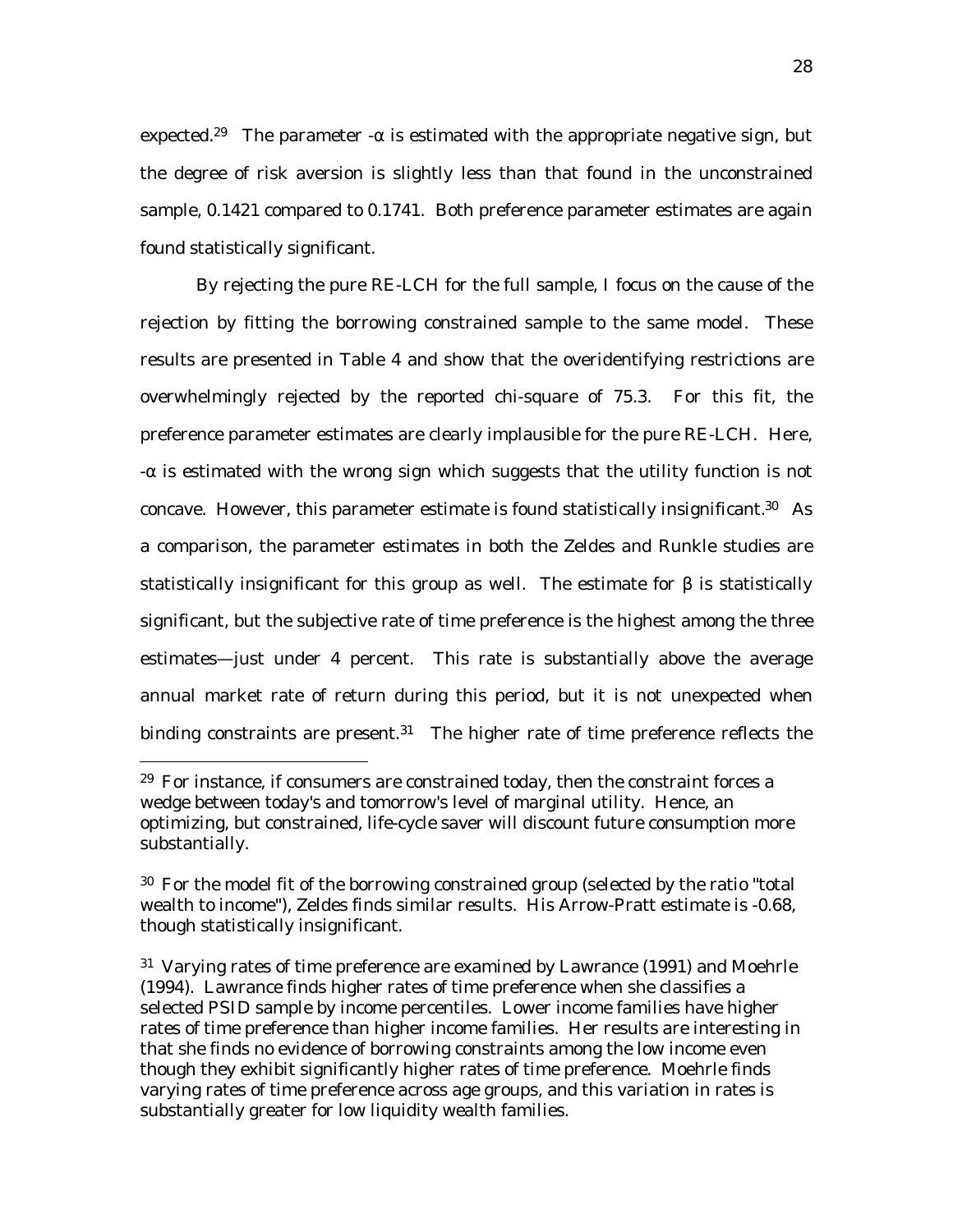wedge forced between the standard intertemporal consumer equilibrium when a binding borrowing constraint is present. Because this time preference rate is not available from the linearized models of Zeldes and Runkle, no comparisons can be made with these earlier panel studies. Nevertheless, the higher rate is consistent with what would emerge in a borrowing constrained environment.

#### **Results Using the Food Consumption Proxy**

The rejection of the model for the full and borrowing constrained sample strongly supports the alternative hypothesis of borrowing constrained behavior. But before proceeding, it would be convenient at this point to compare these results using CNDS with those from CFD. The comparison provides a tool to judge the reliability of prior micro data studies using food expenditures as the consumption proxy. The testing procedure follows the same steps as before, and the GMM results from the standard instrumental variables list are shown in the third columns of the same tables.

The conclusions run parallel to the CNDS results: the overidentifying restrictions are accepted for the unconstrained while rejected for the full and borrowing constrained samples. The preference parameters are not as sharply estimated, however. Except for the borrowing constrained sample, the preference parameter estimates are smaller than those from the CNDS fits. The summary statistics of these data do reveal that the sample variance is much larger for CFD than CNDS, and this may contribute to the looser fit.<sup>32</sup> Table 5 shows the sample statistics for both these proxies across the three samples examined. Notice that for

-

<sup>&</sup>lt;sup>32</sup> This may also help to explain why there are large differences among the parameter estimates in both the Zeldes and Runkle studies. See footnote 28 for the range of estimates presented in each.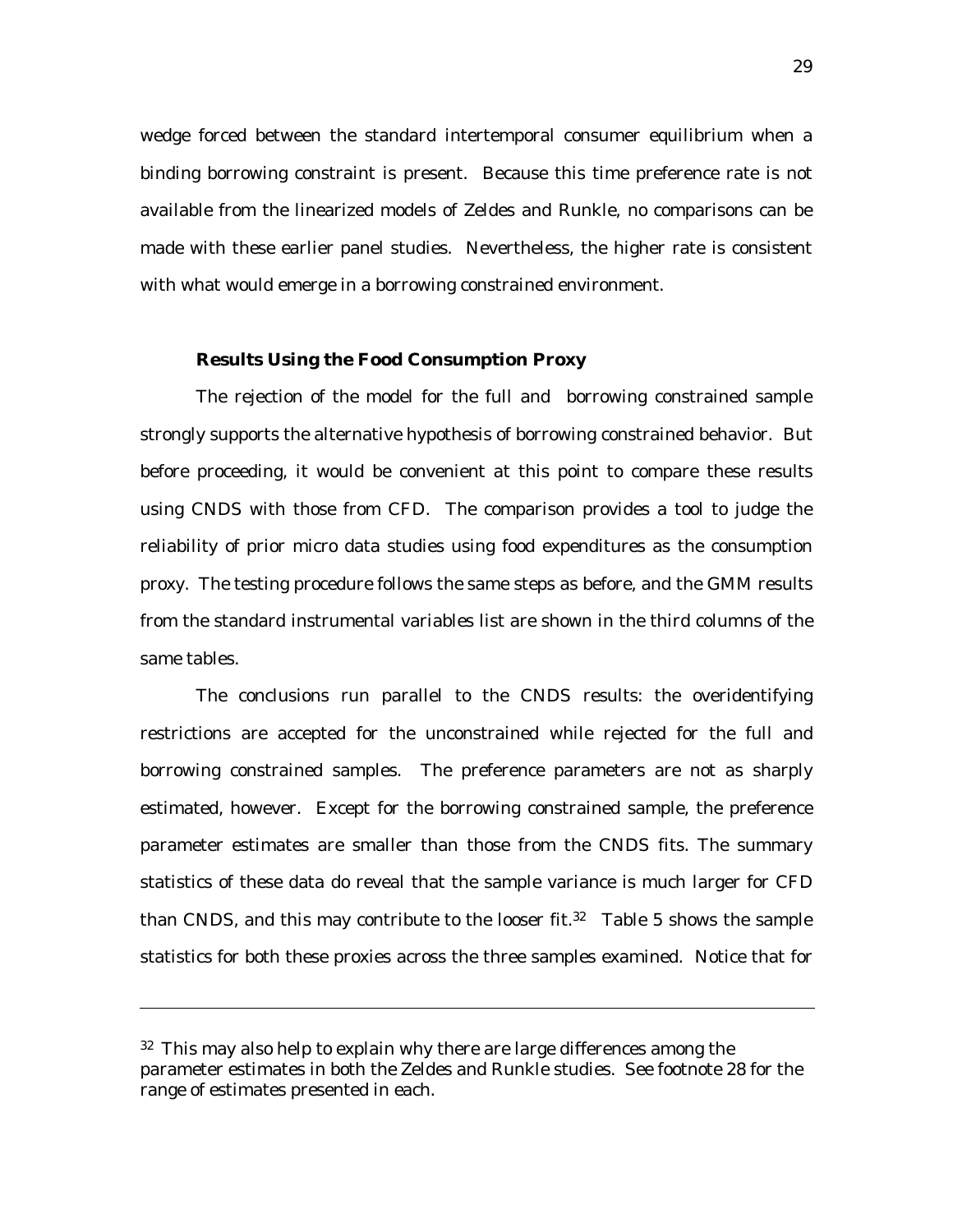each sample the standard error is larger for the CFD variable than it is for CNDS. These larger standard errors are also accompanied by larger mean growth rates, particularly for the borrowing constrained group. This higher variability in the food sample data may reflect either the survey-respondent-recall error that is associated with global questions, or a greater sensitivity of food expenditure growth to current income changes. The latter suggestion obviously weakens the life-cycle theory. These issues are addressed later in this section.

#### **Tests for the Presence of Borrowing Constraints:**

The previous test results using either nondurables and services or food consumption data suggest that binding borrowing constraints are present among some families and therefore influence consumption growth. Thus for constrained families, the multiplier appearing in (13) is positive and reflects the increase in lifetime utility if the borrowing constraint is relaxed by a one dollar unit. With the presence of this positive multiplier within the rational expectations model, a straightforward empirical test for binding borrowing constraints is enabled. If the constraint is binding, any time period *t* financial variable that relaxes the constraint will in turn be correlated with the multiplier, and correspondingly with the composite residual in which the multiplier resides. Hence, a more direct test for binding borrowing constraints is a test of whether the change in last period's income serves as a valid instrumental variable for the fit of the nonlinear model. If constraints are binding, changes in lagged income will influence consumption growth by its direct affect on lagged consumption. For a constrained consumer unit, any increase in income will be immediately and fully used for consumption.<sup>33</sup> If

<sup>&</sup>lt;sup>33</sup> Any lagged liquidity variable that relaxes the constraint is likely to be correlated with the lagrangian multiplier  $\lambda_{i,t}$  and thereby correlated with the composite residual. For the liquidity variables available from the CES, changes in lagged income is the only variable best measured for this test.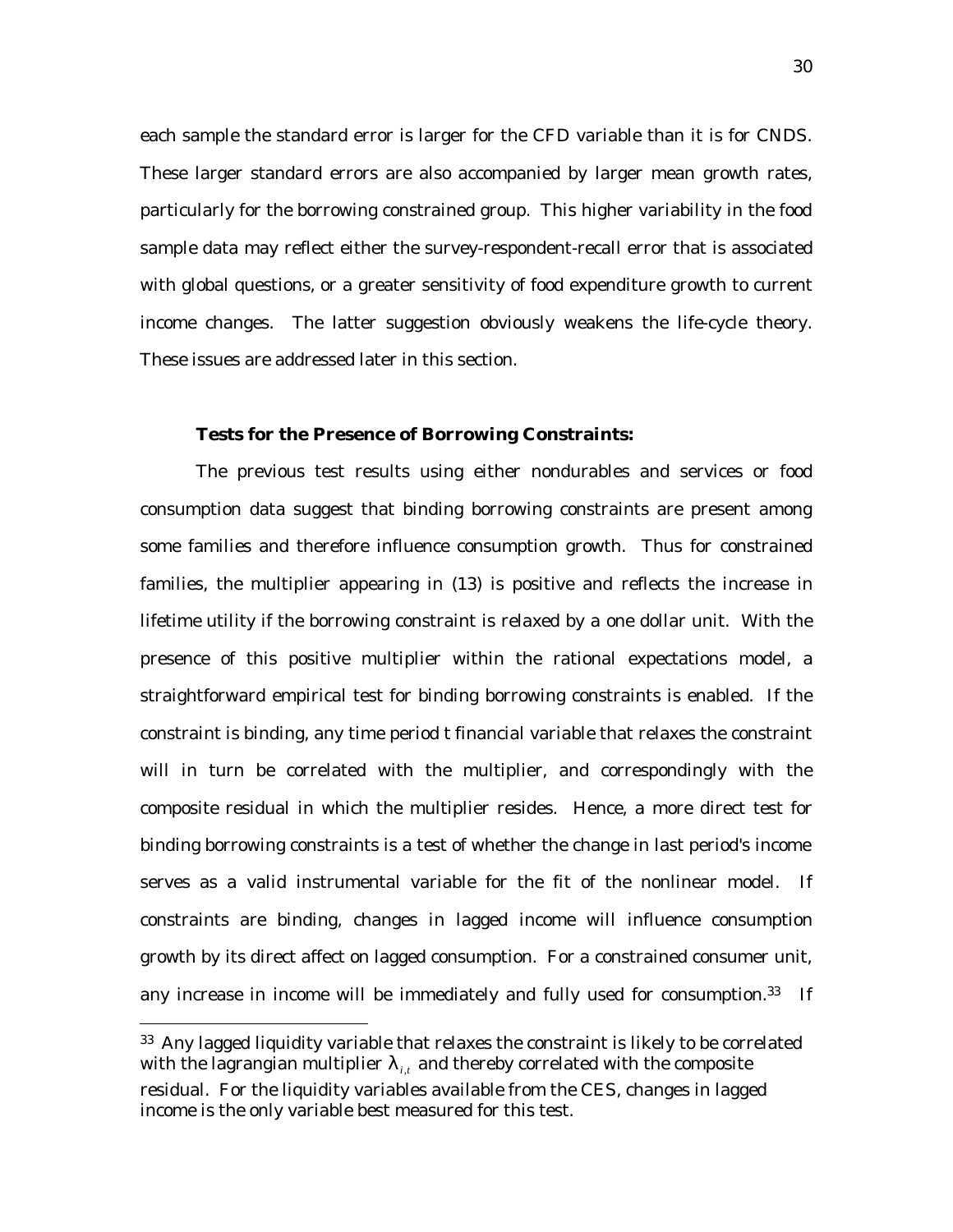binding constraints are present, this additional liquidity restriction placed on the sample data will be outright rejected. The results of this test using the augmented variable list are shown in the second columns of tables 2 through 4. This additional model restriction which was "excluded" from the standard instrumental variable list is shown in the table row titled "Chi Square: Exclusion restriction." For the CNDS fits, the liquidity restriction is satisfied for the unconstrained sample, while it is clearly rejected for the full and borrowing constrained samples. These results are consistent with what are found using the standard instrumental variables list, and further confirm borrowing constraints as the cause of the model rejections for the full and borrowing constrained samples.

The liquidity restriction test is also performed on the consumption proxy, CFD. With the previous results in hand, the CFD results suggest that food expenditures are not an appropriate proxy for consumption. The exclusion restrictions are not satisfied for the full or unconstrained sample, but are oddly satisfied for the borrowing constrained sample. Although this is completely in opposition of what would be expected with borrowing constrained behavior, it is not surprising given the consumption proxy used. I offer two explanations for this contradicting result.

First, food expenditures reveal a much greater variability in the sample data than do the composite expenditures, nondurables and services. Looking at table 5, the sample mean growth in food expenditures was just under 16 percent (1.159 growth rate) with a standard error of 2.24. In comparison, the growth for nondurables and services was much less, at 7 percent (1.072 growth rate), and the standard error , 0.39, was substantially lower. Certainly the relatively large growth rate of food spending alone is bothersome, but coupled with the size of its standard

-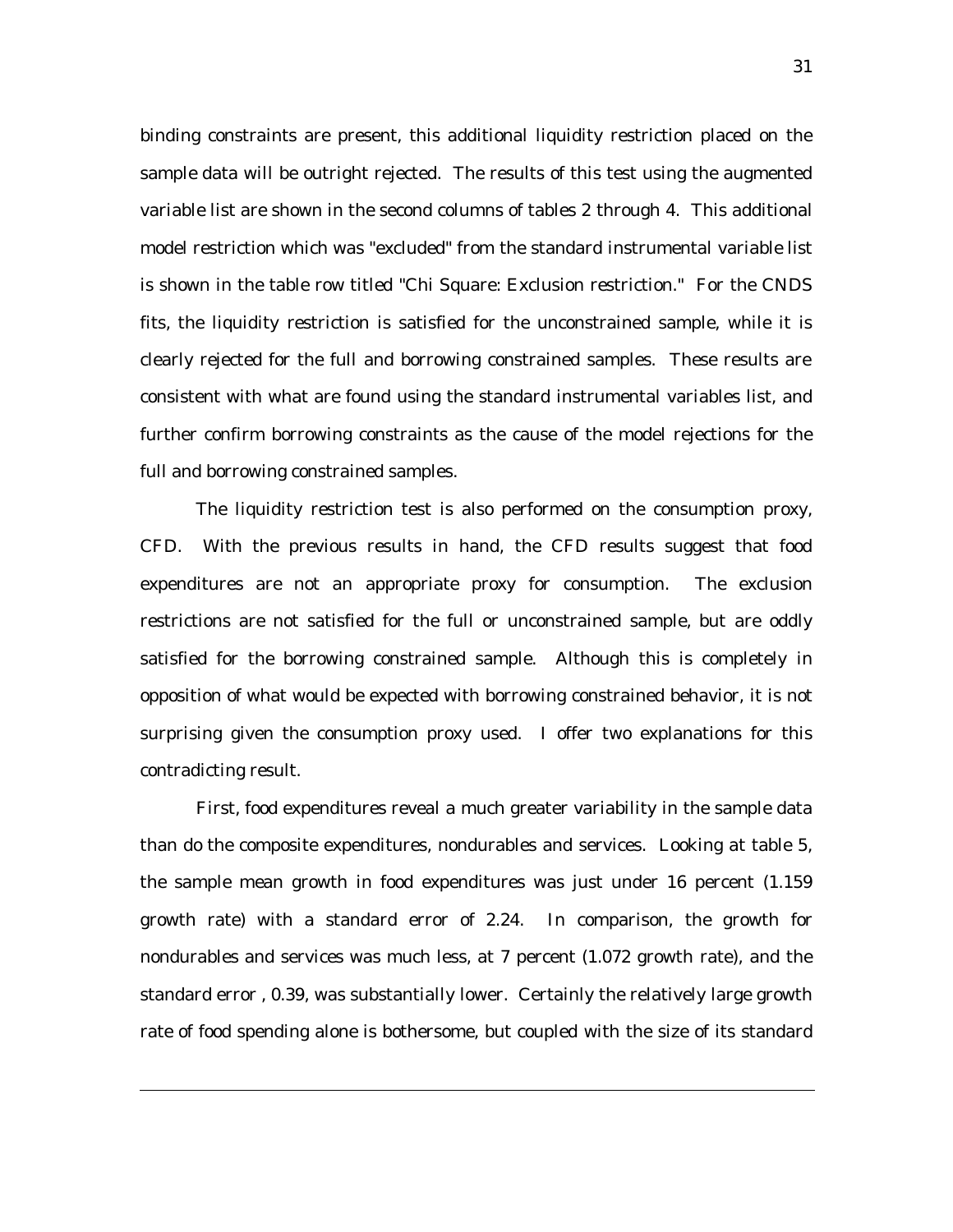error casts this as a questionable series within an intertemporal model. It is then an understatement to say that reported food expenditures are a noisy series, and it would appear that most of this noise is attributed to measurement error.

The cause of the measurement error is by no means elusive. Recall from the previous section that the majority of expenditure reports from the CES are collected from detailed expense questions, while food expenditures are collected from global questions.34 By the simple nature of global questions, survey respondents will be less accurate in their responses about actual food spending than they will about expenditures collected from detailed questions. Global questions ask respondents to estimate their usual expenses over a specified period of time, while detailed questions ask respondents to recall specific expense items and the period in which they were made. Because the latter does not require estimation on the part of the respondent, the quality of the data from detailed-question responses are much higher.

This large period-to-period variation in observed food expenditure reports is not unique to the CES. Runkle noted large variation in PSID food expenditures which led him to smooth his data by selecting only those families who had estimated expenditure growth that did not exceed 300 percent or declines of more than 75 percent. Even after this smoothing, however, Runkle estimated that as much as 76 percent of the variation in PSID food spending growth resulted from measurement error. It also should be noted that with the food expenditure data, any small reporting error is magnified since these data are collected as weekly estimates in both the CES and PSID, and then multiplied to either obtain quarterly or annual

 $34$  The global questions for food expenditures begin by asking respondents "... what has been your usual weekly expense at the grocery store or supermarket." Additional questions are asked to determine the food amounts for the weekly expense estimates. See the data appendix.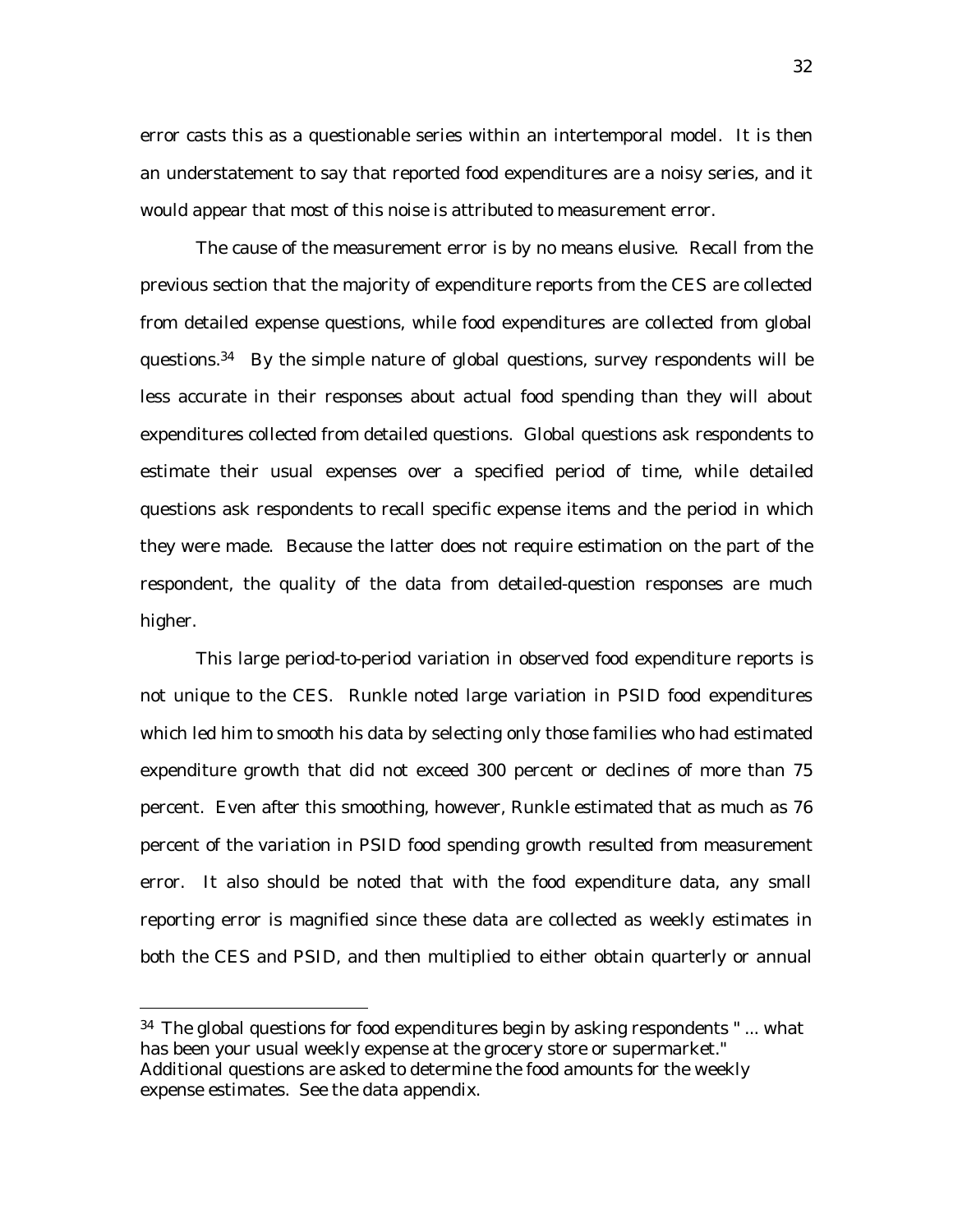estimates. In light of the contradicting results between Zeldes and Runkle and the results presented here using CFD, the extremely noisy nature of household survey food expenditures appear to substantially cloud the borrowing constraint hypothesis tests of intertemporal models.

As a second explanation for the contradicting borrowing constraint results, Hall (1978) concluded that intertemporal maximizing consumers may not optimally react to market signals instantaneously, but rather may delay the full adjustment when receiving the new information about lifetime wealth. This adjustment delay may come about from difficulties experienced by some consumer units to interpret the economic news. If we accept this hypothesis, it then follows that the more uncertain consumers are about market signals, the more likely their observed behavior will appear myopic. Hence, Hall's hypothesis coupled with the contradicting results between CNDS and CFD implies that the changes in some components of total consumption may not be solely determined by new information received about permanent income but by current income levels. Eating out at restaurants may be an example of one of these components. Putting aside the high variability in food expenditures for the moment, changes in expenditures on food away from home, an easily adjusted and high income elastic expenditure, may more closely track the changes in current income than permanent income.35 If consumers become less certain of their future prospects, they may quickly adjust these types of expenditures to hedge against an unpredicted and large fall in liquidity and consumption. Hence, there may be a strong precautionary savings motive by leery consumers. If this scenario is true, then the RE-LCH can be best described as loosely explaining consumption behavior. Given the high variability of food

 <sup>35</sup> Published reports from the Consumer Expenditure Survey of BLS do show that the variation in food away from home expenditures classified by income level is much more volatile than food at home expenditures.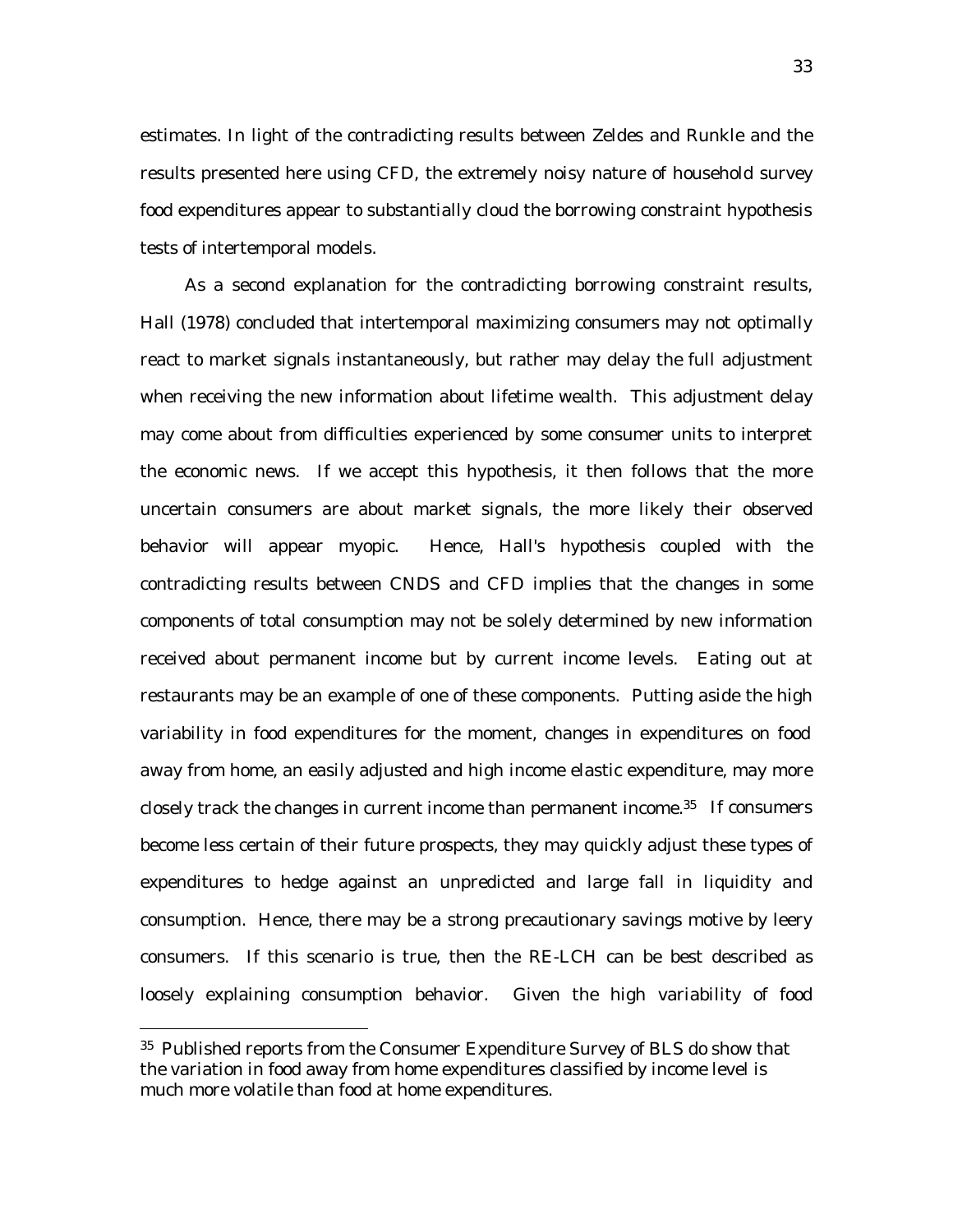expenditures, however, the empirical findings here that show food expenditures excessively sensitive to changes in lagged income is more suggestive than evidence against the model.

### **VI. SUMMARY**

This paper contributes to the voluminous amount of theoretical and empirical thought that has gone into the study of intertemporal consumption choice. To say the least, there has been an evolution of analysis in regard to modeling and testing the fundamental stochastic assumptions of the theory reaching back to Hall's (1978) seminal paper. Results from many studies have been contradictory, however. Some have found little or no statistical evidence to reject the "pure" hypothesis, while others have found little support for it. Many who have found evidence to reject the hypothesis have identified either borrowing constraints or aggregation bias as the cause. For instance, to avoid aggregation bias and thereby focus on borrowing constraints, Zeldes (1989) and Runkle (1991)—among others—have used micro data sets within linear models to test the implications of the hypothesis. This study has taken this approach, but has directly estimated the original nonlinear Euler equation using a GMM estimator. The direct nonlinear estimation avoids estimating from a bias and inconsistent estimator that emerges when the error is characterized as conditionally heteroscedastic. Examples are given in the paper to strongly suggest that the variance of a family's forecast error will be related to variables frequently used as regressors in linearized models. This conditional variance is then shown to appear in the linearized model's residual which will thereby induce the bias and inconsistency of parameter estimates.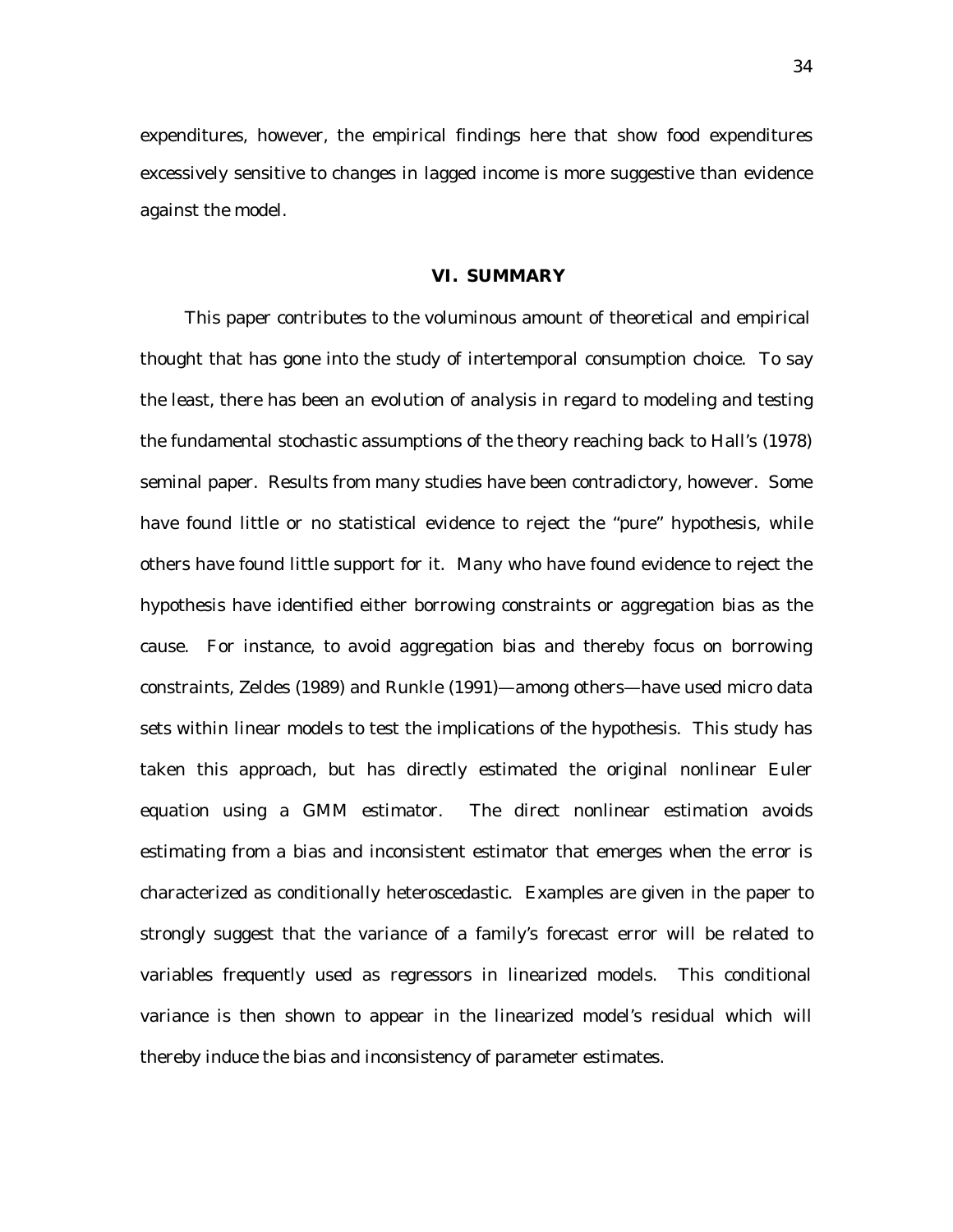Comparative evidence from two alternative consumption proxies is also offered to show that food expenditures are less than suitable in an intertemporal model. Standard liquidity restriction tests presented in this paper show that the food expenditure proxy produces economically inconsistent results. The difficulty with the food series is not necessarily its inability to mirror total consumption movements but the relative noisiness of the series. This conclusion seems particularly viable when compared with results derived from the more comprehensive nondurables and service consumption proxy. The relative noisiness of food expenditure data appear to result from the method in which the survey household data are collected. As a survey remedy for the poor Interview food estimates, the Bureau of Labor Statistics does conduct a Diary expenditure survey which specifically targets food expenditures and other small frequently purchased items. However, the sample respondents from the Diary survey are not tracked over multiple periods, and therefore these data are not aptly usable in this analysis.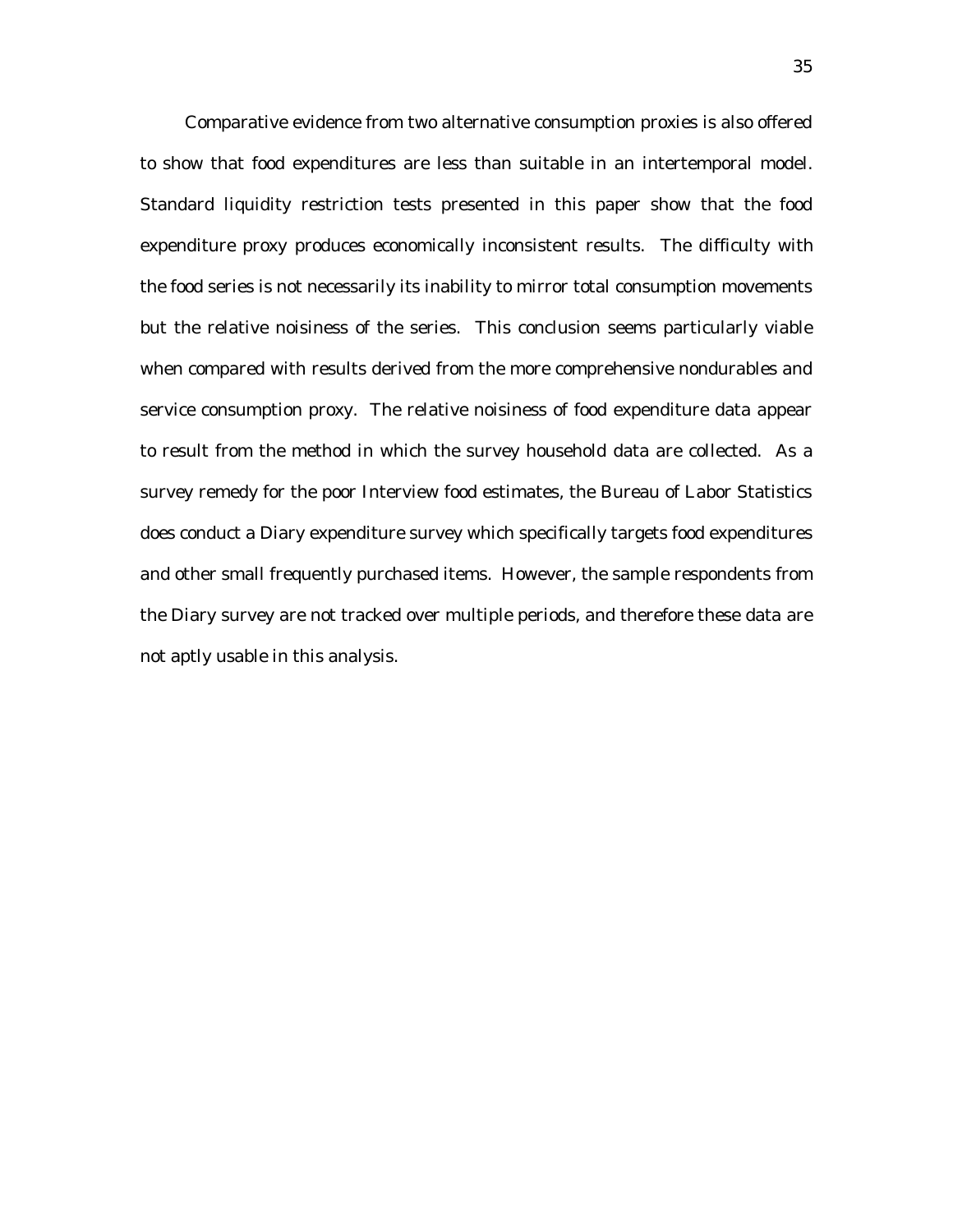### **BIBLIOGRAPHY**

- Altonji, Joseph G. and Aloysius Siow, "Testing the Responsive of Consumption to Income Changes with (Noisy) Panel Data," *Quarterly Journal of Economics*, pp. 293-328.
- Campbell, John Y. and N. Gregory Mankiw, "Permanent Income, Current Income and Consumption," *Journal of Business and Economic Statistics*, 1990, pp. 265-279.
- Chamberlain, Gary, "Panel Data," in *Handbook of Econometrics* (Chapter 22), Volume II, Edited by Z. Griliches and M. D. Intriligator, Elsevier Science Publishers, 1984.

 , "Asymptotic Efficiency in Estimation with Conditional Moment Restrictions," *Journal of Econometrics*, 1987, pp. 305-334.

- Cumby, Robert E., John Huizinga and Maurice Obstfeld, "Two-Step Two-Stage Least Squares Estimation in Models with Rational Expectations," *Journal of Econometrics*, 1983, pp. 333-355.
- Deaton, Angus, and John Muellbauer, *Economics and Consumer Behavior*, Cambridge: Cambridge University Press, 1980.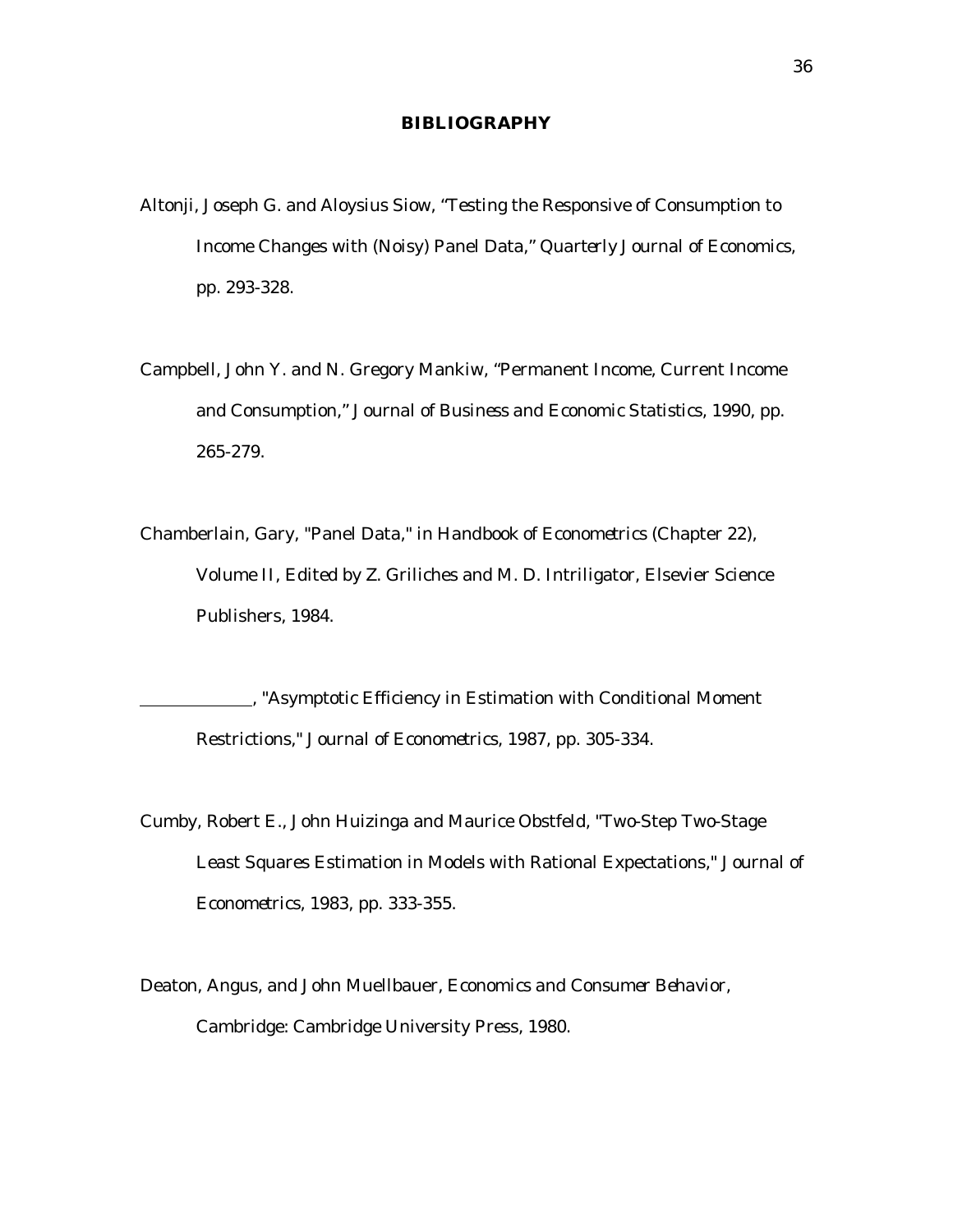Flavin, Marjorie A., "The Adjustment of Consumption to Changing Expectations about Future Income," *Journal of Political Economy*, 1981, pp. 974-1009.

 , "Excess Sensitivity of Consumption to Current Income: Liquidity Constraints or Myopia?" *Canadian Journal of Economics*, 1985, pp. 117-136.

Gallant, Ronald A., *Nonlinear Statistical Methods*, John Wiley and Sons, Inc., 1987.

Hall, Robert E., "Stochastic Implications of the Life Cycle-Permanent Income Hypothesis: Theory and Evidence," *Journal of Political Economy*, 1978, pp. 971-987.

Hall, Robert E. and Frederic S, Mishkin, "The Sensitivity of Consumption to Transitory Income: Estimates from Panel Data on Households," *Econometrica*, 1982, pp. 461-81.

- Hansen, Lars Peter, "Large Sample Properties of Generalized Method of Moments Estimators," *Econometrica*, 1982, pp. 1029-54.
- Hansen, Lars Peter, and Kenneth J. Singleton, "Generalized Instrumental Variables Estimation of Nonlinear Rational Expectations Models," *Econometrica*, 1982, pp. 1269-86.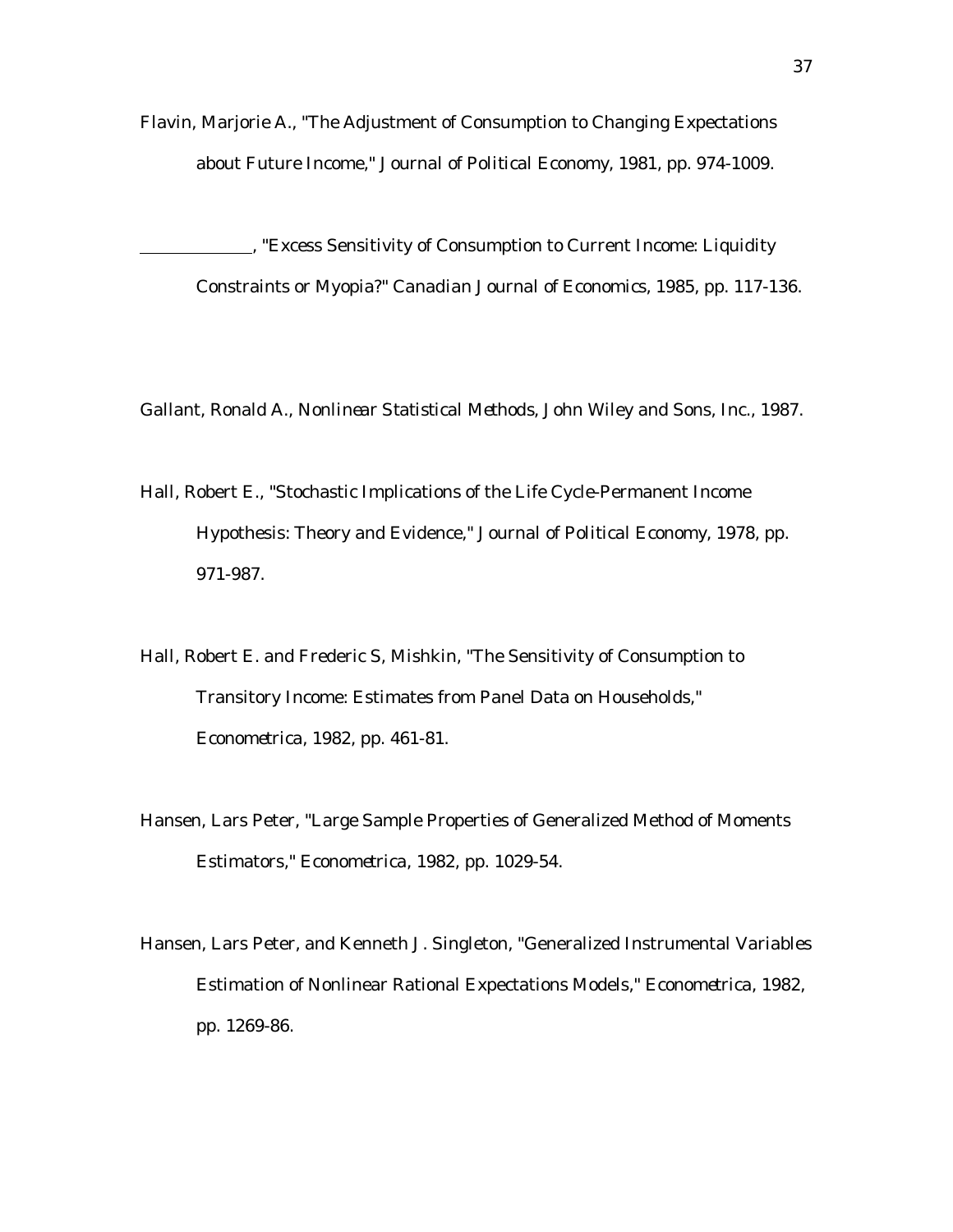Hayashi, Fumio, "The Permanent Income Hypothesis: Estimation and Testing by Instrumental Variables," *Journal of Political Economy*, 1982, pp. 895-916.

The Effect of Liquidity Constraints on Consumption: A Cross-Sectional Analysis," *Quarterly Journal of Economics*, February, 1985a, pp. 183-206.

 ,"Tests for Liquidity Constraints: A Critical Survey, *National Bureau of Economic Research*, Working Paper No. 1720, 1985b.

 , "The Permanent Income Hypothesis and Consumption Durability: Analysis Based on Japanese Panel Data," *The Quarterly Journal of Economics*, 1985c, pp. 1083-1113.

- King, Mervyn, "The Economics of Savings," *National Bureau of Economic Research,* Working Paper No. 1247, 1983.
- Lawrance, Emily C., "Poverty and the Rate of Time Preference: Evidence from Panel Data," *Journal of Political Economy*, 1991, pp. 54-77.
- Mankiw N. Gregory, "Permanent Income Hypothesis and the Real Interest Rate," *Economic Letters*, 1981, pp.307-311.
- Mishkin, Frederic S., "Illiquidity, Consumer Durable Expenditure, and Monetary Policy." *American Economic Review*, 1976, pp. 642-54.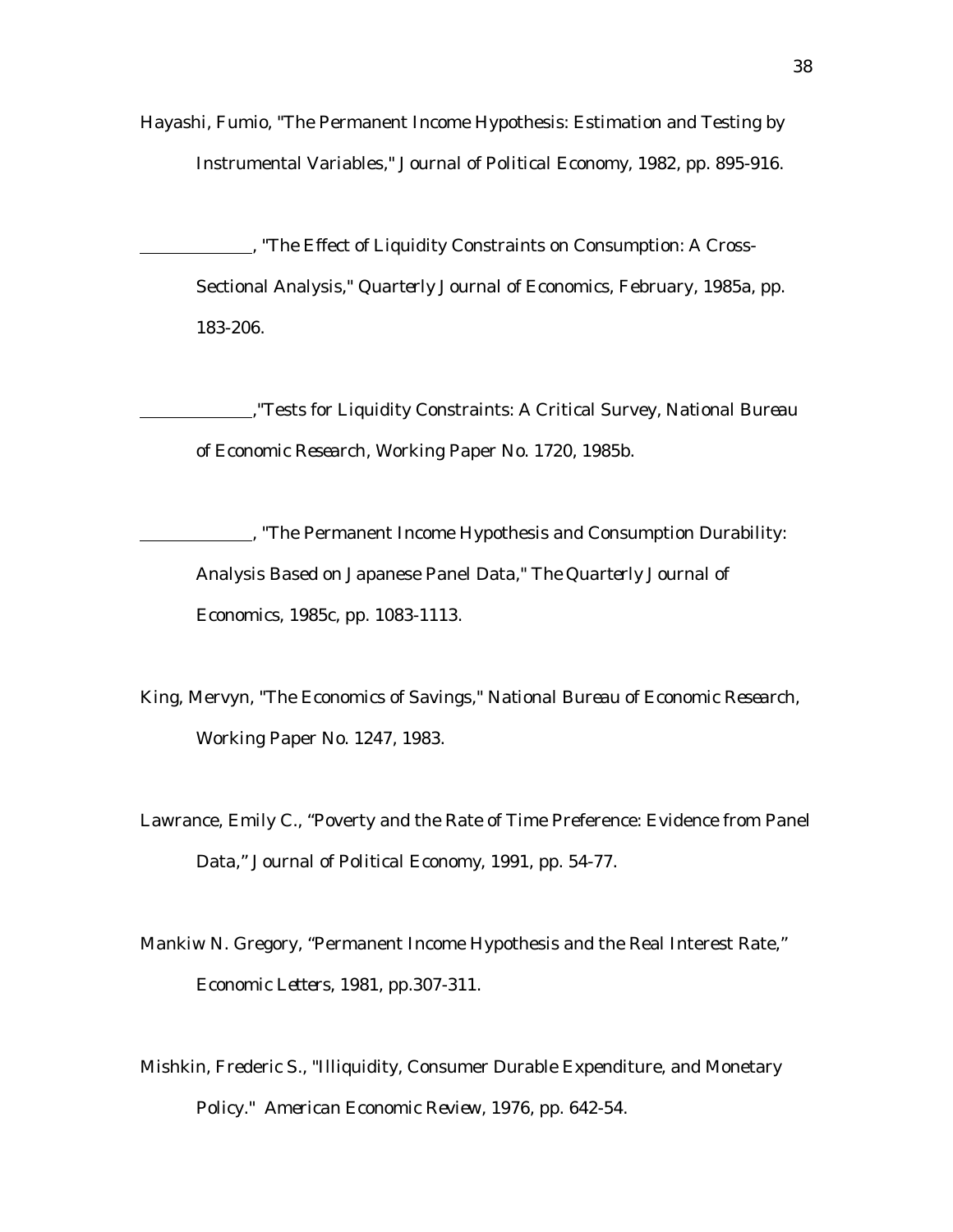- Moehrle, Thomas G., "Empirical Analysis of the Rational Expectations-Life Cycle Hypothesis: A Panel Data Study," Temple University dissertation, 1994.
- Newey, Whitney K., Kenneth D. West, "A Simple Positive Semi-Definite, Heteroskedasticity, and Autocorrelation Consistent Covariance Matrix," *Econometrica*, May 1987, pp. 707-708.
- Personal Consumption Expenditures, *U.S. Department of Commerce, Bureau of Economic Analysis*, Methodology Papers: U.S. National Income and Product Accounts, 1990.
- Runkle, David E., "Liquidity Constraints and the Permanent-Income Hypothesis: Evidence from Panel Data," *Journal of Monetary Economics*, 1991, pp. 73-98.
- Shapiro, Matthew D., "the Permanent Income Hypothesis and Real Interest Rate: Some Evidence from Panel Data, *Economics Letter*, 1984, pp. 93-100.
- U.S. Department of Labor, Bureau of Labor Statistics, "BLS Handbook of Methods," Bulletin 2414, September 1992.
- Whited, Toni, "Debt, Liquidity Constraints, and Corporate Investment: Evidence from Panel Data," *Journal of Finance*, (1992), pp. 1425-1460.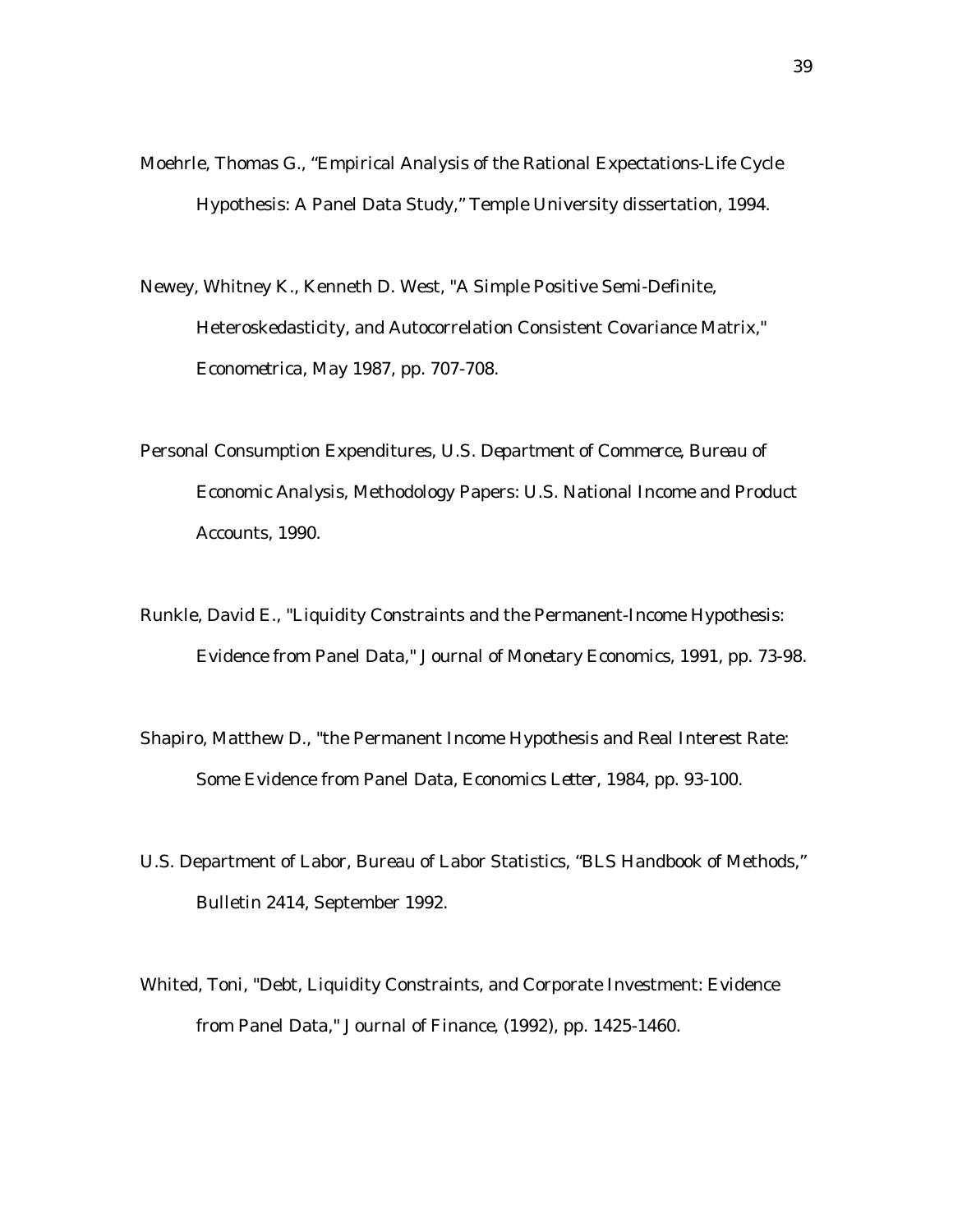Zeldes, Stephen P., "Consumption and Liquidity Constraints: An Empirical Investigation," *Journal of Political Economy*, 1989, pp. 305-346.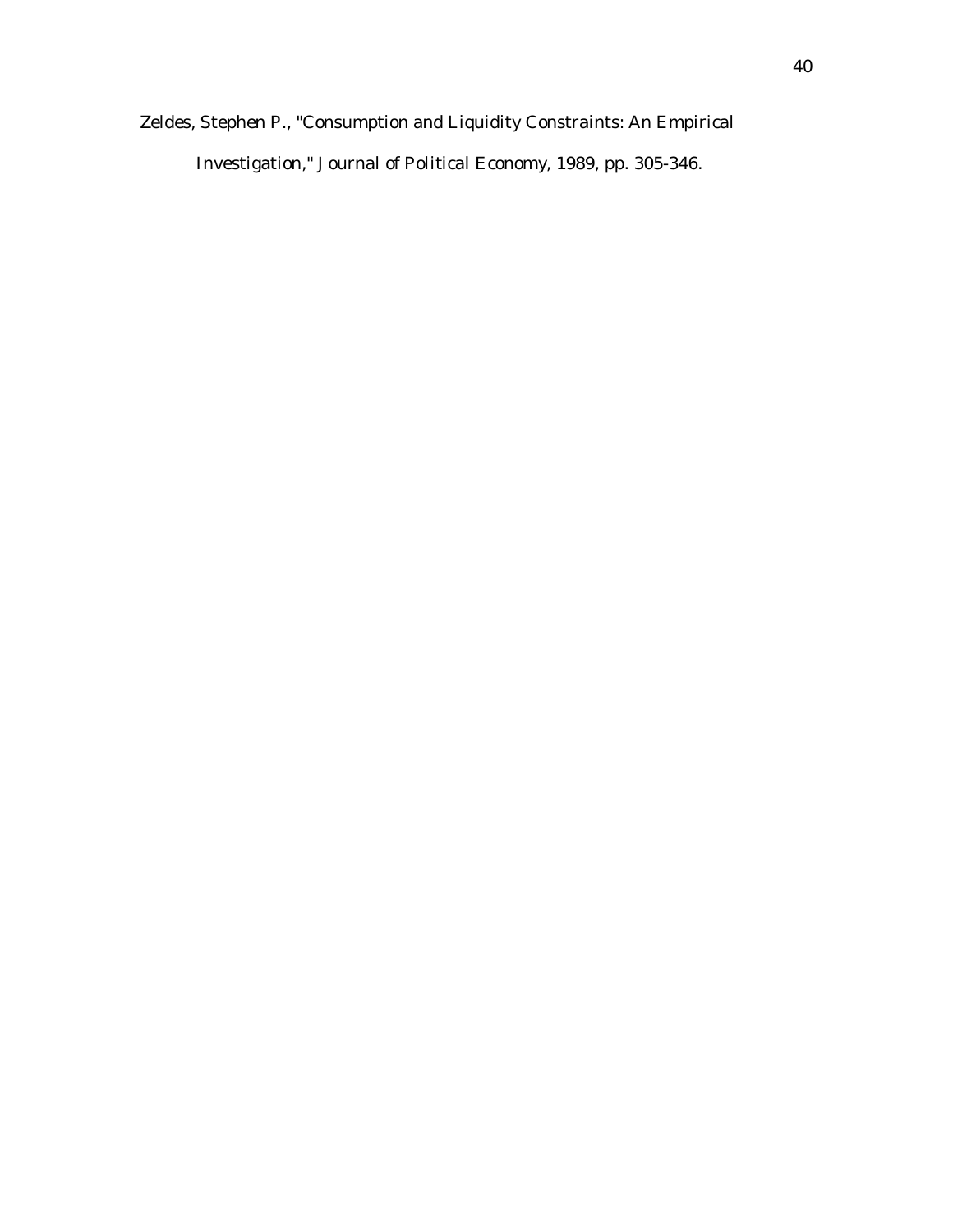### **DATA APPENDIX**

### **Variable Descriptions**

| <b>Variables</b> | Descriptions |
|------------------|--------------|
|------------------|--------------|

- *CFD* Food and beverage consumption including food at home, food away from, alcoholic and nonalcoholic beverages: These data are collected using global questions such as "Since the first of the month, three months ago, what has been your usual weekly expense at the grocery store or supermarket." Because grocery and supermarket expenses will also include nonfood items, estimates are given by the respondents for the nonfood items as well.
- *CNDS* Nondurable and service consumption: Definitions are matched as close to NIPA as possible. CES nondurable expenditures used are as follows: food and alcoholic beverages, nondurable apparel expenditures (excluding jewelry and alike), gasoline and other fuels, tobacco, drug preparations and sundries, and stationary and writing supplies.

The following lists some exceptions in matching the CES with NIPA. Toilet articles and preparations are not shown separately in CES, but some expenditures will appear in personal care products. Cleaning and polishing are void in the Interview survey. Nondurable toys and sport equipment are not separated in the CES and therefore not used. Stationary and writing supplies are not all inclusive in the CES; for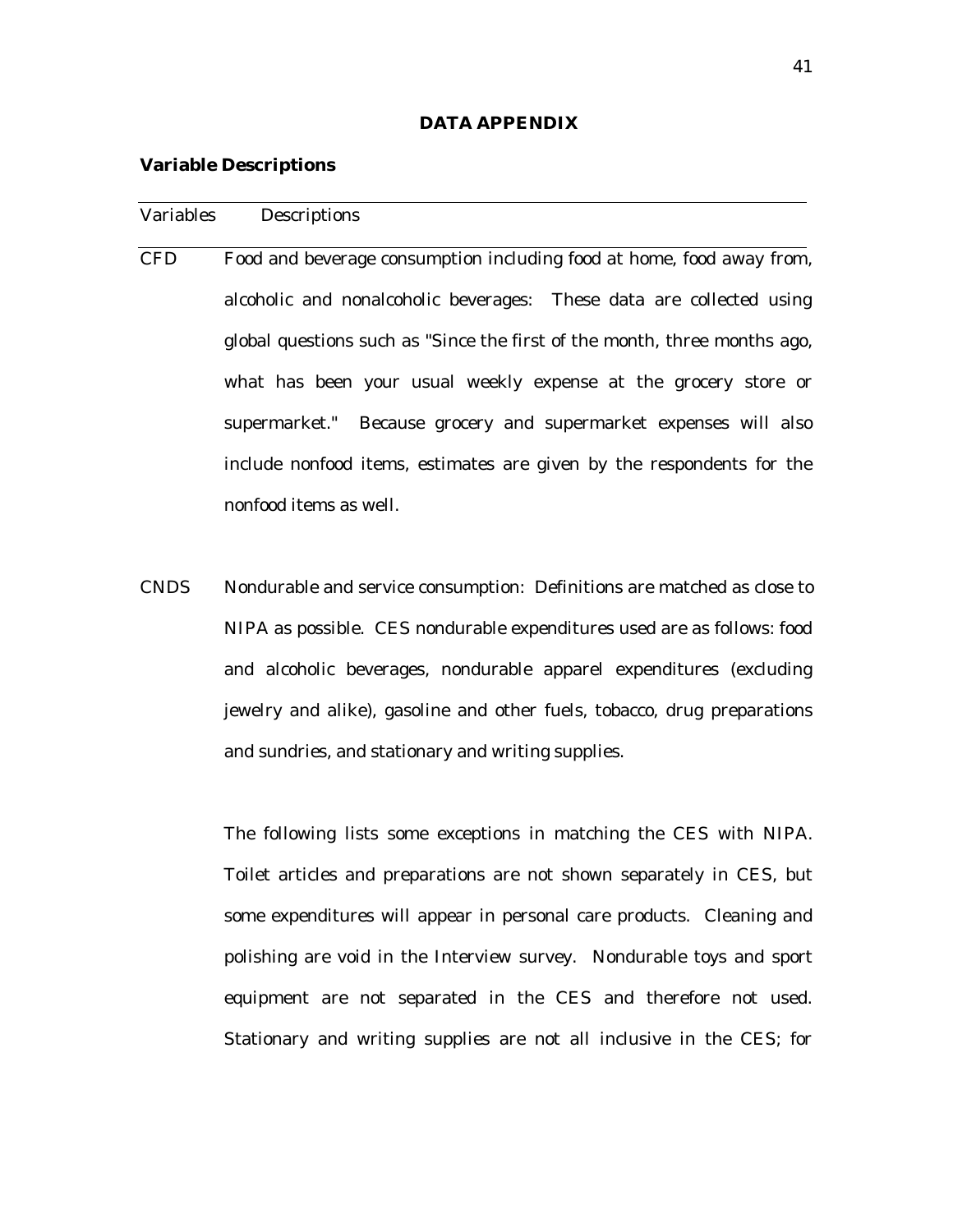instance postage stamps are not collected. Net Foreign remittances are not applicable. Other expenditures of NIPA are also not applicable.

Service expenditures include housing rental equivalence, housing rental expenditures, other lodging expenditures, utilities and services, domestic services and household operations, transportation (including vehicle finance charges, maintenance, repairs, insurance, rents and leases, and public transportation), medical care, personal care, personal business, recreation, education, and contributions.

*r* The *ex post* real after-tax rate of return: Because of differences in marginal tax rates,  $r_{i,t}$  varies across time and households.  $r_{i,t}$  will vary across households because of differences in marginal tax rates. To measure the real after-tax rate of return, I deflate the nominal rate of return on the riskless asset, the 3-month T-Bill, by the change in the Consumer Price Index. This real rate of return is then adjusted by individual marginal tax rates  $(\tau_{i})$  to derive a cross-sectional and time varying rate of return.  $\tau_{it}$  is the summation of estimated federal, state and local marginal tax rates. The estimated marginal federal tax rates are provided by taxable adjusted gross income (AGI) from the *U.S. Treasury, Internal Revenue Service*. These marginal tax rates account for filing status, number of exemptions, and average allowable deductions. To carry out the rate computations, AGI's are computed for each consumer unit. I compute AGI based on household composition, income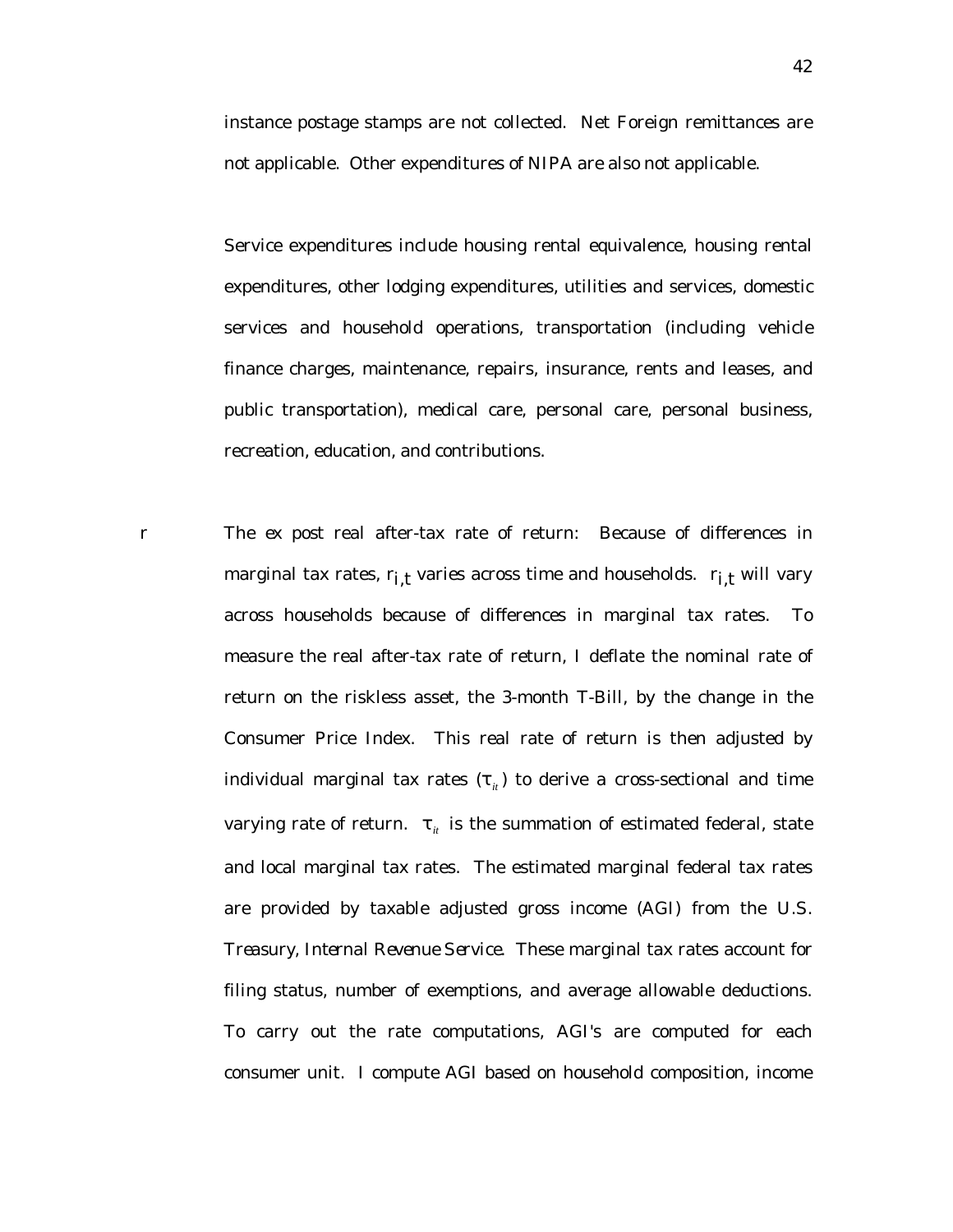level, and taxable deductions. The *IRS* produces tables of average taxable deductions by income levels, and these data are used to estimate household tax deductions. The state and local marginal tax rates are also based on AGI. These rates are gathered from the tables provided in the *U.S. Statistical Abstracts* published by the *Department of Commerce*. The real rate of return can be stated as:

$$
r_{i,t} = \frac{(1+R_{i})(1-\tau_{i})P_{t}}{P_{t+1}}
$$

where  $R_t$  is the risk free nominal rate of interest,  $P_t$  is a measure of the price level at time  $t$ , and $\tau$ <sub>*it*</sub> is the estimated marginal tax rate. The calendar quarter average of the general CPI-U measures price levels (*P*) in each quarter.

- QRT Time variables assigned to the quarters to capture macroeconomic shocks, particularly seasonality present in quarterly expenditure data.
- *AGER* Age of the reference person: Reference person is the first member mentioned by respondent when asked to "Start with the name of the person or one of the persons who owns or rents the home." It is with respect to this person that the relationship of other consumer unit members are determined.
- ∆FS Change in the number of members in the consumer unit measured from the previous quarter.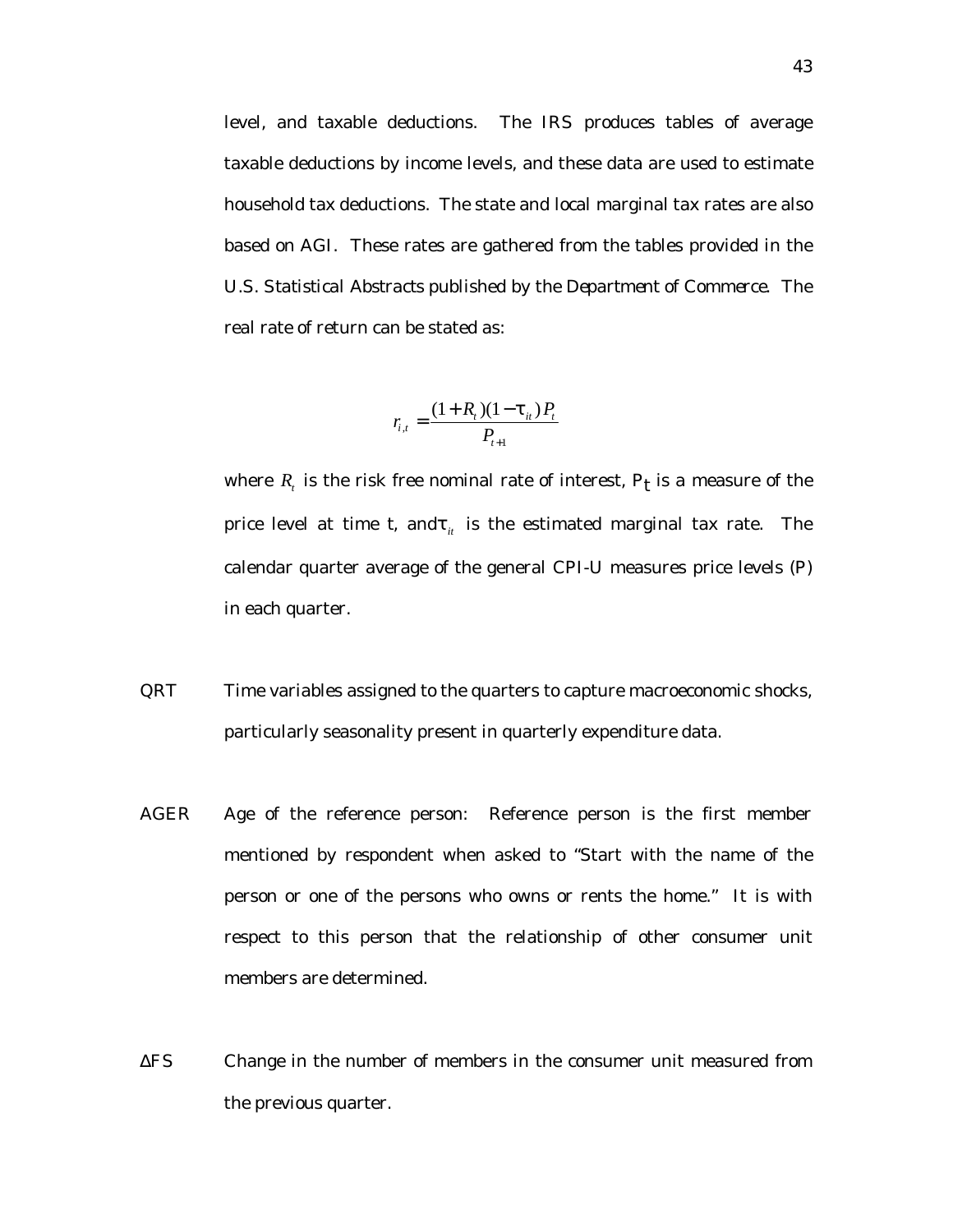DY Change in total income (liquidity variable): Total 12 months of income measured from the prior month of the last interview less total 12 months of income measured from the prior month of the first interview. Total income includes income received on a regular and irregular bases. Regular received income includes wages and salary, pensions and social security payments, interest, rents, royalties, trusts, and supplemental insurance income and other pubic assistance. Irregular income includes tax refunds from federal, state, and local governments, receipt from sale of personal or real properties, lottery winnings, and lumpsum payments from alimony, child support, trusts, and royalties. Lagged income values are adjusted by the general Consume Price Index.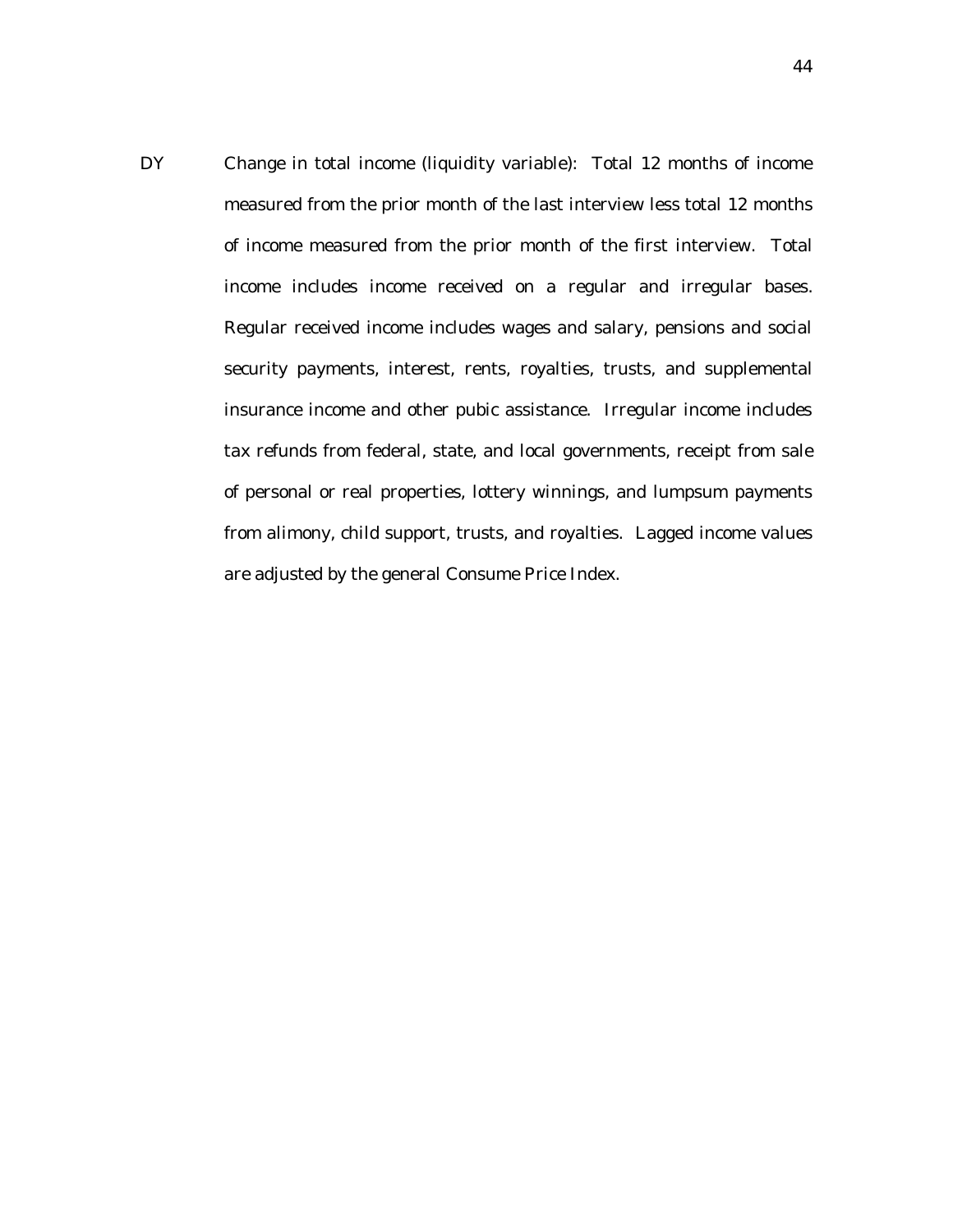| Variable          | Estimate    | <b>Standard</b><br>error | t-statistic |
|-------------------|-------------|--------------------------|-------------|
| Constant          | 0.000134    | 0.00769                  | 0.1736      |
| $\hat{e}_{i,t-1}$ | $-0.350430$ | 0.02764                  | $-12.67732$ |
| $\hat{e}_{i,t-2}$ | $-0.004279$ | 0.027565                 | $-0.155236$ |

# *Table 1: Autocorrelations of residuals*  $\hat{\mathbf{e}}_{i,t}$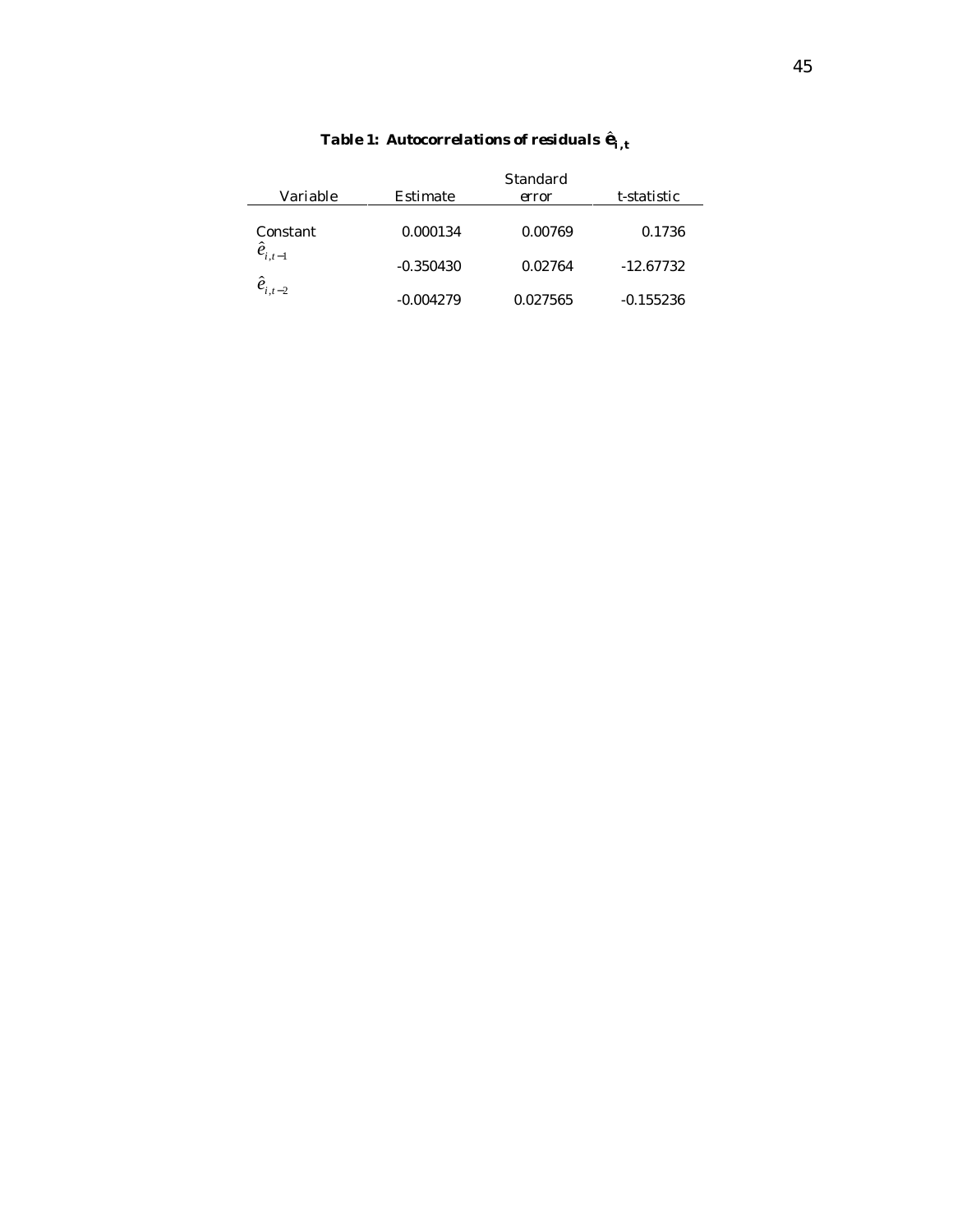| $(3,684$ observations on 1,288 unique consumer units)   |
|---------------------------------------------------------|
| Fit for Euler equations $(4.5)$ and $(4.6)$ , 1990 Data |

| Consumption definition:      |                        | nondurables & services |               | food & beverages  |
|------------------------------|------------------------|------------------------|---------------|-------------------|
|                              | standard               | augmented              | standard      | augmented         |
|                              | instrumental           | <i>instrumental</i>    | instrumental  | <i>instrument</i> |
|                              | variable list          | variable list          | variable list | variable list     |
| -a                           | $-0.1421$ <sup>*</sup> | $-0.0883$ ***          | $-0.0743$     | $-0.0575$ **      |
| Starting value $= -0.50$     | (0.0822)               | (0.0315)               | (0.0675)      | (0.0231)          |
| $\boldsymbol{b}$             | $0.9734\; ^{***}$      | $0.9714$ ***           | $0.9657\,***$ | $0.9667***$       |
| Starting value $= 0.97$      | (0.0039)               | (0.0019)               | (0.0041)      | (0.0020)          |
| Age of reference person (a)  | $-0.0002$ ***          | $-0.0002$ ***          | $-0.0002$ *** | $-0.0002$ ***     |
| Starting value $= 0.00$      | $(4.3E-5)$             | $(2.5E-5)$             | $(3.4E-5)$    | $(2.6E-5)$        |
| Change in family size (b)    | 0.0031                 | 0.0014                 | $-0.0039$     | 0.0028            |
| Starting value $= 0.00$      | (0.0035)               | (0.0018)               | (0.0049)      | (0.0021)          |
| Time dummy 1 $(d1)$          | $-0.0145$ <sup>*</sup> | $-0.0096$ ***          | 0.0024        | 0.0018            |
| Starting value = $0.00$      | (0.0077)               | (0.0030)               | (0.0035)      | (0.0018)          |
| Time dummy 2 $(d_2)$         | $-0.0118$ ***          | $-0.0107$ ***          | $-0.0035$     | $-0.0048**$       |
| Starting value = $0.00$      | (0.0022)               | (0.0011)               | (0.0058)      | (0.0023)          |
| Time dummy 3 $(d_3)$         | $0.0043$ $^{**}$       | $0.0037***$            | 0.0017        | 0.0009            |
| Starting value $= 0.00$      | (0.0021)               | (0.0013)               | (0.0033)      | (0.0016)          |
| Chi Square:                  |                        |                        |               |                   |
| Overidentifying restrictions | 52.9119                | 133.1580               | 70.6541       | 117.1110          |
| Degrees of freedom           | 7                      | 8                      | 7             | 8                 |
| Probability value            | 5.4E-9                 | 6.3E-25                | $1.5E-9$      | 1.3E-21           |
| Liquidity variable:          | None                   | DY                     | None          | DY                |
| Chi Square:                  |                        |                        |               |                   |
| <b>Exclusion restriction</b> |                        | 80.2461                |               | 46.4569           |
| Degrees of freedom           |                        | 1                      |               | $\mathbf{1}$      |
| Probability value            |                        | $1.5E-9$               |               | $1.5E-9$          |
| Concave utility function?    | <b>Yes</b>             | Yes                    | Yes           | Yes               |

Standard errors are in parentheses under coefficients. *\** indicates significance at the 10 percent level, *\*\** indicates significance at the 5 percent level, and *\*\*\** indicates significance at the 1 percent level. All significance levels are computed for values from zero except *b* which is computed from 1.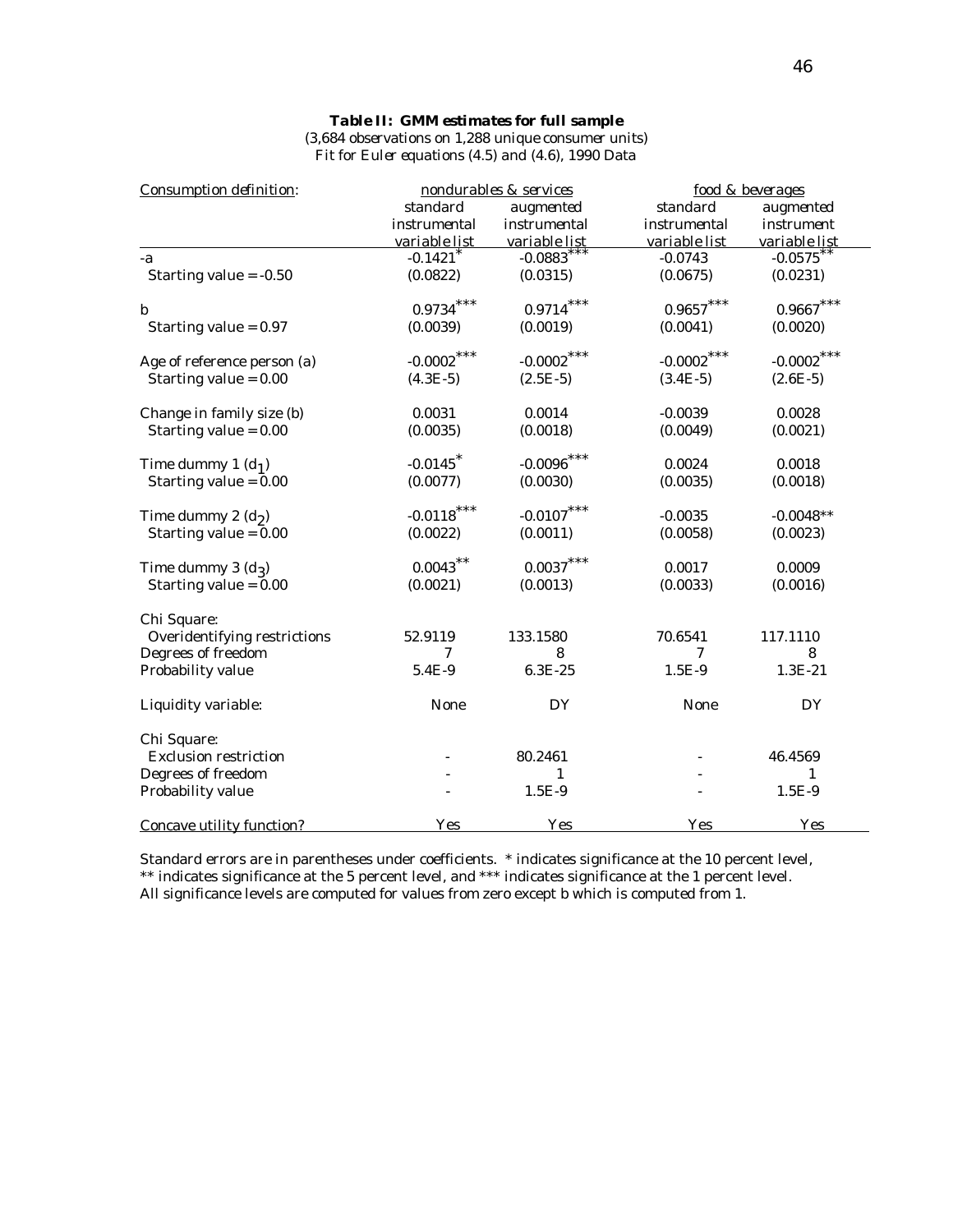### *Table III: GMM estimates for nonborrowing constrained sample*

*(1,314 observations on 438 unique consumer units) Fit for Euler equations (4.5) and (4.6), 1990 data*

| Consumption definition:          |                        | nondurables & services |                   | food & beverages |  |  |
|----------------------------------|------------------------|------------------------|-------------------|------------------|--|--|
|                                  | standard               | augmented              | standard          | augmented        |  |  |
|                                  | instrumental           | instrumental           | instrumental      | instrument       |  |  |
|                                  | variable list          | variable list          | variable list     | variable list    |  |  |
| -a                               | $-0.1741$ <sup>*</sup> | $-0.1407***$           | $-0.1220$         | $-0.0742$ **     |  |  |
| Starting value $= -0.50$         | (0.0967)               | (0.0619)               | (0.0938)          | (0.0339)         |  |  |
| $\boldsymbol{b}$                 | $0.9807\,***$          | $0.9791\; ^{***}$      | $0.9658\; ^{***}$ | $0.9697***$      |  |  |
| Starting value $= 0.97$          | (0.0070)               | (0.0050)               | (0.0102)          | (0.0042)         |  |  |
| Age of reference person (a)      | $-0.0003$ ***          | $-0.0003$ ***          | $-0.0003$ ***     | $-0.0003$        |  |  |
| Starting value $= 0.00$          | (0.0001)               | $(7.4E-5)$             | $(9.3E-5)$        | $(4.4E-5)$       |  |  |
| Change in family size (b)        | 0.0094                 | 0.0080                 | 0.0192            | 0.0114           |  |  |
| Starting value $= 0.00$          | (0.0102)               | (0.0074)               | (0.0169)          | (0.0066)         |  |  |
| Time dummy 1 $(d1)$              | $-0.0201$ $*$          | $-0.0161**$            | 0.0058            | $-0.0024$        |  |  |
| Starting value = $0.00$          | (0.0117)               | (0.0076)               | (0.0087)          | (0.0036)         |  |  |
| Time dummy 2 $(d_2)$             | $-0.0035$              | $-0.0042$              | 0.0128            | $-0.0043$        |  |  |
| Starting value $= 0.00$          | (0.0052)               | (0.0038)               | (0.0175)          | (0.0068)         |  |  |
| Time dummy 3 $(d_3)$             | 0.0064                 | $0.0060$ **            | 0.0008            | $0.0042$ **      |  |  |
| Starting value $= 0.00$          | (0.0051)               | (0.0038)               | (0.0083)          | (0.0034)         |  |  |
| Chi Square:                      |                        |                        |                   |                  |  |  |
| Overidentifying restrictions     | 3.3885                 | 7.1896                 | 9.51033           | 38.7150          |  |  |
| Degrees of freedom               | 7                      | 8                      | 7                 | 8                |  |  |
| Probability value                | 0.8469                 | 0.5163                 | 0.2181            | $5.5E-6$         |  |  |
| Liquidity variable:              | None                   | DY                     | None              | DY               |  |  |
| Chi Square:                      |                        |                        |                   |                  |  |  |
| <b>Exclusion restriction</b>     |                        | 3.8011                 |                   | 29.2047          |  |  |
| Degrees of freedom               |                        | 1                      |                   | 1                |  |  |
| Probability value                |                        | 0.0514                 |                   | $6.5E-8$         |  |  |
| <b>Concave utility function?</b> | Yes                    | Yes                    | Yes               | Yes              |  |  |

Standard errors are in parentheses under coefficients. *\** indicates significance at the 10 percent level, *\*\** indicates significance at the 5 percent level, and *\*\*\** indicates significance at the 1 percent level. All significance levels are computed for values from zero except *b* which is computed from 1.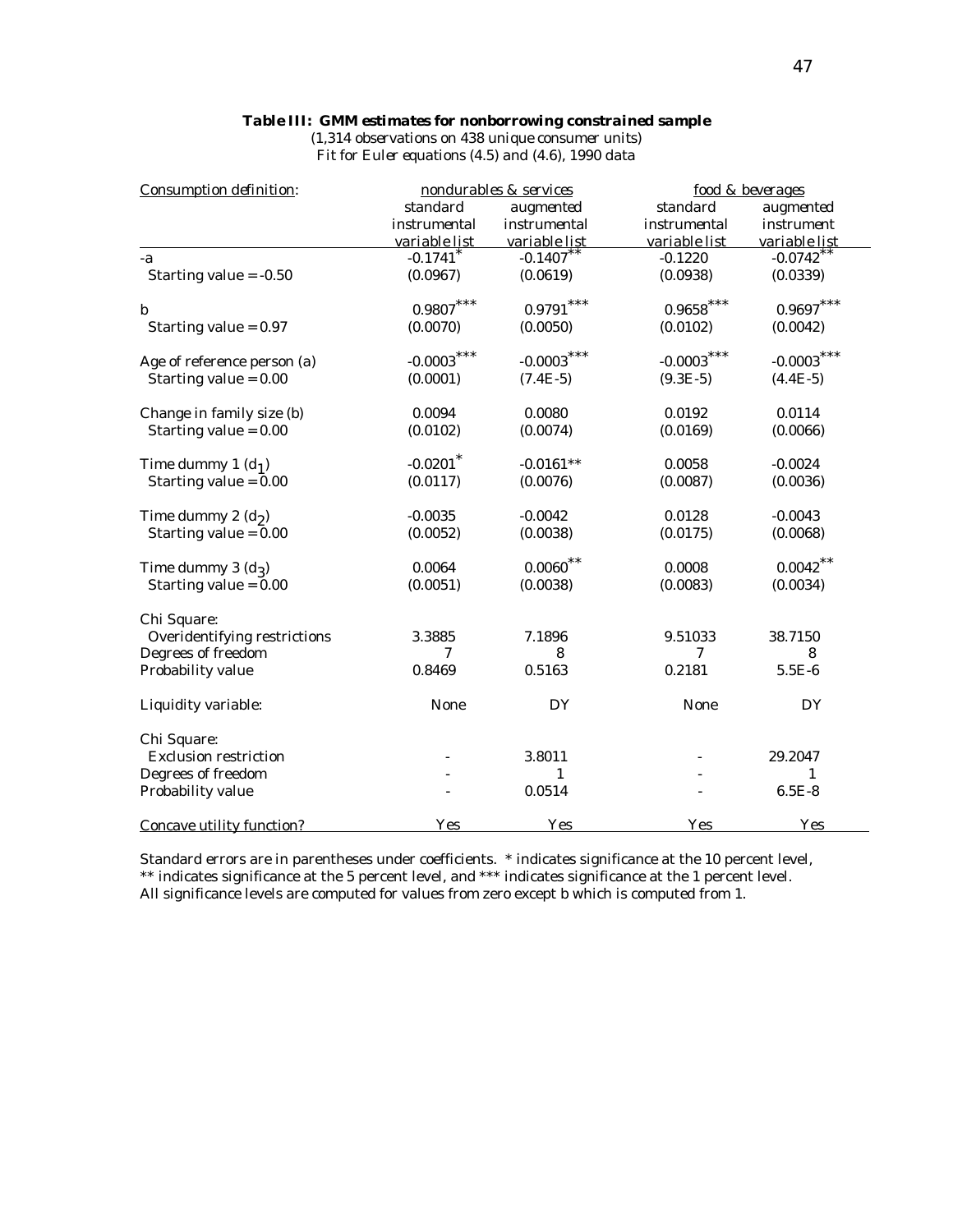### *Table IV: GMM estimates for borrowing constrained sample*

*(2,550 observations on 850 unique consumer units) Fit for Euler equations (4.5) and (4.6), 1990 data*

| Consumption definition:             |                     | nondurables & services |                        | food & beverages        |
|-------------------------------------|---------------------|------------------------|------------------------|-------------------------|
|                                     | standard            | augmented              | standard               | augmented               |
|                                     | <i>instrumental</i> | instrumental           | <i>instrumental</i>    | instrument              |
|                                     | variable list       | variable list          | variable list          | variable list           |
| $-a$                                | 0.0840              | $-0.0280*$             | $-0.0760$              | $-0.0722$ <sup>**</sup> |
| Starting value $= -0.50$            | (0.0798)            | (0.0168)               | (0.0657)               | (0.0368)                |
| $\boldsymbol{b}$                    | $0.9620\,***$       | $0.9702\,***$          | $0.9661\; ^{***}$      | $0.9662\; ^{***}$       |
| Starting value $= 0.97$             | (0.0052)            | (0.0011)               | (0.0036)               | (0.0011)                |
| Age of reference person (a)         | $-0.0002$ ***       | ***<br>$-0.0003$       | $-0.0002$ ***          | $-0.0002$               |
| Starting value $= 0.00$             | $(3.6E-5)$          | $(1.0E-5)$             | $(5.0E-5)$             | $(5.0E-5)$              |
| Change in family size (b)           | $-0.0031$           | 0.0005                 | 0.0020                 | 0.0020                  |
| Starting value = 0.00               | (0.0027)            | (0.0007)               | (0.0032)               | (0.0025)                |
| Time dummy 1 $(d1)$                 | 0.0046              | $-0.0050$              | 0.0015                 | 0.0014                  |
| Starting value $= 0.00$             | (0.0065)            | (0.0015)               | (0.0031)               | (0.0028)                |
| Time dummy 2 $(d_2)$                | $-0.0052$           | $-0.0105$              | $\textbf{-0.0078}$ *** | $-0.0079$               |
| Starting value = $0.00$             | (0.0039)            | (0.0009)               | (0.0027)               | (0.0023)                |
| Time dummy 3 $(d_3)$                | 0.0023              | $0.0027$ ***           | $2.3E-5$               | $-6.6E-5$               |
| Starting value = $0.00$             | (0.0016)            | (0.0005)               | (0.0026)               | (0.0023)                |
| Chi Square:                         |                     |                        |                        |                         |
| <b>Overidentifying restrictions</b> | 75.2655             | 405.8230               | 36.7756                | 36.5673                 |
| Degrees of freedom                  | 7                   | 8                      | 7                      | 8                       |
| Probability value                   | $1.5E-9$            | 1.1E-82                | $5.2E-6$               | $1.4E-5$                |
| Liquidity variable:                 | None                | DY                     | None                   | DY                      |
| Chi Square:                         |                     |                        |                        |                         |
| <b>Exclusion restriction</b>        |                     | 330.5575               |                        | 0.2083                  |
| Degrees of freedom                  |                     | 1                      |                        | 1                       |
| Probability value                   |                     | $1.5E-9$               |                        | 0.6547                  |
| <b>Concave utility function?</b>    | No                  | Yes                    | Yes                    | Yes                     |

Standard errors are in parentheses under coefficients. *\** indicates significance at the 10 percent level, *\*\** indicates significance at the 5 percent level, and *\*\*\** indicates significance at the 1 percent level. All significance levels are computed for values from zero except *b* which is computed from 1.